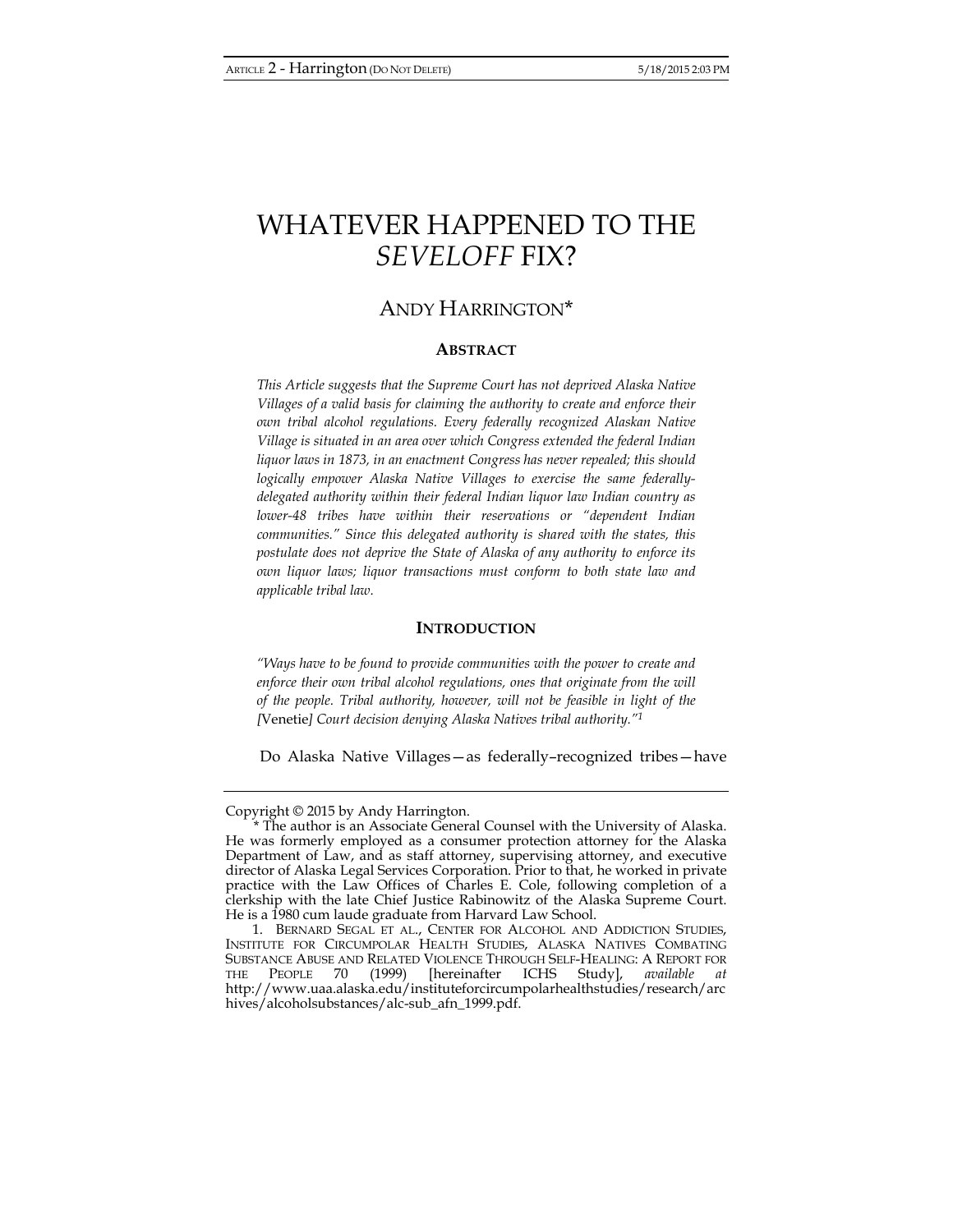any authority to enact their own ordinances concerning alcohol within their communities? This question is significant because of the welldocumented deleterious effects alcohol abuse has had on Alaska's Native communities.2 There are several respects in which Alaska Native villages might want to exercise alcohol authority beyond relying exclusively on state enforcement of state and local option laws.3

This article posits that the answer is "yes"; Alaska Native Villages can enact their own rules and impose their own sanctions for violations of those rules. Such ordinances would not supplant, but rather supplement, existing state and local option alcohol laws.

Part I reviews the argument that Alaska Native Villages lack such authority. Part II surveys the federal Indian liquor laws and their reformulation in 1953 away from their somewhat paternalistic origins into a more empowering federal delegation of authority to states and tribes. Part III analyzes how these laws were brought to Alaska, including the 1873 "*Seveloff* fix" and subsequent developments. Lastly, Part IV explores several implementation issues that could arise if, as this article posits, each federally recognized tribe in Alaska has a valid claim to occupying "Indian country" for purposes of the federal Indian liquor laws, providing a sufficient basis for enactment of tribal alcohol ordinances.

## **I. THE ARGUMENT THAT ALASKA NATIVE VILLAGES HAVE NO ALCOHOL AUTHORITY**

The ostensible barrier to recognizing federally-delegated intoxicant authority in Alaska Native Villages is that they do not occupy "Indian country" as defined in 18 U.S.C. § 1151.4 The 1998 United States

 <sup>2.</sup> Several of the many studies and statistics documenting the extent of alcohol damage to Alaska Native Villages are well summarized in Ryan Fortson's simultaneously published article "Advancing Tribal Court Criminal Jurisdiction in Alaska." Ryan Fortson, *Advancing Tribal Court Criminal Jurisdiction in Alaska*, 32 ALASKA L. REV. 93, 94–100 (2015). This author is indebted to Mr. Fortson for letting him cross-reference that article.

 <sup>3. &</sup>quot;Local option laws" are state statutes allowing Alaskan communities to hold an election on prohibiting the importation, sale, and/or possession under a specified menu of choices. ALASKA STAT. ANN. § 04.11.491 (West 2014). Although several Alaska Native Villages and municipalities have availed themselves of this option, many have been "frustrated with the statute's lack of effectiveness in deterring alcohol importation and use," and have tried to "adopt more assertive means of enforcement." Pat Hanley, *Warrantless Searches for Alcohol by Native Alaskan Villages: A Permissible Exercise of Sovereign Rights or an Assault on Civil Liberties?*, 14 Alaska L. Rev. 471, 472 (1997).

 <sup>4. &</sup>quot;Except as otherwise provided in sections 1154 and 1156 of this title, the term 'Indian country', as used in this chapter, means (a) all land within the limits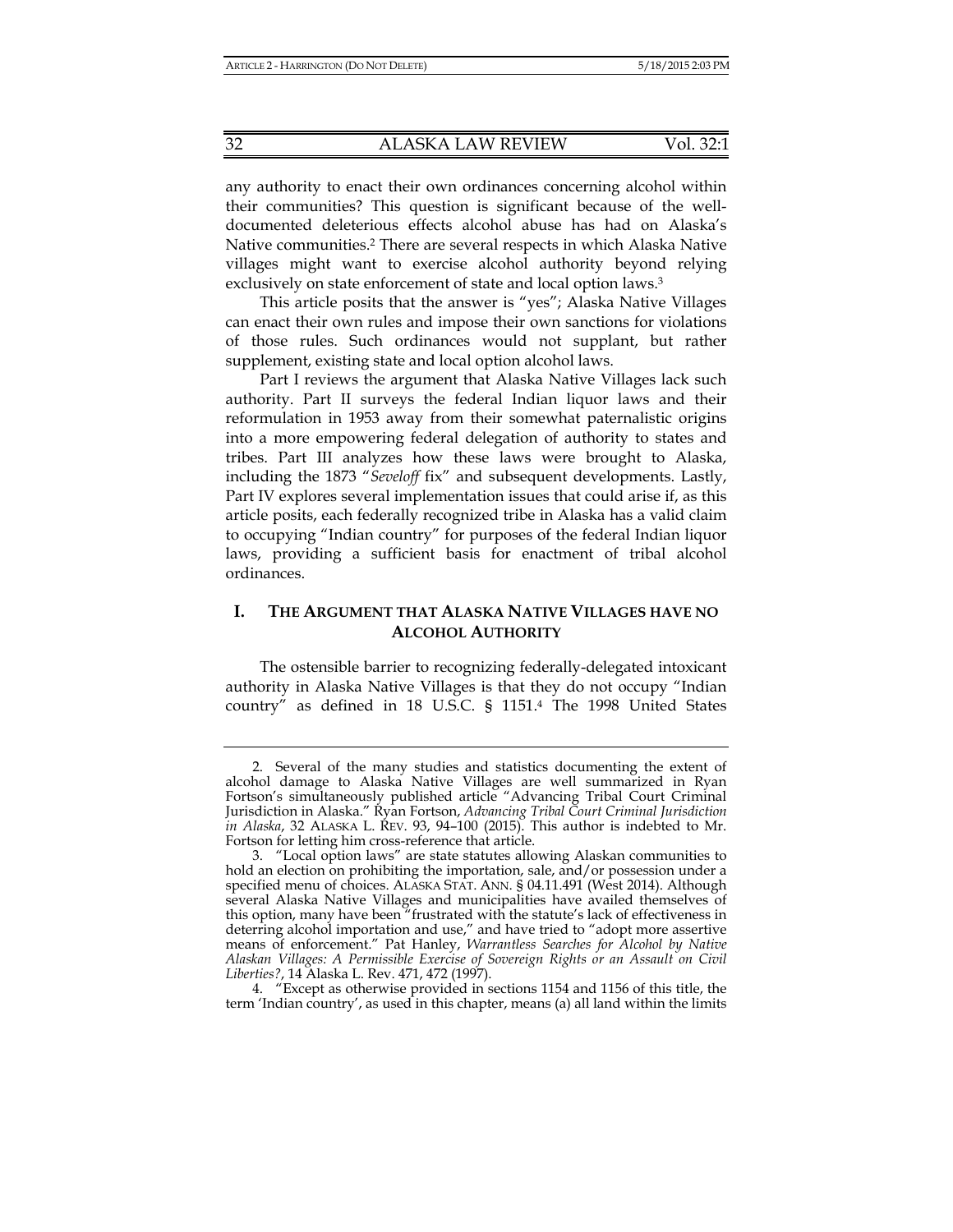#### 2015 THE *SEVELOFF* FIX 33

Supreme Court ruling in *Venetie v. State of Alaska*5 held that former reservation lands conveyed under the 1971 Alaska Native Claims Settlement Act  $(ANCSA)^6$  did not fall within this definition. Because ANCSA had revoked Venetie's reservation,7 and because there was no argument that its lands were an "allotment,"8 the sole question was whether it was a "dependent Indian community," a phrase the Court had not interpreted before. It held that "dependent Indian community" lands would have to be set aside by the Federal Government for the use of Indians as Indian land, and under federal superintendence. Notwithstanding conveyance of those lands by the recipient ANCSA Village Corporation to the corresponding governmental tribal council for that village, the Court held that the set-aside and superintendence requirements were not met, so the lands did not qualify as Indian country over which the council could exercise taxation authority.

Post-*Venetie*, courts have recognized that Alaska Native Villages retain inherent authority with respect to relations involving tribal members even though they do not occupy "Indian country."<sup>9</sup> However, the objectors note, this inherent authority framework cannot provide a basis for alcohol authority, because the United States Supreme Court has already stated that "Congress has divested the Indians of any inherent power to regulate in this area," in the 1983 decision in *Rice v. Rehner*.10

Tribes in the lower 48 are able to exercise alcohol authority because they are tribes to which Congress has delegated some measure of federal alcohol authority—but statutorily that delegation only has effect within "Indian country."11

of any Indian reservation under the jurisdiction of the United States Government, notwithstanding the issuance of any patent, and, including rightsof-way running through the reservation, (b) all dependent Indian communities within the borders of the United States whether within the original or subsequently acquired territory thereof, and whether within or without the limits of a state, and (c) all Indian allotments, the Indian titles to which have not been extinguished, including rights-of-way running through the same." 18 U.S.C. § 1151 (2012).

 <sup>5.</sup> Alaska v. Native Vill. of Venetie Tribal Gov't, 522 U.S. 520, 532–34 (1998).

 <sup>6.</sup> Alaska Native Claims Settlement Act, Pub. L. 92-203, 85 Stat. 688 (codified as amended at 43 U.S.C. §§ 1601–1629h) (2012).

 <sup>7. 43</sup> U.S.C. § 1618 (2012) (revoking all Alaska reservations except Metlakatla).

 <sup>8.</sup> *Venetie*, 522 U.S. at 527.

 <sup>9.</sup> *See* John v. Baker, 982 P.2d 738, 754 (Alaska 1999) (holding that Congress intended for Alaska Native Villages to retain governmental powers whether or not they occupy Indian country).

 <sup>10.</sup> Rice v. Rehner, 463 U.S. 713, 724 (1983), discussed *infra* text accompanying notes 52–54.

 <sup>11.</sup> Per federal statute: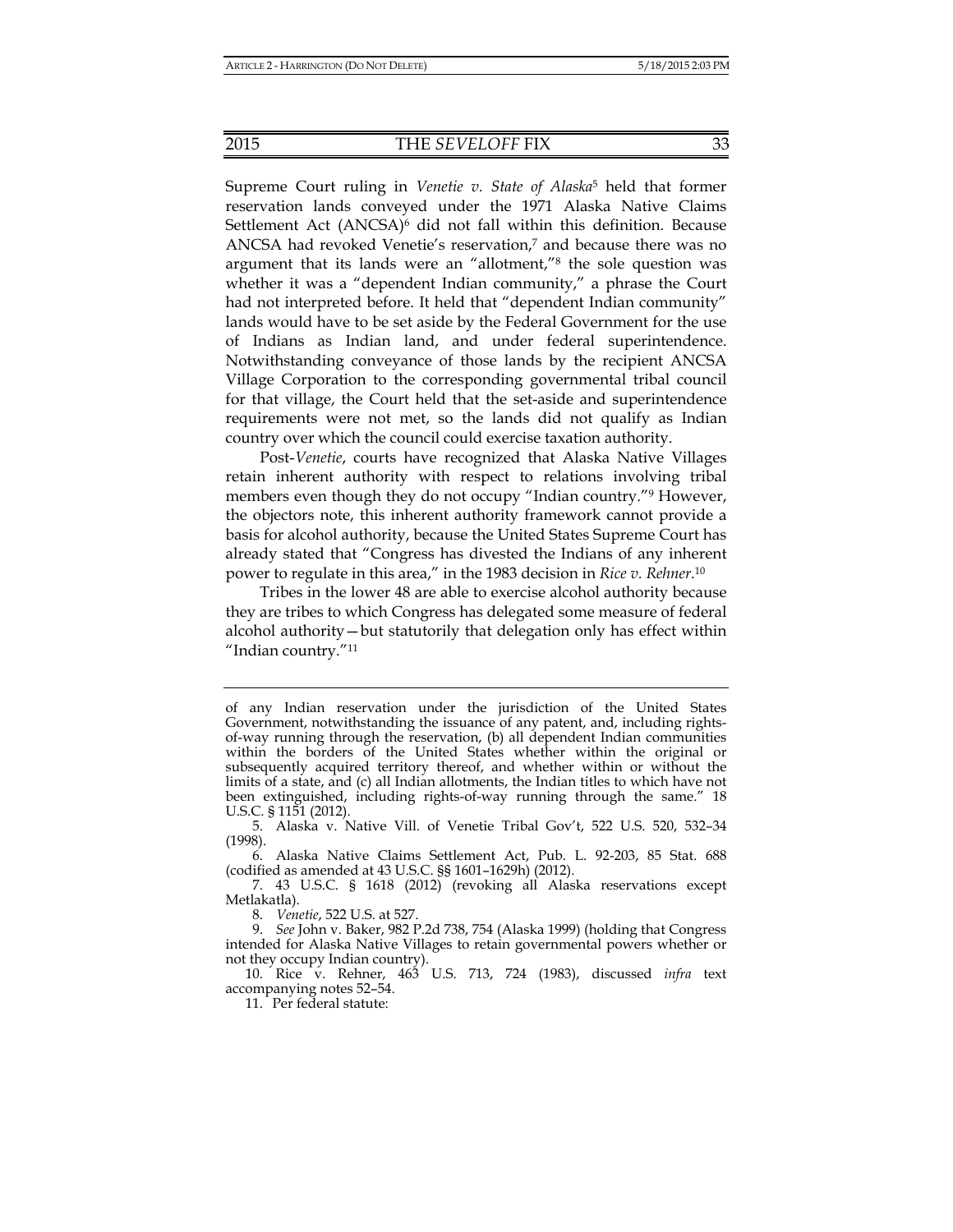Thus, the objectors posit, *Rice v. Rehner* took away the tribes' inherent authority, and *Venetie* took away the "Indian country" within which the tribes' federally-delegated authority might otherwise operate. As a result, there is no basis upon which Alaska Native Villages outside of Indian country can claim any authority over alcohol, whether inherent or federally-delegated.

There may be more than one flaw to this syllogism, but the particular component on which this article focuses starts with the fact that "Indian country" for purposes of the federal Indian liquor laws ("FILL" Indian country) is not the same as "Indian country" for general purposes ("full" Indian country), which is what the Supreme Court was interpreting in *Venetie*. The Indian commerce clause enables Congress to designate particular lands as "Indian country" for general purposes, or as "Indian country" for purposes solely of the federal Indian liquor laws, or neither, or both. This has been clear since at least 1876:

In view of this changed condition, it would be strange, indeed, if the commercial power, lodged solely with Congress and unrestricted as it is by State lines, did not extend to the exclusion of spirituous liquors intended to corrupt the Indians, not only from existing Indian country, but from that which has ceased to be so, by reason of its cession to the United States. The power to define originally the 'Indian country,' within which the unlicensed introduction and sale of liquors were prohibited, necessarily includes that of enlarging the prohibited boundaries, whenever, in the opinion of Congress, the interests of Indian intercourse and trade will be best subserved.12

Indeed, the current United States Code contains more than one definition of "Indian country." In 1949, Congress prefaced the definition of "Indian country" in 18 U.S.C. § 1151 by adding the clause, "Except as otherwise provided in sections 1154 and 1156 of this title," and those sections are part of the current federal Indian liquor laws. In twin passages in § 1154 and § 1156, Congress specified that "Indian country" for purposes of those laws would be somewhat different, generally

18 U.S.C. § 1161 (2012).

12. United States v. Forty-Three Gallons of Whiskey, 93 U.S. 188, 196 (1876).

The provisions of sections 1154, 1156, 3113, 3488, and 3669, of this title, shall not apply within any area that is not Indian country, nor to any act or transaction within any area of Indian country provided such act or transaction is in conformity both with the laws of the State in which such act or transaction occurs and with an ordinance duly adopted by the tribe having jurisdiction over such area of Indian country, certified by the Secretary of the Interior, and published in the Federal Register.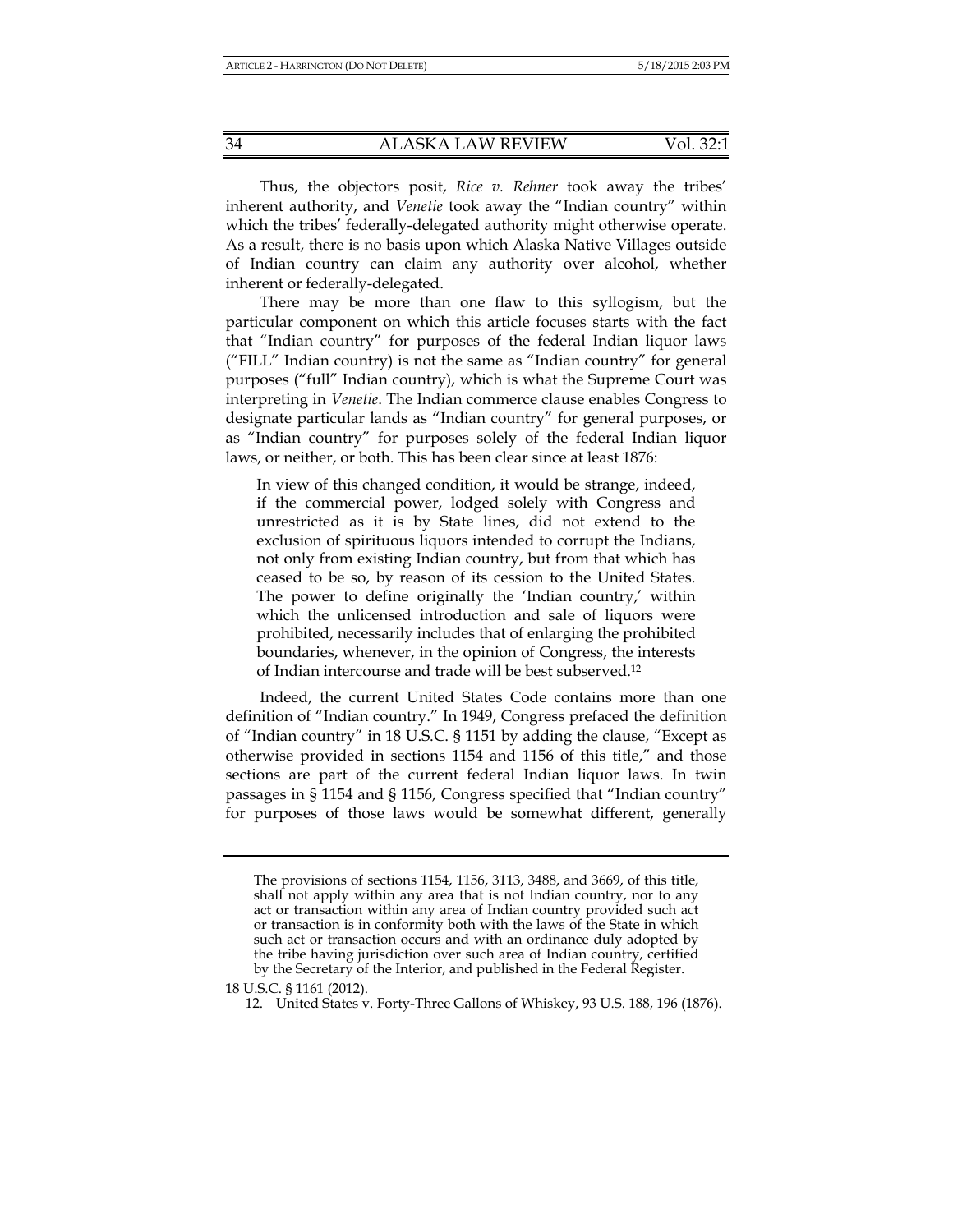narrower than the § 1151 definition (by excluding "fee-patented lands in non-Indian communities or rights-of-way through Indian reservations"), $^{13}$  but with an exception if there was "a treaty or statute extending the Indian liquor laws thereto."14 Thus, § 1151 defers to § 1154 and § 1156 if "Indian country" is being considered for purposes of the federal Indian liquor laws; but those two statutes in turn defer to a more specific treaty or statute extending the Indian liquor laws to a particular parcel of land if one exists, which can make that parcel "Indian country" for purposes of the federal Indian liquor laws even though it may be feepatented land in a non-Indian community.

As such, the concept of "Indian country" is not as monolithic as the above *Rice v. Rehner*/*Venetie* syllogism assumes it to be. A piece of land might not be "Indian country" for purposes of allowing a tribe to impose a tax as in *Venetie*, but nevertheless might be a piece of land to which Congress has extended the Indian liquor laws.

It would be entirely feasible, then, for Congress to legislate an extension of the Indian liquor laws to certain areas in Alaska and thus give tribes the same authority over those areas as tribes in the lower 48 have currently.

And indeed Congress already has. The 1949 amendments were not the first occasion on which Congress bifurcated the concept of general Indian country from the concept of Indian country for purposes of Indian liquor laws. Congress did so in 1873, in an Alaska-specific piece of legislation this article refers to as the "*Seveloff* fix," and it is the backdrop and subsequent history surrounding this enactment which needs to be analyzed.

#### **II. THE FEDERAL INDIAN LIQUOR LAWS OVER TIME**

To better understand the Alaska situation, it is necessary to summarize the origins and development of the federal Indian liquor laws.

 <sup>13.</sup> In situations where the § 1154 definition excludes lands encompassed within the § 1151 definition, it is appropriate to recognize tribal authority over the broader swath of lands under the § 1151 definition. *See* City of Timber Lake v. Cheyenne River Sioux Tribe, 10 F.3d 554, 557 (8th Cir. 1993) ("By the express terms of §§ 1154(c), 1156, and 1151, the narrow definition of Indian country contained in §§ 1154(c) and 1156 applies only to the reach of those federal criminal liability statutes, and the broad definition in § 1151 applies to all other sections in the chapter"). The case does not speak to a situation where, as this article posits is the case in Alaska, the lands may fall outside the § 1151 definition, but fall within the exception in  $\S 1154(c)$  because there is "a treaty or statute extending the Indian liquor laws thereto." 18 U.S.C. § 1154 (2012).

 <sup>14. 18</sup> U.S.C. § 1154; 18 U.S.C. § 1156 (2012).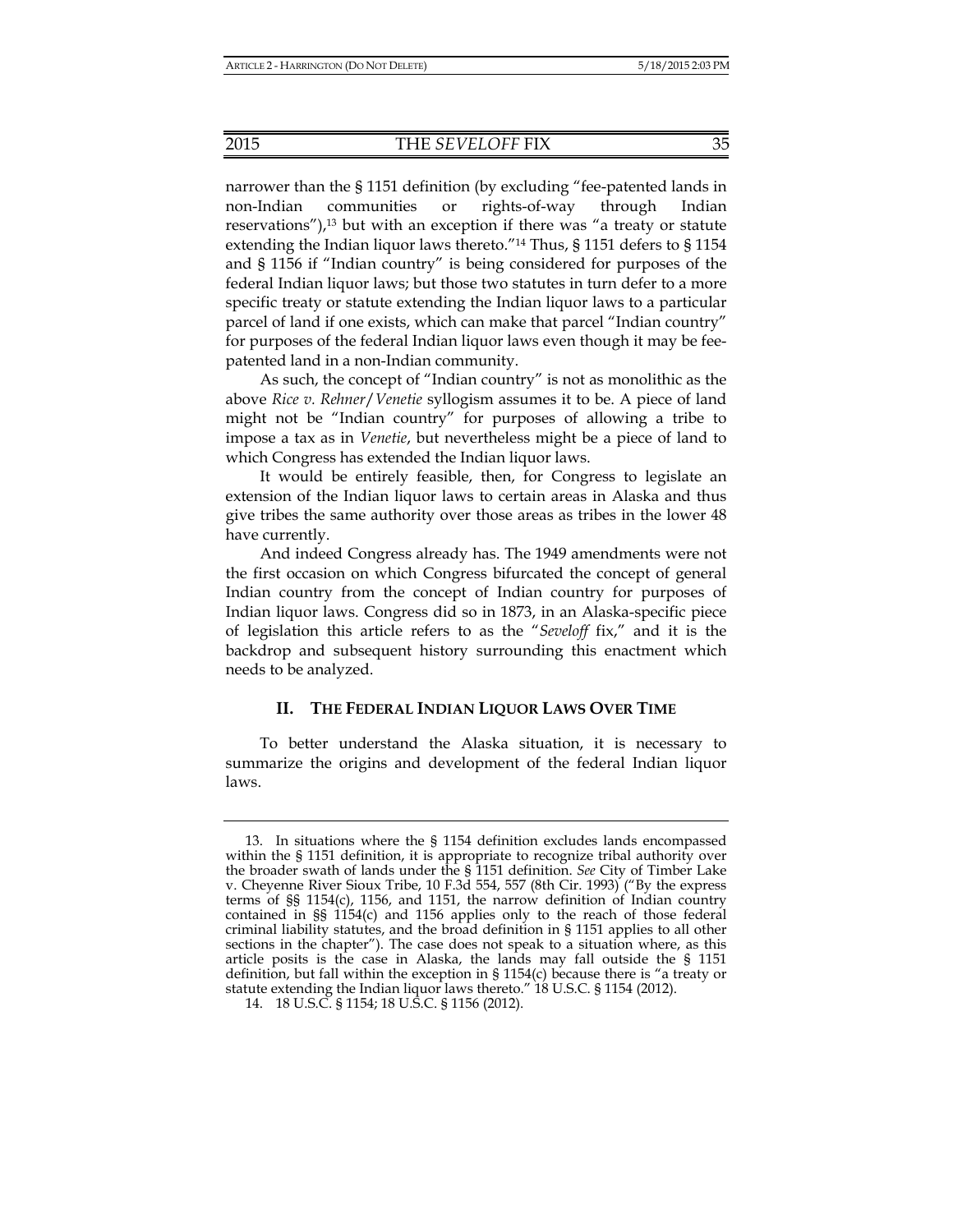Starting in colonial times and continuing through the birth of the United States, laws existed to prohibit the conveyance of liquor to Native Americans.15 The first such United States law was enacted in 1802 in response to a verbal plea from an Indian Chief to President Jefferson.16 The most definitive and long-lived of these federal Indian liquor laws were originally enacted as sections 20 and 21 of the 1834 Trade and Intercourse Act,<sup>17</sup> the successors of which still remain in the current United States Code.18

As originally enacted, both sections were limited to operating within "Indian country," which had a specific definition in section 1 of the 1834 Act.19

Debates ensued as to whether territories the United States acquired after 1834 were "west of the Mississippi and not within the States of Missouri and Louisiana or the Territory or Arkansas" within the 1834 definition of "Indian country." Typifying this was the case of *United States v. Tom*, 20 in which Mr. Tom was indicted in Oregon for violating the liquor law provisions of the 1834 Act.<sup>21</sup> Oregon had not been a territory in 1834, thus presenting the after-acquired territory issue.<sup>22</sup>

 18. *See* 18 U.S.C. §§ 1154 ("Intoxicants dispensed in Indian country"), 1156 ("Intoxicants dispensed unlawfully"), 3113 (2012) ("Liquor violations in Indian country"), 3488 (2012) ("Intoxicating liquor in Indian country as evidence of unlawful introduction"), 3669 (2012) ("Conveyances carrying liquor"); 25 U.S.C. § 251 (2012) ("Setting up distillery"); 25 U.S.C. § 253 ("Wines for sacramental purposes").

19. Which read:

[A]ll that part of the United States west of the Mississippi, and not within the States of Missouri and Louisiana or the Territory of Arkansas, and also that part of the United States east of the Mississippi river, and not within any State, to which the Indian title has not been extinguished, shall, for the purposes of the act, be taken and deemed to be the Indian country.

Act of June 30, 1834, § 1.

20. 1 Or. 26 (Or. 1853).

21*. Id.* at 26.

 <sup>15.</sup> Felix S. Cohen, Handbook of Federal Indian Law 352 (1942).

 <sup>16.</sup> *Id.*

 <sup>17.</sup> Act of June 30, 1834, ch. 161, 4 Stat. 729 (codified as amended at 18 U.S.C. § 1154(a)). Section 20 made it a five hundred dollar offense to supply liquor to an Indian within Indian country, and made it a three hundred dollar offense to bring liquor into Indian country (except for military liquor supplies). *Id.* Any liquor found could be destroyed by any person in the service of the United States or by "any Indian," and the individual's other goods, boats, packages, and peltries could be forfeited through a court action. *Id.* Section 21 prohibited distilleries within the limits of Indian country. *Id.*

 <sup>22.</sup> At the time of the 1834 Trade and Intercourse Act, Oregon was still governed under an 1818 joint occupation agreement between the United States and Britain. *Id*. at 27. Oregon did not become an American Territory until 1846, some twelve years after the 1834 Act had been passed. L. Harris, *History of the*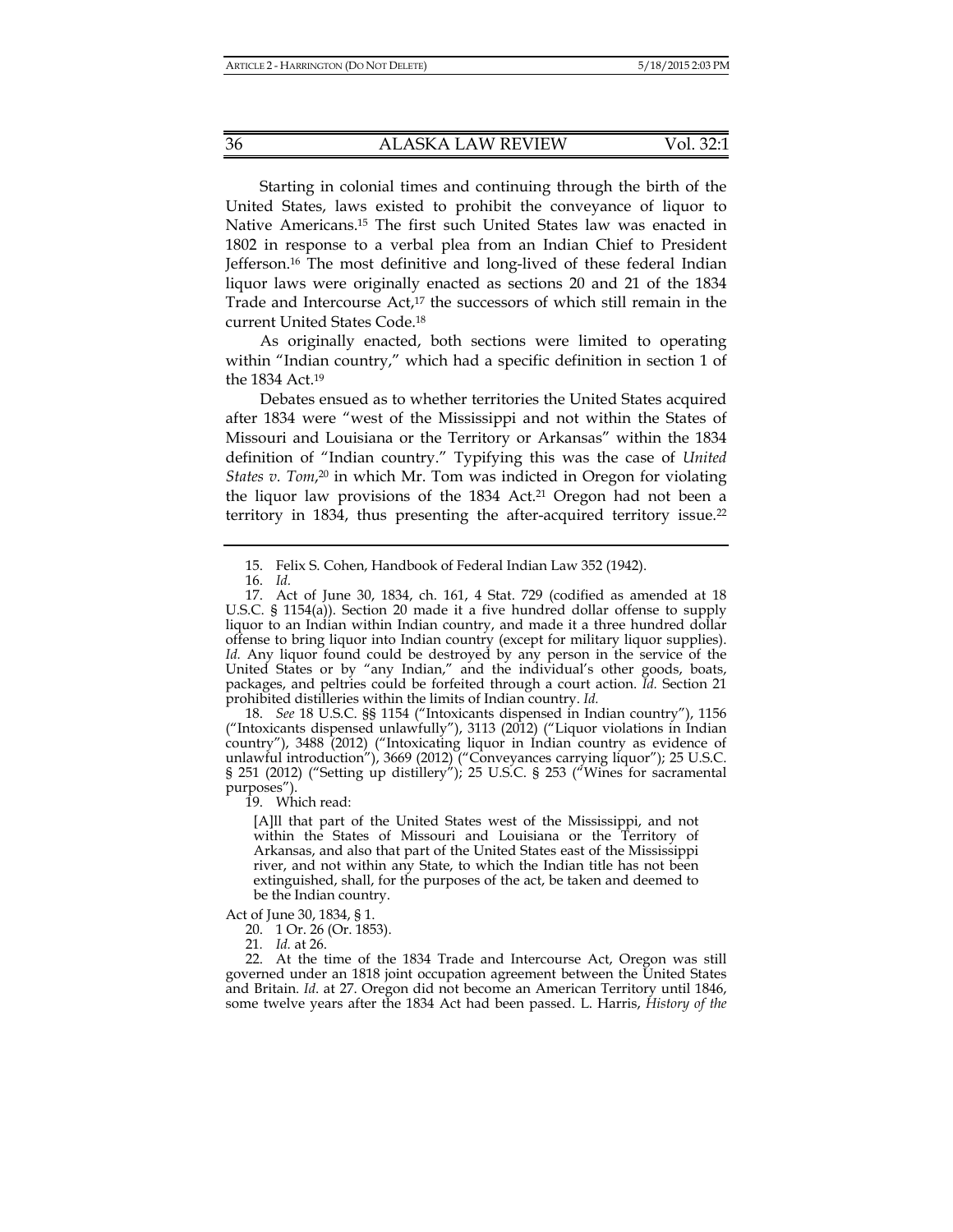Further, an Oregon-specific Congressional Act in 1850 had extended the 1834 Indian Trade and Intercourse Act over the Territory of Oregon "so far as [its provisions] may be applicable.<sup>"23</sup> Thus, there were two issues: whether the 1834 Act applied through its own terms, and whether it applied through the 1850 Act.

The three justices wrote three separate opinions, but the other two justices concurred in Chief Justice Williams' statement that, "Oregon is generally supposed to be a part of the Indian country named in the act of Congress of June 30, 1834; but such is not the case."24 They parted ways on interpreting the "so far as may be applicable" clause in that 1850 Act; two decided that such language sufficed to make the liquor law provisions of the 1834 Act applicable within Oregon, one that it did not. Chief Justice Williams posited that the applicability of the Act should be adjudged by the criterion "whatever militates against the true interests of a white population is inapplicable," but since sober Indians were in the true interests of the white population, the liquor laws should apply.25 Justice Olney rejected that test, instead asserting that the question should be whether any of the provisions of the 1834 Act conflicted with the rights which white men had been exercising prior to 1850, "thus making the *rights* of the whites under existing laws the test of applicability," and since white Oregonians had had the right of unrestricted traffic with Indians prior to 1850, the 1850 enactment should not override the white right to sell liquor to Indians.26 Justice McFadden, called upon to cast the deciding vote, thought the test should turn on actual conflicts with other laws;<sup>27</sup> opining that the federal Indian liquor law provisions were "well suited to the state of affairs here," he concluded that enforcement of the relevant provisions of the 1834 Act "would not be in contravention of any act of Congress, or in conflict with any of the laws of this territory,"<sup>28</sup> and so agreed with the Chief Justice that the 1850 Act made them enforceable.

Thus, although two of the three judges ruled that the 1850 Act should make the 1834 Act applicable to criminalize the sale of liquor to Indians in Oregon, all three agreed that the 1834 Act by itself did not encompass the later-acquired Territory of Oregon.

That aspect of the *Tom* ruling was criticized in an opinion by then-United States Attorney General Caleb Cushing: "The terms of the act

*Oregon Code*, 1 OR. L. REV. 129, 130 (April 1922).

 <sup>23.</sup> Act of June 5, 1850, ch. 16, 9 Stat. 437.

 <sup>24.</sup> *Tom*, 1 Or. at 27.

 <sup>25.</sup> *Id.* at 27.

 <sup>26.</sup> *Id.* at 29 (Olney, J., concurring and dissenting).

 <sup>27.</sup> *Id.* at 30 (McFadden, J., concurring and dissenting).

 <sup>28.</sup> *Id.*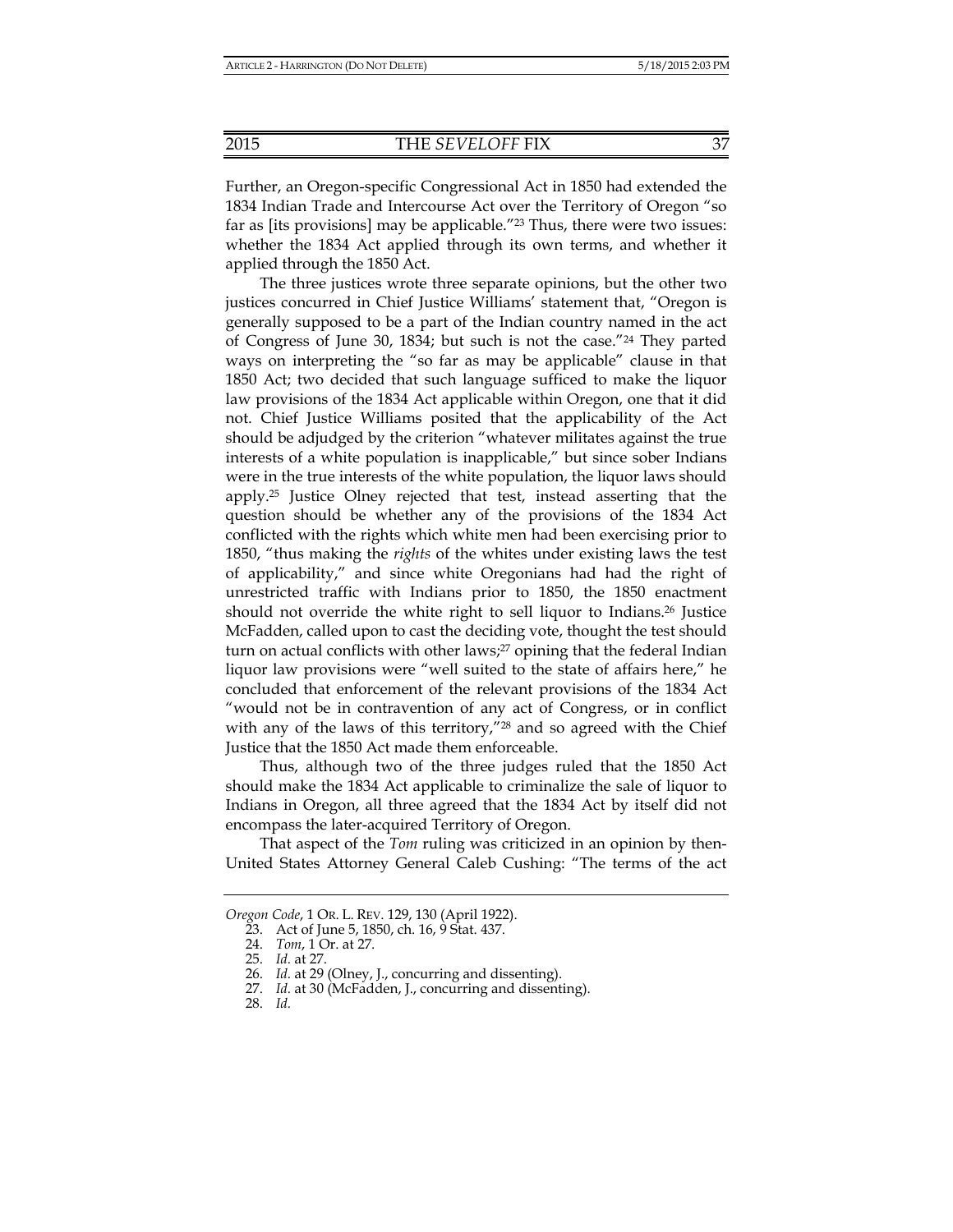are: 'All that part of the United States west of the Mississippi, and not within the States of Missouri and Louisiana or the Territory of Arkansas, and also that part of the United States east of the Mississippi river, and not within any State, to which the Indian title has not been extinguished, shall, for the purposes of the act, be taken and deemed to be the Indian country.' Why, I repeat, does not this description apply to Oregon with mathematical precision of certainty? Is not Oregon a 'part of the United States, west of the Mississippi'?"29

In 1862, Congress partially mooted this question, by amending the 1834 Act so that certain liquor law provisions were applicable both inside and outside Indian country.30 In subsequent cases, the United States Supreme Court made it clear that the 1834 definition had sufficient "adaptability" to extend to territories acquired after 1834, undermining the principle premise of the *Tom* ruling.31 More contemporary scholarship has indicated that the legislative history of the 1834 Act reflected intent to cover lands of several tribes in the Northwest.32 But as we shall see, the *Tom* case, whether correctly decided or not, was to play a role in developments in Alaska.

If the definition of "Indian country" occasioned litigation during the 1850's, it became even more susceptible to arguments when it disappeared. When Congress codified its first several decades of legislation into the "Revised Statutes" of 1873,<sup>33</sup> only certain parts of the

 <sup>29.</sup> Indians in Oregon, 7 Op. Att'y Gen. 293, 295–96 (1855).

 <sup>30.</sup> Prior to the amendment, section 20 forbade persons to "sell, exchange, give, barter, or dispose of any spirituous liquor or wine to an Indian (in the Indian country)." Act of June 30, 1834, ch. 161, 4 Stat. 729. In the amendment, the phrase "an Indian (in the Indian country)" was changed to "an Indian under the charge of an Indian superintendent or agent appointed by the United States," so the crime of conveying liquor to an Indian no longer required a showing of "Indian country." Act of Feb. 13, 1862, ch. 24, § 1,  $\overline{1}2$  Stat. 338-39. A separate clause forbad persons to "introduce or attempt to introduce any spirituous liquor or wine into the Indian country," and that remained unchanged, so a conviction for importation still contained Indian country as a required element. *Id.*

 <sup>31.</sup> *See* Bates v. Clark*,* 95 U.S. 204, 207 (1877); *see also* Ex Parte Crow Dog, 109 U.S. 556, 561 (1883) ("that definition now applies to all the country to which the Indian title has not been extinguished within the limits of the United States, . . . although much of it has been acquired since the passage of the act of 1834").

 <sup>32.</sup> Including the Walla Wallas, the Chinooks, and the Clackamus – the very tribe the *Tom* decision indicated the 1834 Act did not cover. D. Niedermeyer, *"The True Interests of a White Population": the Alaska Indian Country Decisions of Judge Matthew P. Deady*, 21 N.Y.U. J. INT'L L. & POL. 195, 233–35 (1988).

 <sup>33.</sup> The "Revised Statutes" was the first official codification of the laws in the then-sixteen volumes of the United States Statutes at Large. Congress created a commission to undertake the task in 1866. Act of June 27, 1866, ch. 140, 14 Stat. 74. Upon receiving the commission's work product, Congress appointed a Congressional Committee to review the work and prepare a bill. Act of Mar. 3,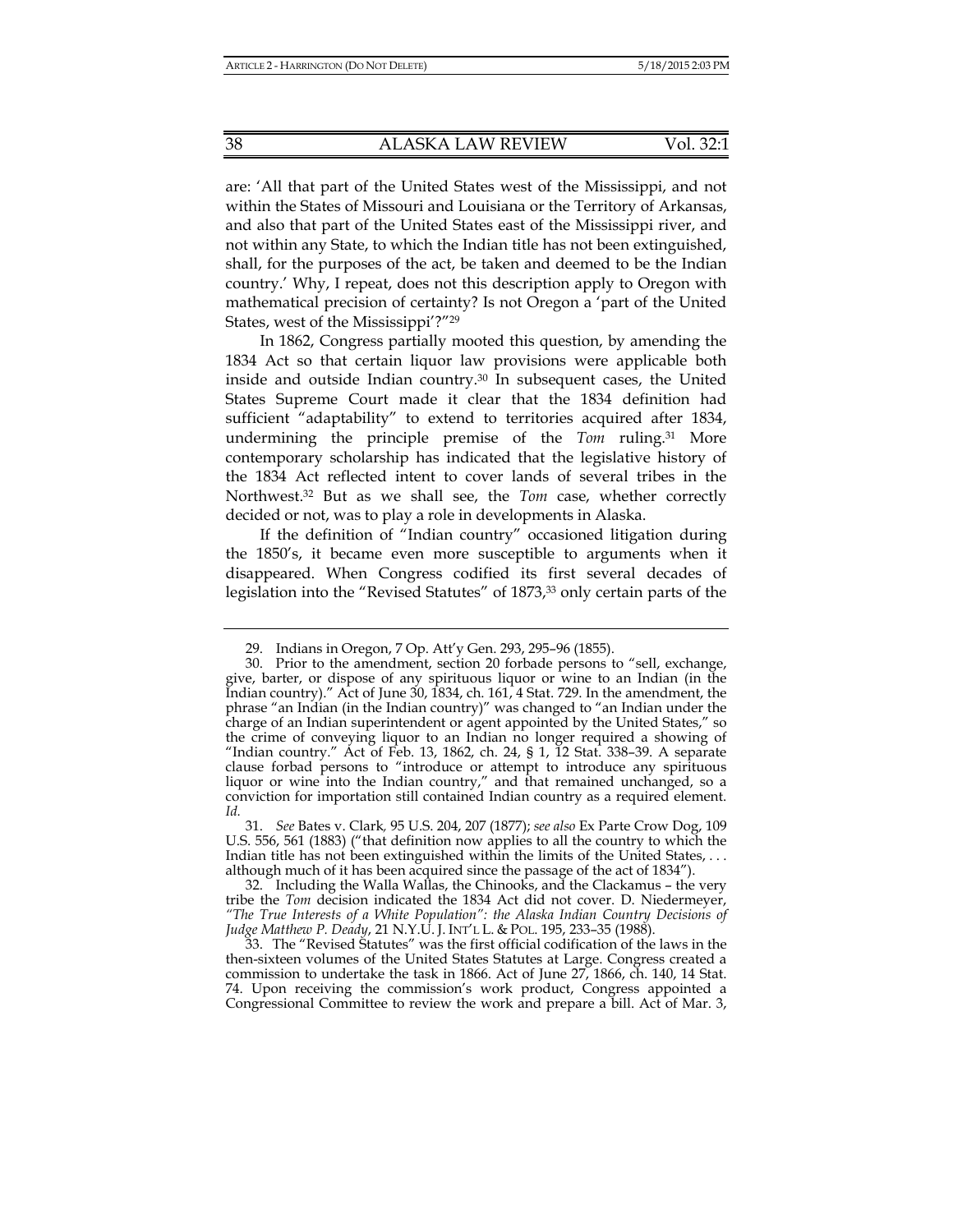1834 Trade and Intercourse Act were included in those Revised Statutes. The federal Indian liquor laws (FILL), found in §§ 20 and 21 of the 1834 Act, became §§ 2139, 2140 and 2141 of the Revised Statutes. These provisions still criminalized both importation of liquor into Indian country and conveyance of liquor to an Indian inside or outside of Indian country, $34$  furthermore maintaining a duty for any Indian within Indian country to take and destroy any liquor.35

But the Revised Statutes omitted, and did not replace, the definition of "Indian country" from § 1 of the 1834 Act.36 Still, several other provisions of law in the Revised Statutes continued to reference "Indian country," making it necessary for the courts to determine which areas were and were not encompassed. In the ensuing decades the courts made their determinations as best they could, using the 1834 definition as the starting point for those analyses, even though it was excluded from the Revised Statutes.37

 34. Congress removed in 1862 the "Indian country" requirement from section 20 of the 1834 Act. *See supra* note 30. The 1875 Revised Statutes § 2139 arguably may have put that back in, by adding "Every person, except an Indian, in the Indian country, who sells, exchanges, gives, barters, or disposes of any spirituous liquors or wine to any Indian under the charge of any Indian superintendent or agent . . ." But the corrections Congress enacted in 1877 removed the clause "except an Indian, in the Indian country." Act of Feb. 27, 1877, ch. 69, 19 Stat. 244.

 35. Revised Statutes § 2140, ch. 26, 20 Stat. 27 (1878). The original section 20 of the 1834 Act had provided "it shall moreover be lawful for any person, in the service of the Unites States, or for any Indian, to take and destroy any ardent spirits or wine found in the Indian country, excepting military supplies as mentioned in this section." Act of June 30, 1834, § 20, 4 Stat. 732. An amendment in 1864 substituted "the duty" for "lawful" in that passage. It remained a duty in section 2140 of the Revised Štatutes.

 36. "In the Indian Intercourse Act of June 30, 1834 (4 Stat. at L. 729, chap. 161), the first section defined the 'Indian country' for the purposes of that act. But this section was not reenacted in the Revised Statutes, and it was therefore repealed by § 5596, Rev. Stat." Donnelly v. United States, 228 U.S. 243, 268–69  $(1913).$ 

37. The Supreme Court remarked:

Nevertheless, although the section of the act of 1834 containing the definition of that date has been repealed, it is not to be regarded as if it had never been adopted, but may be referred to in connection with the provisions of its original context which remain in force, and may be

<sup>1873,</sup> ch. 241, 17 Stat. 579. The resulting "1873 Revised Statutes of the United States" was published February 22, 1875; however, numerous errors surfaced, leading to some corrections. *See* Act of Feb. 18, 1875, ch. 80, § 3, 18 Stat. 316; Act of Feb. 27, 1877, ch. 69, 19 Stat. 240. Eventually authorization was given for the publication of a corrected version of the entire Revised Statutes, resulting in the more accurate "Revised Statutes of 1878." Congress subsequently amended the 1877 Act to specify that the 1878 Revised Statutes would only be "prima facie" evidence of the law, which could be countered by reference directly to the Statutes at Large. Act of Mar. 9, 1878, ch. 26, 20 Stat. 27.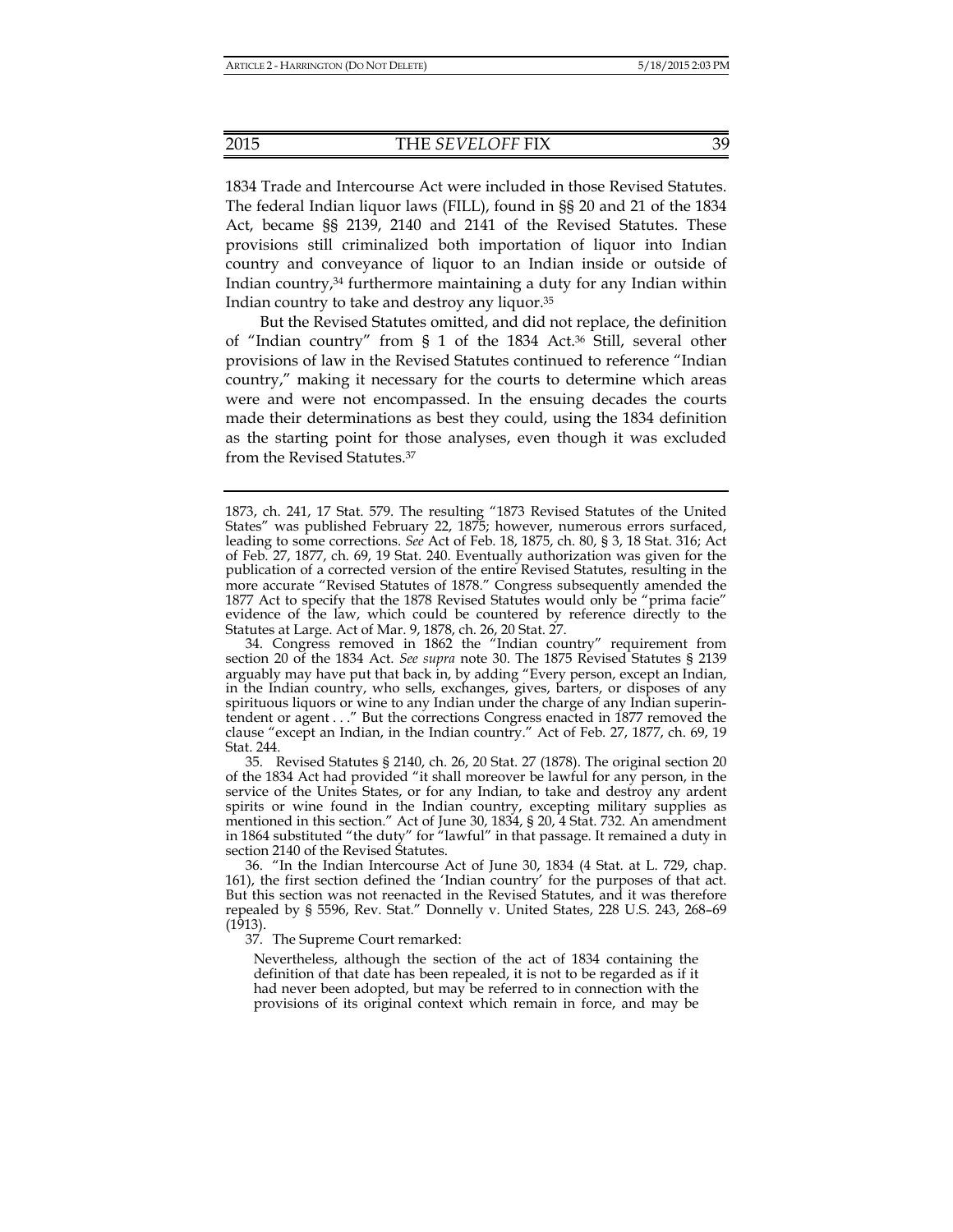Congress did not redefine "Indian country" by statute until 1948. Drawing upon the decades of case law in which the judiciary had developed the concept, Congress fashioned the three-part definition reservations, dependent Indian communities, allotments—noted above.38

The following year, Congress amended that definition, bifurcating "Indian country" for purposes of the FILL from Indian country for other purposes and explicitly providing that the FILL definition should yield as to a particular parcel of land if there was a specific "treaty or statute extending the Indian liquor laws thereto."39

By 1949, federal enforcement of the FILL was faltering. Earlier in the twentieth century, as prohibition was gaining momentum, Congress had toughened certain FILL provisions,<sup>40</sup> but in the aftermath of prohibition's repeal, enthusiasm for enforcing the FILL waned as well.<sup>41</sup>

*Ex Parte* Crow Dog, 109 U.S. 556, 561 (1883).

 38. *See supra* note 4 (except that the twelve prefatory words were not part of the 1948 enactment, having been added in 1949); *see* FELIX S. COHEN, COHEN'S HANDBOOK OF FEDERAL INDIAN LAW sec. 3.04[2][c], at 189-98 (Nell Jessup Newton ed., 2012) (discussing in depth Congress's definition of "Indian Country"). The new definition was part of a systematic revision of the federal criminal code Congress undertook in 1948. Simultaneously, several portions of the FILL were brought from Title 25 (Indians) into Title 18 (Criminal). Sections 241, 250, 252 and 254 of Title 25 were repealed, and essentially became new sections 1154 and 1156 of Title 18. Left in Title 25 were two unrepealed sections, one prohibiting distilleries in Indian country, 25 U.S.C. § 251, and one creating an exception to allow sacramental wines within Indian country or reservations, 25 U.S.C. § 253.

Prior to 1948, the FILL had been housed in Title 25 since Congress approved that title in 1926, Pub. L. No. 61-440, 44 Stat. 777, and Pub. L. 61-441, 44 Stat. 778, both enacted June 30, 1926. Prior to 1926 they were referred to by their Revised Statutes section numbers, 2139-2141. Other portions of the Revised Statutes had been recodified into a criminal code in 1909, Act of Mar. 4, 1909, ch. 321, 35 Stat. 1088-1159, but the federal Indian liquor laws were not encompassed in that recodification.

 39. Act of May 24, 1949, ch. 139, §§ 25, 27–28, 63 Stat. 94. 18 U.S.C. §§ 1154(c), 1156 (2012). See *supra* text accompanying notes 13–14. Still, as of 1948, the law prohibiting conveyance of alcohol to an Indian applied both inside and outside Indian country.

 40. In 1918 Congress had gone beyond the importation and sale prohibitions, to prohibit possession by itself within Indian country. Act of May 25, 1918, 40 Stat. 561, 563 (codified in part at 18 U.S.C. § 1156 (2012)).

41. S. REP. NO. 1423, 73rd Cong. (2d Sess. 1934):

In a number of cases, in statutes authorizing the opening of certain parts of Indian reservations to sale, settlement, etc., Congress has

considered in connection with the changes which have taken place in our situation, with a view of determining from time to time what must be regarded as Indian country, where it is spoken of in the statutes. It is an admitted rule in the interpretation of statutes that clauses which have been repealed may still be considered in construing the provisions that remain in force.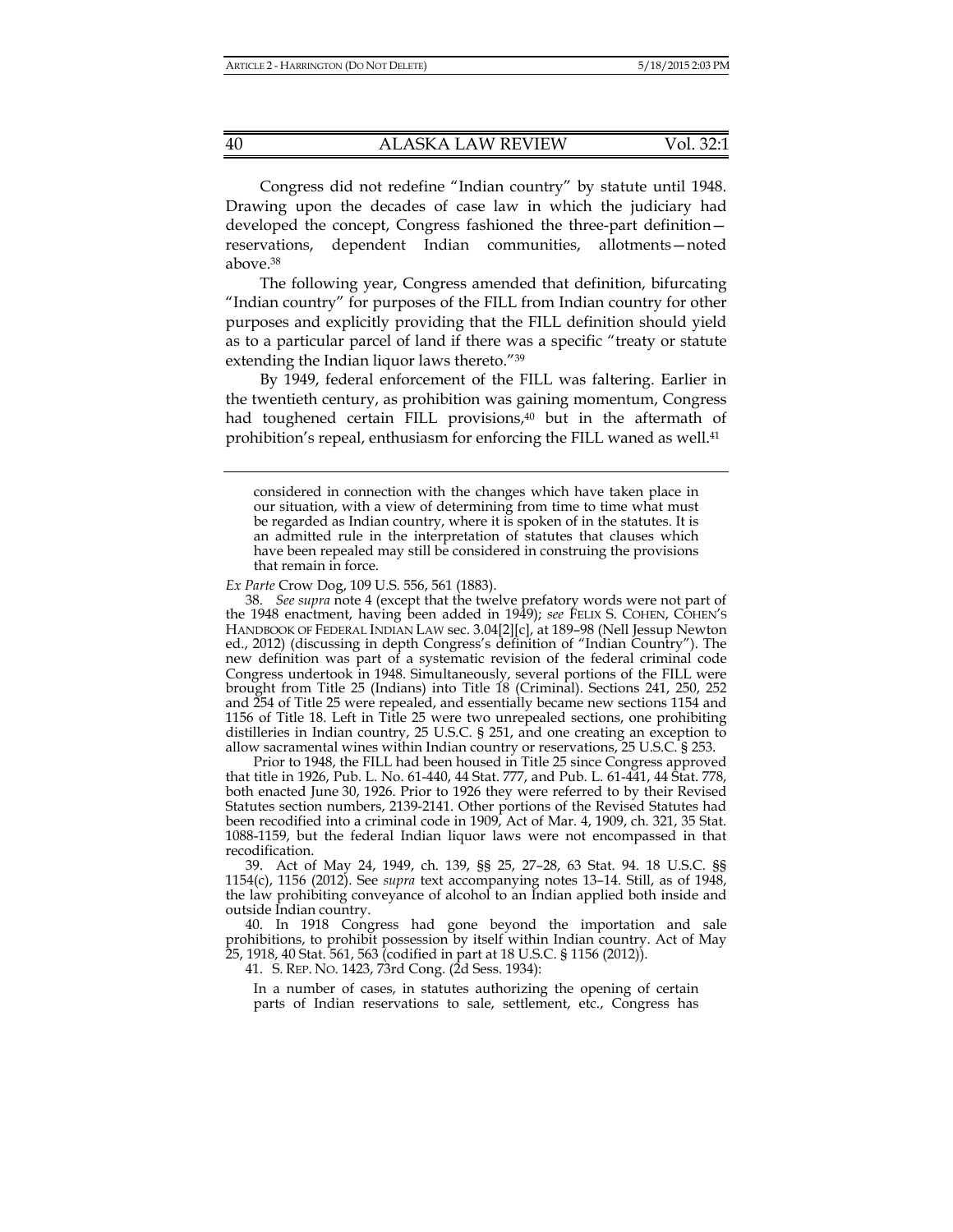By the mid-twentieth century, objections mounted that the FILL seemed anachronistic, paternalistic, patronizing, and inconsistent with developing notions of civil rights and individual freedoms of Indians as citizens of the United States, $42$  and not in keeping with the general emphasis on assimilation that was starting to dominate the federal policy of that era.43

In 1953, Congress responded to these concerns, not by repealing the FILL, but rather by truncating them in two respects. First, they would only have application in Indian country.<sup>44</sup> Second, even in Indian country, they would not have any application to a liquor transaction as long as that transaction was performed in compliance with the laws of both the relevant state and the relevant tribe for that particular parcel of Indian country.45

This inspired solution relieved the federal government of most of its enforcement burden, as the federal law would function only as a

*Id.* (The bill supported by this report, H.R. 8662, to modify the operation of the Indian liquor laws on lands which were formerly Indian lands, was enacted as Pub. L. 73-478, 48 Stat. 1245.).

 42. "A law restricting only a certain race of people is, therefore, discriminatory and against the principles of this free country." 99 Cong. Rec. A1978 (daily ed. Apr. 18, 1953) (extension of remarks of Sen. Goldwater, presenting letter from Clarence Wesley, Chairman, San Carlos Apache Tribal Council, San Carlos, Arizona).

 43. "In his letter Mr. Wesley refutes the claims of those who think the Indians have not reached a place where they can assume their rightful place in our society, alongside their white brothers." *Id.*

 44. 18 U.S.C. § 1161 ("The provisions of sections 1154, 1156, 3113, 3488, and 3669, of this title, shall not apply within any area that is not Indian country  $\dots$ .").

 45. *Id.* ("[N]or to any act or transaction within any area of Indian country provided such act or transaction is in conformity both with the laws of the State in which such act or transaction occurs and with an ordinance duly adopted by the tribe having jurisdiction over such area of Indian country, certified by the Secretary of the Interior, and published in the Federal Register.").

provided that the Indian liquor laws shall continue in force for certain periods, usually 25 years, or until otherwise provided by Congress . . . . During the first few years after the throwing open of such lands to sale and settlement, it has been considered advisable to have the special Indian liquor laws continued in force for the protection of the Indians. However, the proportion of white population has largely increased, towns of considerable size have grown up, and many of the inhabitants do not believe that they should be subject to the sweeping prohibitions governing Indian and Indian reservations. Since national prohibition has been repealed, many protests have been received against the enforcement of these laws in such areas. It is becoming increasingly difficult to enforce the Indian prohibition laws in such areas. The present appropriation for this work is entirely inadequate to employ sufficient men to make the law effective.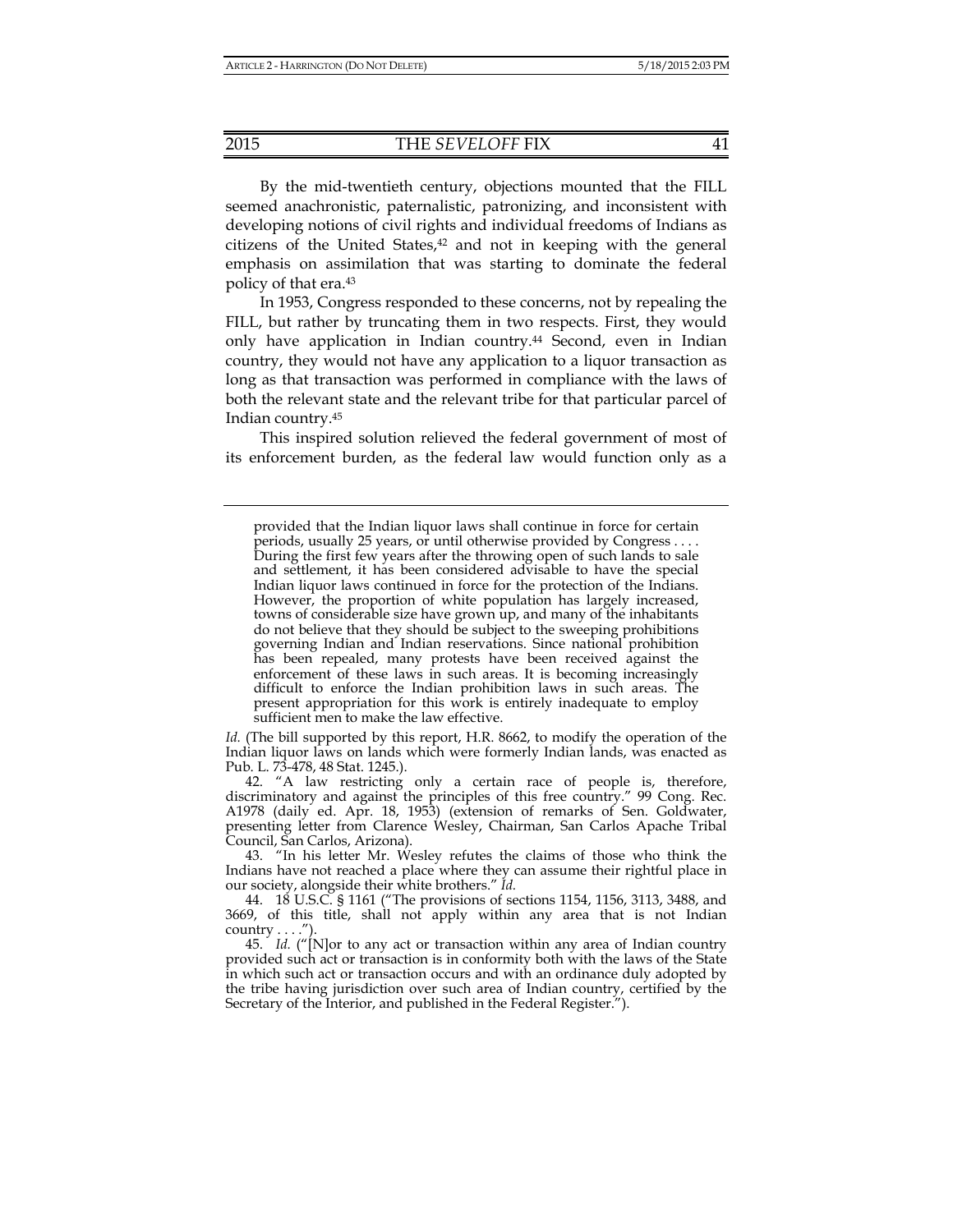backup; it made Indian country subject to state alcohol laws, in keeping with the assimilative zeitgeist, and it gave the tribes the ability to enact their own ordinances, which could be more restrictive than state law but would not provide a shield against enforcement of state law.

This newly shared-authority structure was challenged, first by non-Indian bar owners resisting tribal authority. In *United States v. Mazurie*,46 the owners of the Blue Bull Bar, situated on one of the substantial tracts of non-Indian-held land scattered within the Wind River Reservation, argued they had a right to operate that bar by reason of their license from the State of Wyoming and could not be required to also obtain a license from the Wind River Tribes.<sup>47</sup> After about a year of operating without a tribal license, the owners were prosecuted and convicted under the FILL.48 They appealed to the Tenth Circuit, which reversed, ruling that insofar as 18 U.S.C. § 1161 authorized Indian tribes to adopt ordinances controlling the introduction by non-Indians of alcohol onto non-Indian land, it was an invalid congressional attempt to delegate authority.49 The Supreme Court reversed the Tenth Circuit, holding that Congress could validly regulate such sales and could validly delegate its authority to the Tribe50:

[W]hen Congress, delegated its authority to control the introduction of alcoholic beverages into Indian country, it did so to entities which possess a certain degree of independent authority over matters that affect the internal and social relations of tribal life. Clearly the distribution and use of intoxicants is just such a matter. We need not decide whether this independent authority is itself sufficient for the tribes to impose Ordinance No. 26. It is necessary only to state that the independent tribal authority is quite sufficient to protect Congress' decision to vest in tribal councils this portion of its own authority 'to regulate Commerce . . . with the Indian tribes.'51

A mirror-image challenge to state authority was resolved in *Rice v.* 

 <sup>46. 419</sup> U.S. 544 (1975).

 <sup>47.</sup> *See id.* at 546–48 (discussing the owner of the Blue Bull's situation).

 <sup>48.</sup> *Id.* at 548–49.

 <sup>49.</sup> *Id.* at 549–50. The owners raised other arguments as well: that the bar's location on fee-patented land in a non-Indian community brought it within the meaning of 18 U.S.C. § 1154 and thus outside Indian country for purposes of the FILL, and that the meaning of "non-Indian community" was unconstitutionally vague. The Tenth Circuit agreed, but the Supreme Court disagreed. *Id.* at 550, 552–53.

 <sup>50.</sup> *Id.* at 553–58.

 <sup>51.</sup> *Id.* at 557.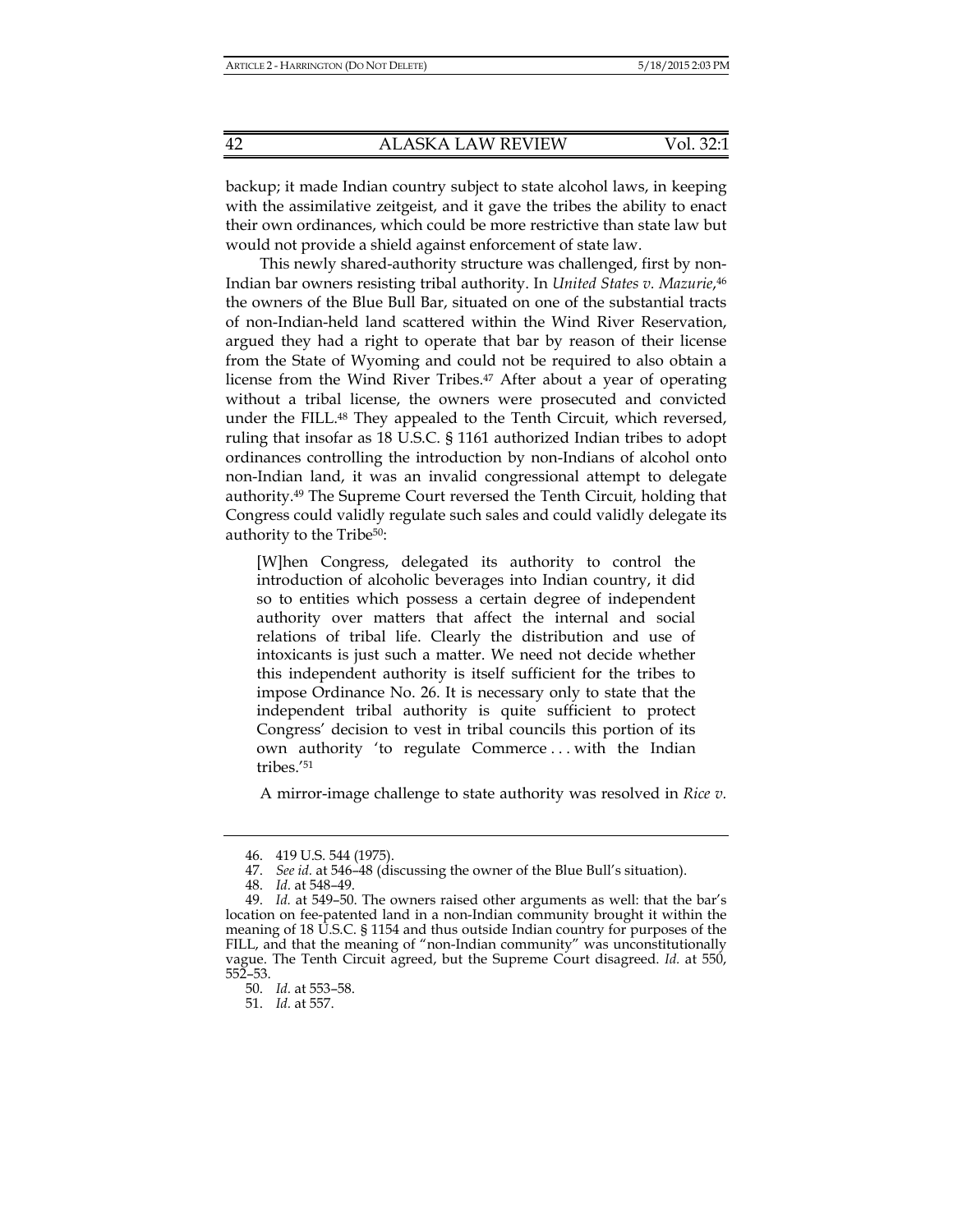*Rehner*. 52 A federally licensed trader operating a general store on an Indian reservation sought a declaratory judgment that she was not required to obtain a state liquor license to sell liquor there. Although the Ninth Circuit agreed, the Supreme Court did not. The assumption that States have no power to regulate the affairs of Indians on a reservation was "unwarranted in the narrow context of the regulation of liquor."53 Under the 1953 law,

It is clear then that Congress viewed § 1161 as abolishing federal prohibition, and as legalizing Indian liquor transactions as long as those transactions conformed both with tribal ordinance and state law. It is also clear that Congress contemplated that its absolute but not exclusive power to regulate Indian liquor transactions would be delegated to the tribes themselves, and to the States . . . .54

Thus, the 1953 enactment was a valid delegation to states and tribes, each of which can impose their own restrictions on intoxicant transactions, and neither of which can claim to exercise such authority to the exclusion of the other. Notably, neither in *Mazurie* nor in *Rice* was the state suing the tribe or vice versa. Rather, in each case, a private business sought to escape one government's regulation by arguing that the other government's authority was exclusive. Each argument failed.

If this works in the lower 48, it likely could work in Alaska. But we have not yet completely unraveled the *Venetie/Rice* syllogism. FILL Indian country can be created by Congressional extension of the FILL to a particular parcel of land, without making that land into "full" Indian country within the definition of 18 U.S.C. § 1151. But this only establishes that Congress has the authority to do so; it remains to be established that there was some point at which Congress extended the Indian liquor laws to Alaska.

#### **III. THE FEDERAL INDIAN LIQUOR LAWS IN ALASKA**

Alaska was acquired by the United States in 1867, at which point the federal Indian liquor laws were still housed in sections 20 and 21 of the 1834 Act.55 At that point, Indian country was still defined as lands

 <sup>52. 463</sup> U.S. 713 (1983).

 <sup>53.</sup> *Id.* at 723. It was in this context that the Court stated "there can be no doubt that Congress has divested the Indians of any inherent power to regulate in the area." *Id.* at 724.

 <sup>54.</sup> *Id.* at 728.

 <sup>55.</sup> As amended by the Acts of Feb. 13, 1862 and March 15, 1864, *see supra* notes 30, 35. Thus, portions of section 20 of the 1834 Act now applied to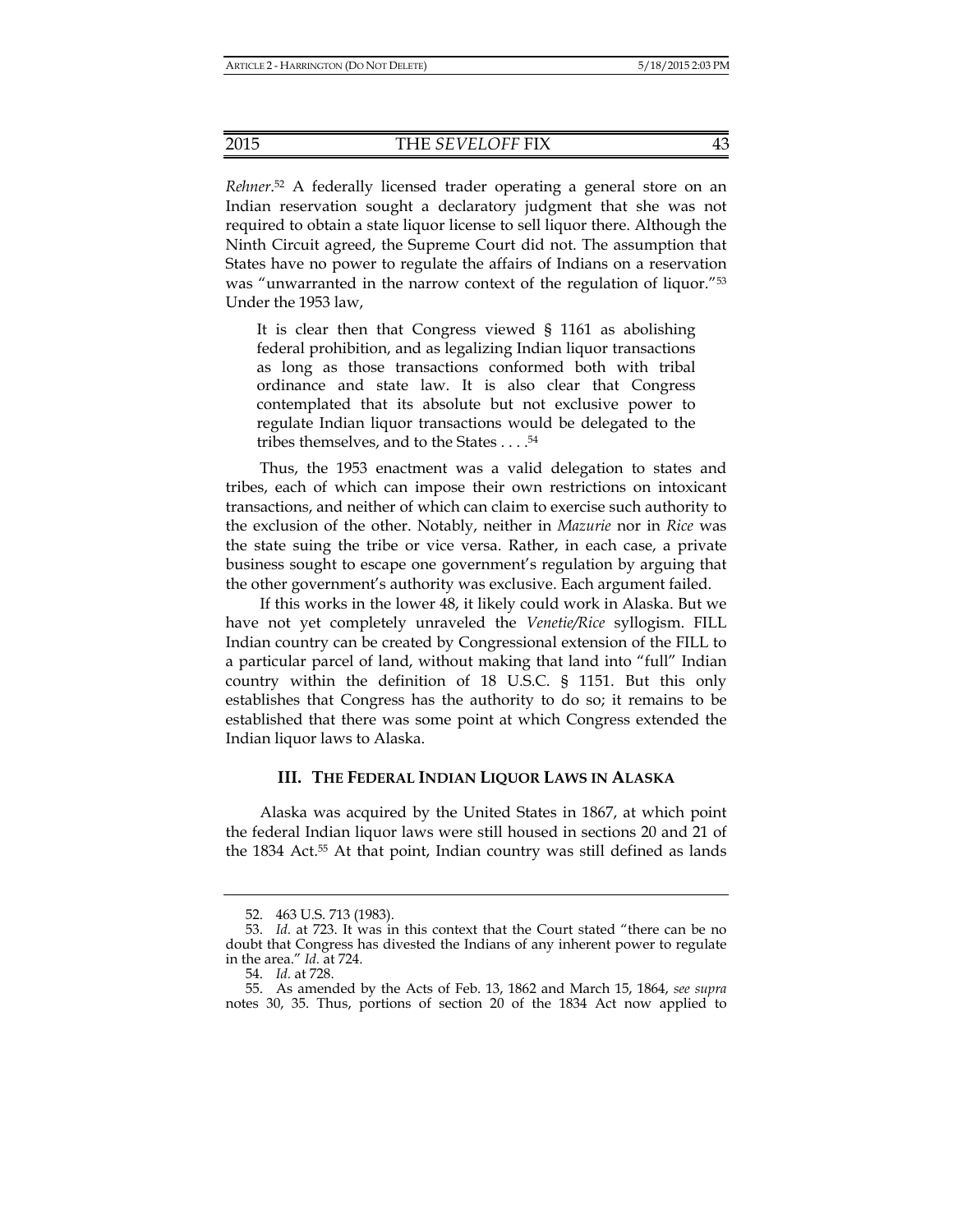"west of the Mississippi and not within the States of Missouri and Louisiana or the Territory or Arkansas." Secretary of State William Seward and President Andrew Johnson had just acquired a large chunk of such lands,56 and Congress embarked on the task of deciding what laws would apply thereto.

#### **A. 1868: New Customs for Alaska**

In 1868, the first Congressional enactment concerning Alaska made the newly acquired land a customs collection district with no governor, no legislature, and no courts. Legal issues were to be addressed to the federal district courts of California, Oregon, or the Washington Territory.57 The 1868 law extended the federal laws "relating to customs, commerce, and navigation" to Alaska's "mainland, islands and waters . . . so far as the same may be applicable thereto."<sup>58</sup> This logically encompassed the 1834 Trade and Intercourse Act, enacted pursuant to the Indian commerce clause.59

 59. Section 4 of the 1868 Act, 15 Stat. at 241, gave the President "power to restrict and regulate or to prohibit the importation and use of fire-arms, ammunition, and distilled spirits into and within the said territory." President Andrew Johnson initially prohibited importation of all firearms, ammunition and liquor, except that the Secretary of the Treasury could prescribe regulations under which they could be sold "in limited quantities" and only "to such persons as the military or other chief authority in said Territory may specially designate in permits for that purpose." JAMES D. RICHARDSON, A COMPILATION OF THE MESSAGES AND PAPERS OF THE PRESIDENTS 3865 (1897). "Such persons" were limited to whites. Letter from Hugh McCulloch, Treasury Secretary, to Wm. S. Dodge, Special Agent and Acting Customs Collector at Sitka (Feb. 5, 1868) (on file with National Records Seattle, Records of U.S. Customs Service) ("Wines and distilled spirits, in limited quantities . . . may be transported from any port in the United States on the Pacific Coast, to the said port of Sitka, and to none other in the Territory aforesaid, for the purposes of sale to resident white citizens of said Territory. . . ."). President Grant kept in place the liquor prohibition. Larry Arthur Sparks, *The Failure of Prohibition in Alaska: 1884-1900* 12-13 (1974), *available at* http://www.skepticalthayne.com/prohibition.pdf. The understanding continued to be that liquor was absolutely prohibited to Natives, but not to whites. *See* Letter from William Kapus, Collector, to Vincent Colyer, Special U.S. Indian Comm'r, Sitka, Alaska (Oct. 25, 1869), *in* ANNUAL REPORT OF THE COMMISSION ON INDIAN AFFAIRS 579 (1869) ("The liquors that were seized by me in the month of August from on board the steamship Active were sold at this port on the 14th instant, but were delivered to the purchasers only in limited quantities for the use of white inhabitants, and, as the law requires, upon the written permits of the general commanding the department.").

providing liquor to Indians inside and outside Indian country.

 <sup>56.</sup> Treaty of Cession, June 20, 1867, 15 Stat. 539.

 <sup>57.</sup> Act of July 27, 1868, ch. 273, § 7, 15 Stat. 240.

 <sup>58.</sup> *Id*. § 1.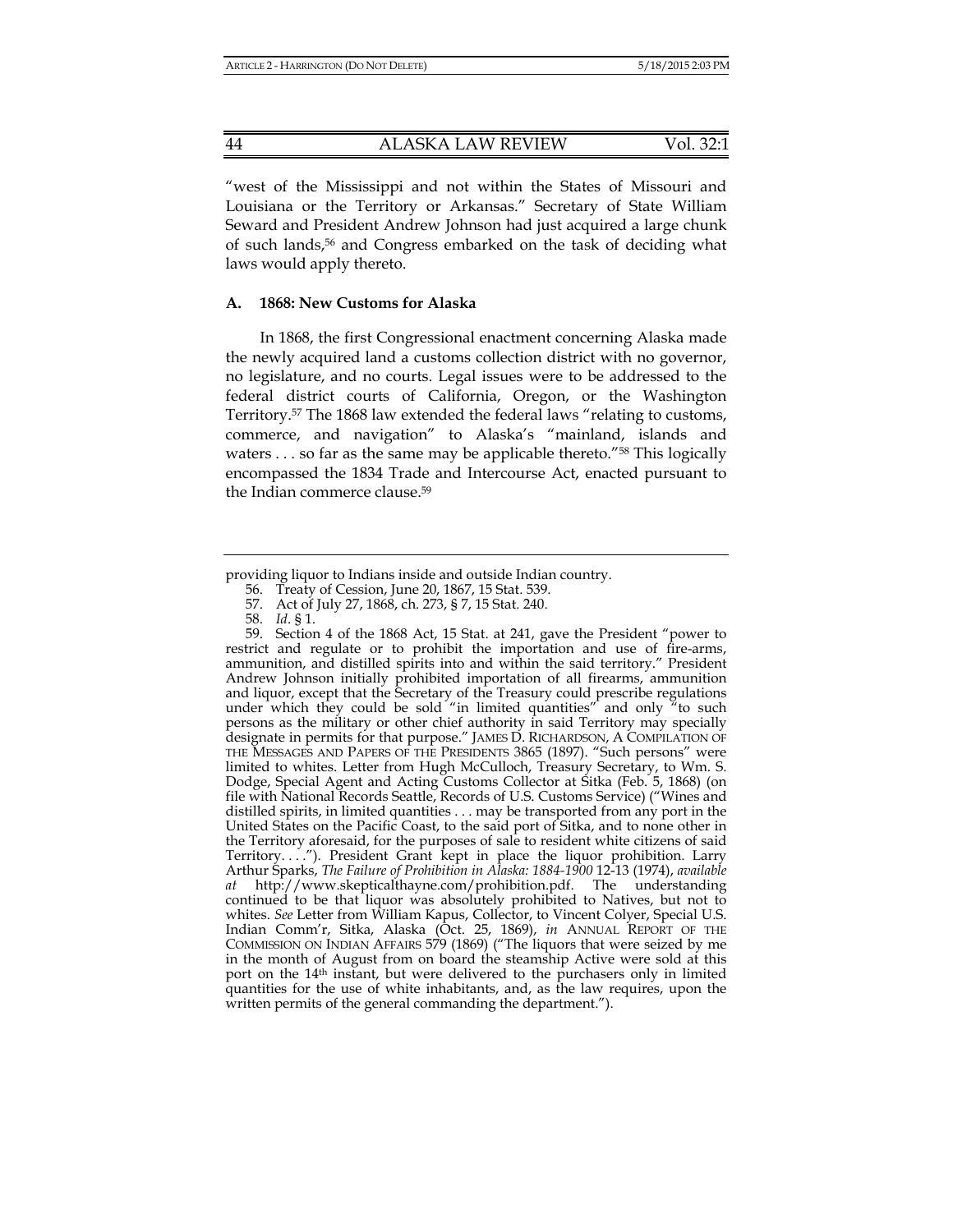Either under the 1834 geographical definition of Indian country, $60$ or under the 1862 amendment removing the Indian country limitation for certain Indian liquor law offenses, $61$  or as a function of the 1868 Act extending the federal commerce laws to Alaska, the widespread assumption—both among the public and within governmental agencies—was that the terms of the 1834 Trade and Intercourse Act prohibited conveying alcohol to Alaska Natives. An April 1869 issue of the *Alaska Times* warned readers that "[t]he law against selling liquor to Indians in Alaska is very strict," and "call[ed] the attention of the merchants of this Territory to the laws of Congress, conserning [sic] the safe [sic] of liquors to Indians . . . ," setting out verbatim the Act of Feb. 13, 1862 (amending the Trade and Intercourse Act of June 30, 1834).62

Officials within the Departments of Treasury<sup>63</sup> and State<sup>64</sup> had concluded that Alaska was Indian country shortly after its acquisition. Secretary of State Seward, who had negotiated the original Treaty of Cession, expressed the same view.65 This certainly appeared to be the

 63. Letter from W.A. Howard, Captain U.S.R. Marine, Special Agent Treasury Dep't, to Honorable Hugh McCulloch, Sec'y of the Treasury, *in* RUSSIAN AMERICA, H.R. DOC. NO. 40-177, at 196 (2d Sess. 1868) [hereinafter RUSSIAN AMERICA] ("Until laws or regulations are perfected for the government of this territory I shall consider it as an Indian reservation, so far as liquors are concerned."); *see also* Letter from Hiram Ketchum Jr., Custom-House, Port of Sitka and Dist. of Alaska, to Bvt. Maj. Gen. J.C. Davis, U.S. Army, commanding Dep't of Alaska (Dec. 15, 1868), *quoted in* Letter from Ketchum to Treasury Secretary Hugh McCulloch (Dec. 15, 1868), *in* ALASKA BOUNDARY TRIBUNAL, Vol. II, 338, 452–53 (1903) (stating a similar sentiment).

 64. Letter from E. Peshine Smith, Examiner, to Bureau of Claims (Sept. 5, 1867), *in* RUSSIAN AMERICA, *supra* note 63, at 96 ("I think, therefore, that the new territory became a part of the Indian country on the 20<sup>th</sup> June last.").

65. The relevant portion of Seward's letter reads as follows:

I understand the decision of the Supreme Court of the United States in the case of Harrison vs. Cross, (16 Howard, 164-202), to declare . . . that upon the addition to the United States of new territory by conquest and cession, the acts regulating foreign commerce attach to and take effect within such territory ipso facto ... I can see no reason for a discrimination in this respect between acts regulating foreign commerce and the laws regulating intercourse with the Indian tribes.... The act of June 30, 1834,  $(4 \text{ Stat.}, 729)$  defines the Indian country as, in part, 'all that part of the United States west of the Mississippi and not within the States of Missouri and Louisiana, or the Territory of Arkansas.' This, by a happy elasticity of expression, widening as our dominion widens, includes the territory ceded by Russia.

Letter from Wm. H. Seward to the Sec'y of War (Jan. 30, 1869), *quoted in* WILLIAM

 <sup>60.</sup> Act of June 30, 1834, ch. 161, 4 Stat. 729. *See supra* note 19.

 <sup>61.</sup> Congress had twice amended section 20 of the 1834 Act by the time Alaska was purchased. *See supra* notes 30, 35.

 <sup>62.</sup> ALASKA TIMES, April 30, 1869**.**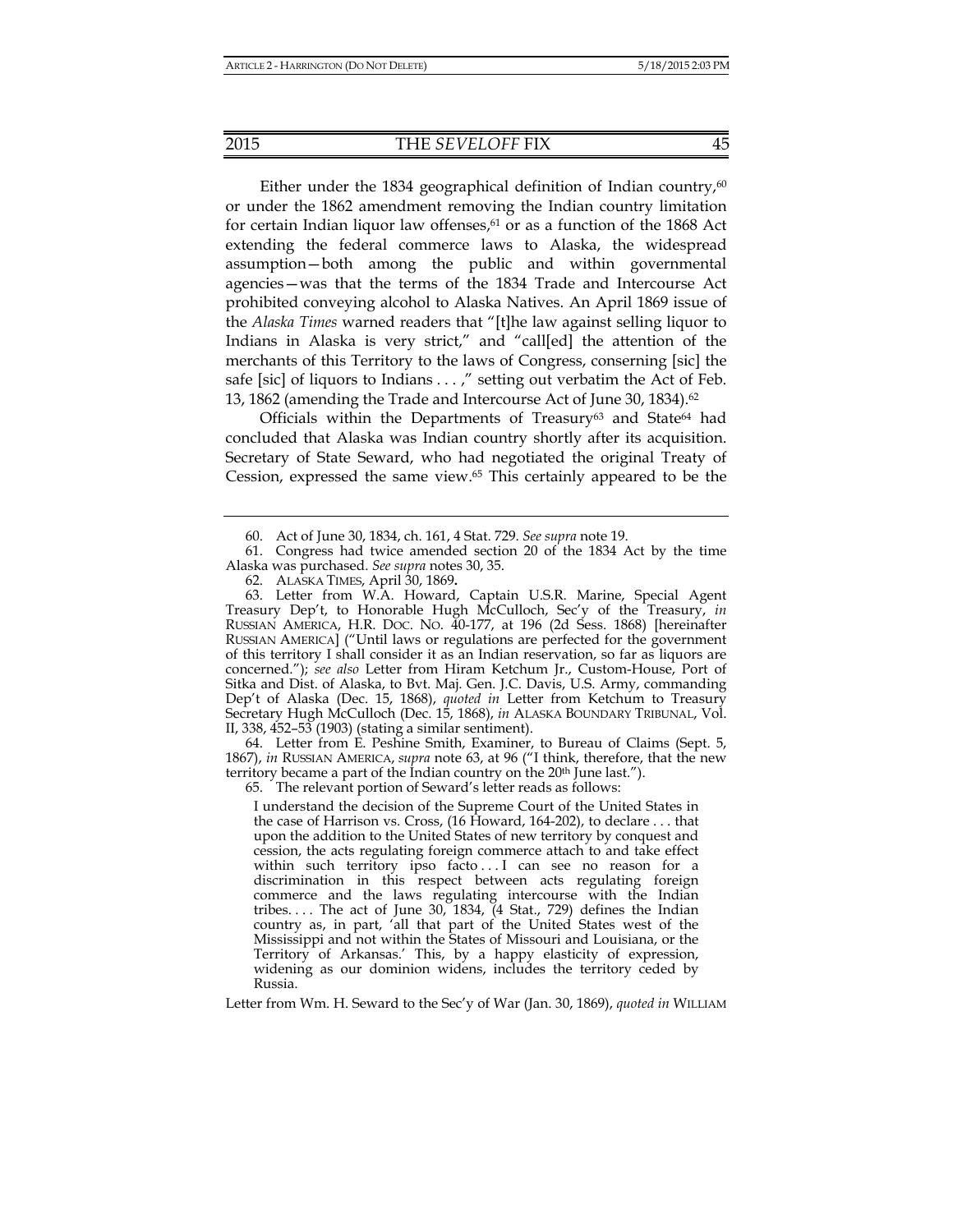assumption of the Department of War.<sup>66</sup>

This assumption, however, came to an abrupt end when the *United States v. Seveloff*67 case came before Oregon Federal District Court Judge Matthew Deady in 1872.

#### **B. 1872:** *Seveloff* **and a Brief History of** *Tom*

Ferueta Seveloff, a Sitka Creole, was arrested by military authorities in Sitka and subsequently indicted by an Oregon grand jury for introducing spirituous liquors into the Indian country (Sitka) and for giving liquor to "one John Doe," an Indian residing at the Sitka Indian agency under the charge of the Indian Agent for Sitka.<sup>68</sup>

Judge Deady, tasked with ruling on Seveloff's demurrer that the 1834 Act should not apply in Alaska, reviewed the three separate opinions in the *Tom* case of twenty years earlier,<sup>69</sup> dismissed Attorney General Cushing's critique, and adopted the view that the 1834 Act did not by itself extend to lands subsequently acquired by the United States.70

However, where the *Tom* court had concluded that the subsequent 1850 Oregon Act sufficed to extend the liquor law provisions to Oregon, Judge Deady decided that the analogous "extending" provision in section 1 of the 1868 Alaska Act did not extend the liquor law provisions to Alaska.71 Judge Deady acknowledged that the 1834 Act was a law relating to commerce:

70. *Id.*

W. BELKNAP, U.S. WAR DEP'T, JURISDICTION OF THE WAR DEPARTMENT OVER THE TERRITORY OF ALASKA, H.R. EXEC. DOC. NO. 44-135 at 5 (1876) [hereinafter WAR JURISDICTION].

 <sup>66.</sup> WAR JURISDICTION, *supra* note 65, at 22. "The opinion of the Attorney General [Cushing] ... and the communication from the Secretary of State [Seward] to the Secretary of War, dated January 30, 1869, have heretofore been regarded as authority upon the points. . . ." *Id.*

 <sup>67. 27</sup> F. Cas. 1021 (D. Or. 1872) (No. 16,252).

 <sup>68.</sup> *Id.* at 1022; SIDNEY L. HARRING, CROW DOG'S CASE: AMERICAN INDIAN SOVEREIGNTY, TRIBAL LAW, AND UNITED STATES LAW IN THE NINETEENTH CENTURY 214 (1994). Seveloff was apparently arrested on June 19, 1872 and sent to Portland on August 19, 1872. Message Of The President Of The United States, Communicating, In Answer To A Senate Resolution Of January 7, 1876, Information In Relation To Military Arrests In The Territory Of Alaska During The Past Five Years, S. Exec. Doc. No. 33, 44-1, at 3 (1st Sess. 1876) [hereinafter Military Arrests 1871–1876].

 <sup>69.</sup> *Seveloff*, 27 F. Cas. at 1023.

 <sup>71.</sup> Extending "the laws of the United States relating to customs, commerce and navigation" to Alaska, "so far as the same may be applicable thereto," language that echoed that "so far as [its provisions] may be applicable" clause that Chief Justice Williams had found permitted application of the liquor law prohibitions to Oregon. *Id.* at 1024.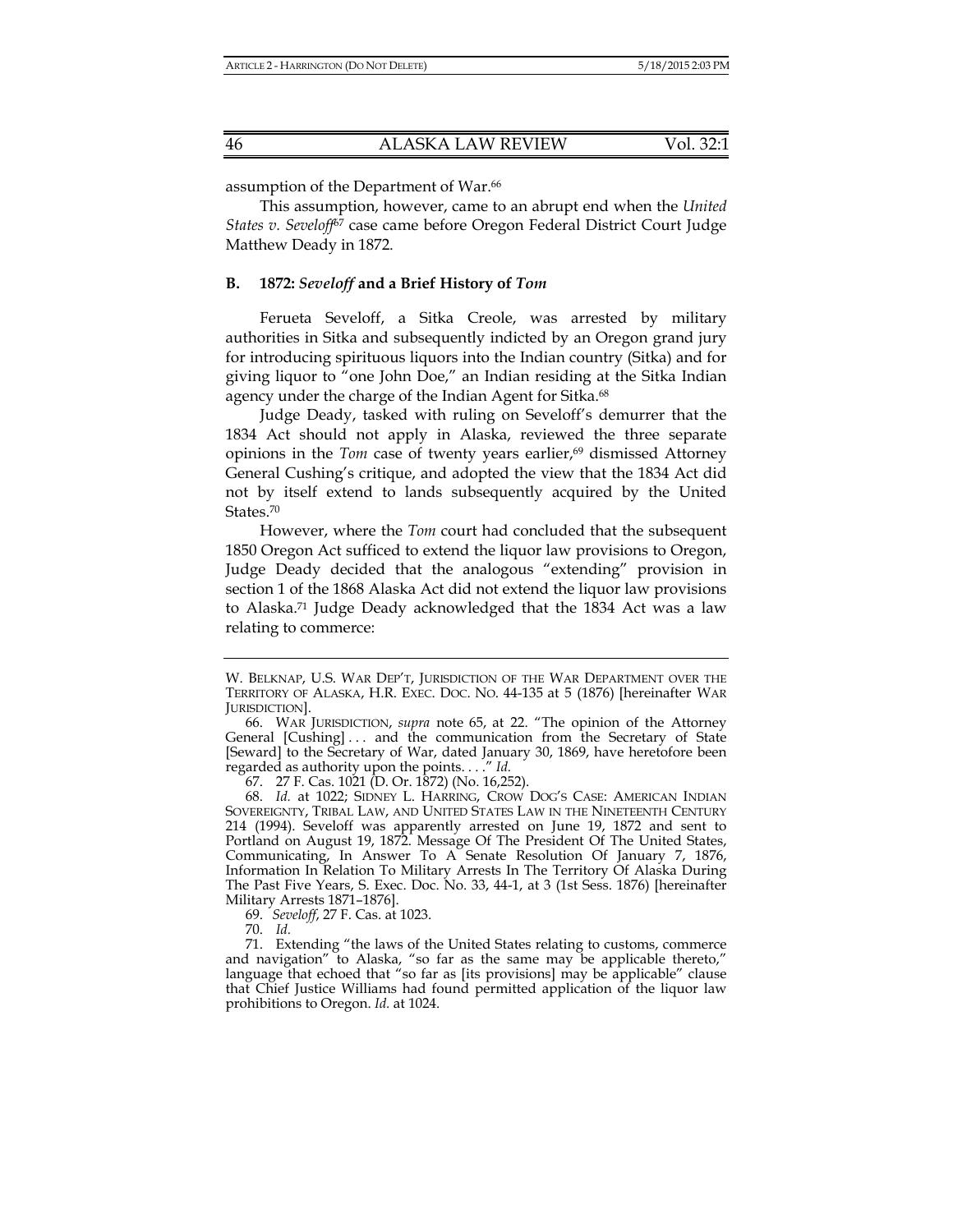#### 2015 THE *SEVELOFF* FIX 47

Unless, then, there is something in the circumstances of the case or in the act, from which it appears that congress did not intend to use the phrase, 'laws relating to commerce,' in an unqualified sense, it follows that the act of 1834 is in force in Alaska, as a regulation of commerce with the Indian tribes therein.72

However, he also posited two circumstances that, by implication, persuaded him that Congress did not intend to use the term "laws relating to commerce" in an unqualified sense. First, he thought "commerce" should mean solely commerce with foreign nations and the several states, not commerce with Indian tribes.73 Second, he thought section four of the 1868 Alaska Act, giving the President the authority to deal with spirituous liquors, should be given a pre-emptive reading and govern the whole subject.74 He acknowledged that his legal conclusion might be at odds with the facts on the ground in Alaska (which he had not visited)75: "the territory of Alaska is not a part of 'the Indian country,' so declared by law, whatever it may be in fact."76

Judge Deady correctly noted that the separate count charging Seveloff with giving spirituous liquors to Indians did not depend on whether Alaska was Indian country or not.<sup>77</sup> But he further stated that "[i]t has been so common a habit of congress upon the acquisition of territory to specially extend the laws of the United States over it, that an impression seems to prevail that without such action these laws would not affect territory acquired after their passage."78 He let that prevailing impression control his decision, although simultaneously observing "[f]or my own part, I can see no good reason why any general law of the United States does not become in force at once, in any country acquired

 <sup>72.</sup> *Id.*

 <sup>73.</sup> *Id.* This seems irreconcilable with the United States Supreme Court opinion in *United States v. Halliday* on the same federal Indian liquor laws:

The act in question . . . is, we think, still more clearly entitled to be called a regulation of commerce. . . . The law before us professes to regulate traffic and intercourse with the Indian tribes. It manifestly does both. It relates to buying and selling and exchanging commodities, which is the essence of all commerce, and it regulates the intercourse between the citizens of the United States and those tribes, which is another branch of commerce, and a very important one.

<sup>70</sup> U.S. 407, 416–17 (1865).

 <sup>74.</sup> *Id.*

 <sup>75.</sup> Judge Deady did visit Alaska, but not until 1880. Niedermeyer, *supra* note 32, at 221.

 <sup>76.</sup> *United States v. Seveloff*, 27 F. Cas. 1021, 1024 (D. Or. 1872) (No. 16,252).

 <sup>77.</sup> *Id.*

 <sup>78.</sup> *Id.*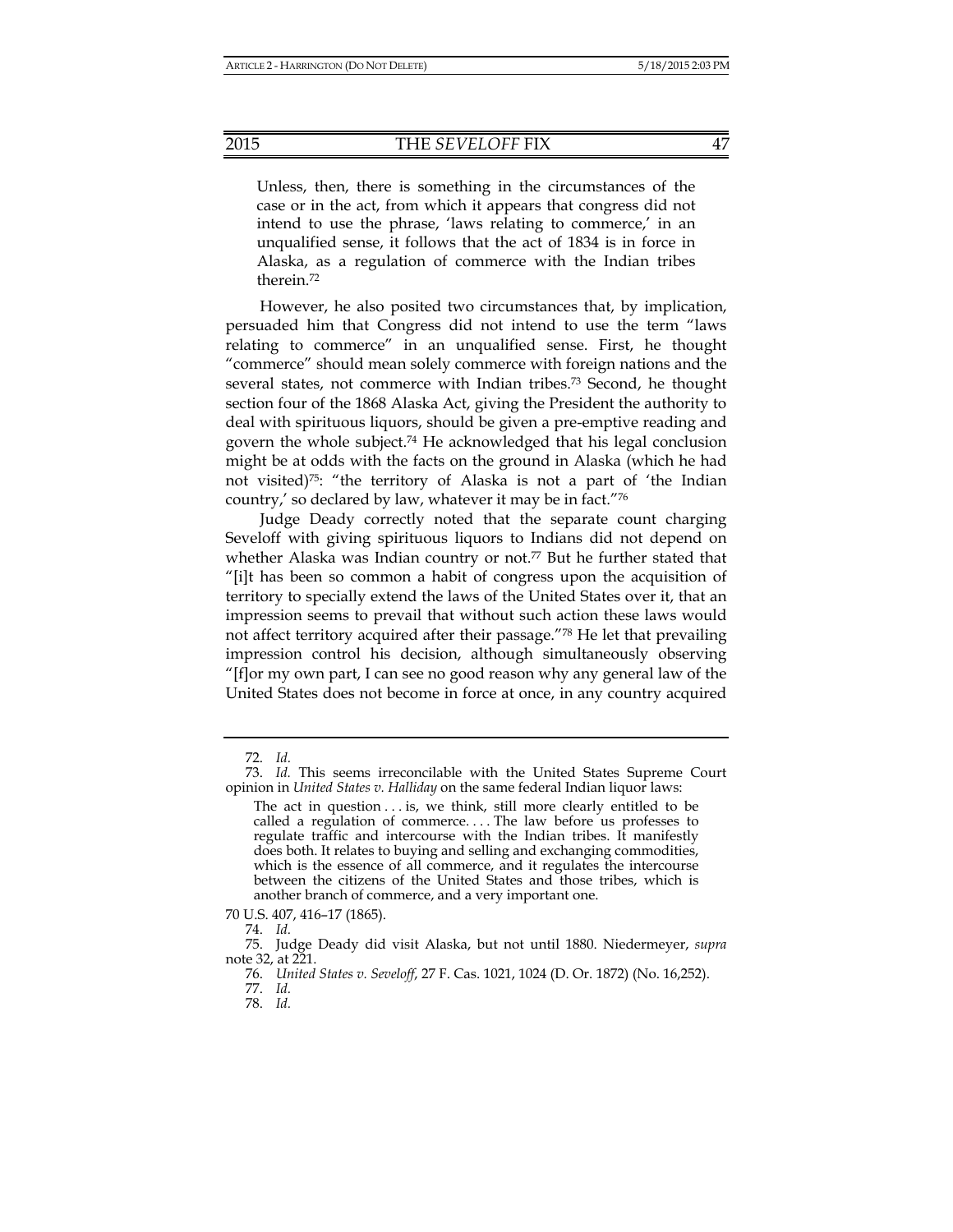by it, without reference to the time of its passage."79

With the indictments dismissed, Seveloff was free to continue conveying as much liquor as he pleased to the Alaska natives without fear of prosecution. Judge Deady expressed reservations about his ruling: "I would not be understood as stating this conclusion without doubt. On the contrary, I have reached it with hesitation, and express it subject to correction."80 Nonetheless, he thought it "safer to err . . . by declining jurisdiction than to accept it. If congress should think it desirable that this or any other provision of the Indian intercourse act should be in force in Alaska, it can so provide, beyond doubt."81

As it happened, Congress did think it desirable that sections 20 and 21 of the 1834 Act should be in force in Alaska and did so provide, almost immediately.

## **C. 1873: The** *Seveloff* **Fix, Or One Thing Leads to Another**

The *Seveloff* ruling alarmed the War Department<sup>82</sup> and threw its policy into "complete confusion."83 Three days after the decision, Brigadier General Canby wrote a letter asking that the Secretary of War press for legislation to remedy the situation.84

Interior Secretary Delano endorsed this request and expressed in writing to Speaker of the House James Blaine that distilled liquors, manufactured in Alaska, were being sold to the Indian tribes to the Indians' "great injury and demoralization."85 Delano suggested amending the original 1868 Alaska Act by extending to Alaska the liquor law provisions of the 1834 non-intercourse act.<sup>86</sup>

Congress quickly adopted Delano's suggestion. Less than three months after the *Seveloff* decision,<sup>87</sup> Congress explicitly made sections 21

87. *Seveloff* was decided on December 10, 1872. The corrective legislation

 <sup>79.</sup> *Id.*

 <sup>80.</sup> *Id.*

 <sup>81.</sup> *Id.*

 <sup>82.</sup> Op. Sol. Gen. of Dep't of the Interior, M-36975 at 18 (Jan. 11, 1993), http://www.doi.gov/solicitor/opinions/M-36975.pdf.

 <sup>83.</sup> HARRING, *supra* note 68, at 214.

 <sup>84.</sup> WAR JURISDICTION, *supra* note 65, at 22 n.26.

 <sup>85.</sup> F. Rives et al., THE CONGRESSIONAL GLOBE: CONTAINING THE DEBATES AND PROCEEDINGS OF THE THIRD SESSION FORTY-SECOND CONGRESS; WITH AN APPENDIX, EMBRACING THE LAWS PASSED AT THAT SESSION 2023 (1873).

 <sup>86.</sup> Donald R. McCoy, *The Special Indian Agency in Alaska 1873–1874: Its Origins and Operation*, 25 PAC. HIST. REV. 355, 360 (Nov. 1956). Delano also requested that Congress provide for the appointment of an Indian Agent at \$3,000 a year, to enforce this proposed legislation and perform other duties. Although Congress did not fund this, Delano appointed an agent nonetheless, until told he lacked authority to do so. *Id.*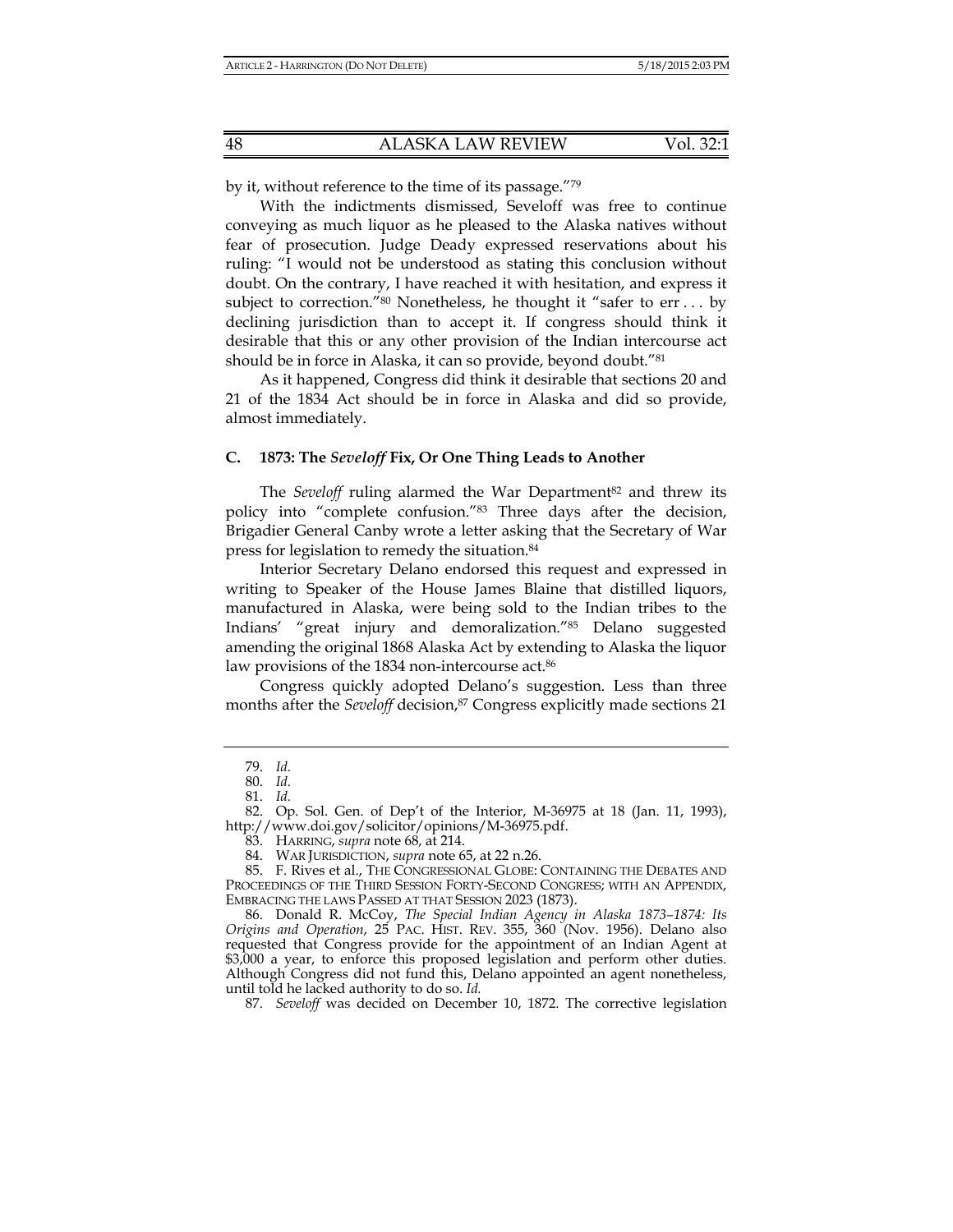and 22 of the 1834 Act applicable to Alaska.

[S]ection one of an act entitled 'An act to extend the laws of the United States relating to customs, commerce, and navigation over the territory ceded to the United States by Russia, to establish a collection district therein, and for other purposes,' approved July twenty-seventh, eighteen hundred and sixtyeight, be so amended as to read as follows: 'That the laws of the United States relating to customs, commerce, and navigation, and sections twenty and twenty-one of "An act to regulate trade and intercourse with Indian tribes and to preserve peace on the frontiers," approved June thirtieth, eighteen hundred and thirty-four, be, and the same are hereby, extended to and over all the mainland, islands, and waters of the territory ceded to the United States by the Emperor of Russia, by treaty concluded at Washington on the thirtieth day of March, anno Domini eighteen hundred and sixty-seven, so far as the same may be applicable thereto.<sup>88</sup>

This was the "*Seveloff* fix," and with the enactment of this undramatic and perhaps overly punctilious language, the federal Indian liquor laws were extended throughout Alaska.

This enactment sparked a lively discussion within the executive branch agencies as to whether Alaska had been made Indian country for all purposes or only for purposes of the FILL, as detailed in the following section. This distinction would determine whether other important provisions of the 1834 Act would apply within Alaska. The discussion resonates currently, as the courts eventually concluded that Congress had intended to recognize Alaska as Indian country only for liquor law purposes and not for general purposes. Giving effect to that Congressional intent today points the way for harmonizing the conclusion that Alaska Native Villages occupy Indian country solely for purposes of Indian liquor laws with the conclusion in *Venetie* that for the most part they do not occupy Indian country for general purposes.

#### **D. 1873-1876: Campbell's Suits**

In response to questions posed by the Secretary of War, U.S.

was passed on March 3, 1873. No arrests for liquor law violations had been made during that interval, although George Austin, arrested for "disposing of liquor to Indians" on December 6, 1872, was not released until January 20, 1873. Military Arrests 1871–1876, *supra* note 68, at 3.

 <sup>88.</sup> Act of Mar. 3, 1873, ch. 227, 17 Stat. 530.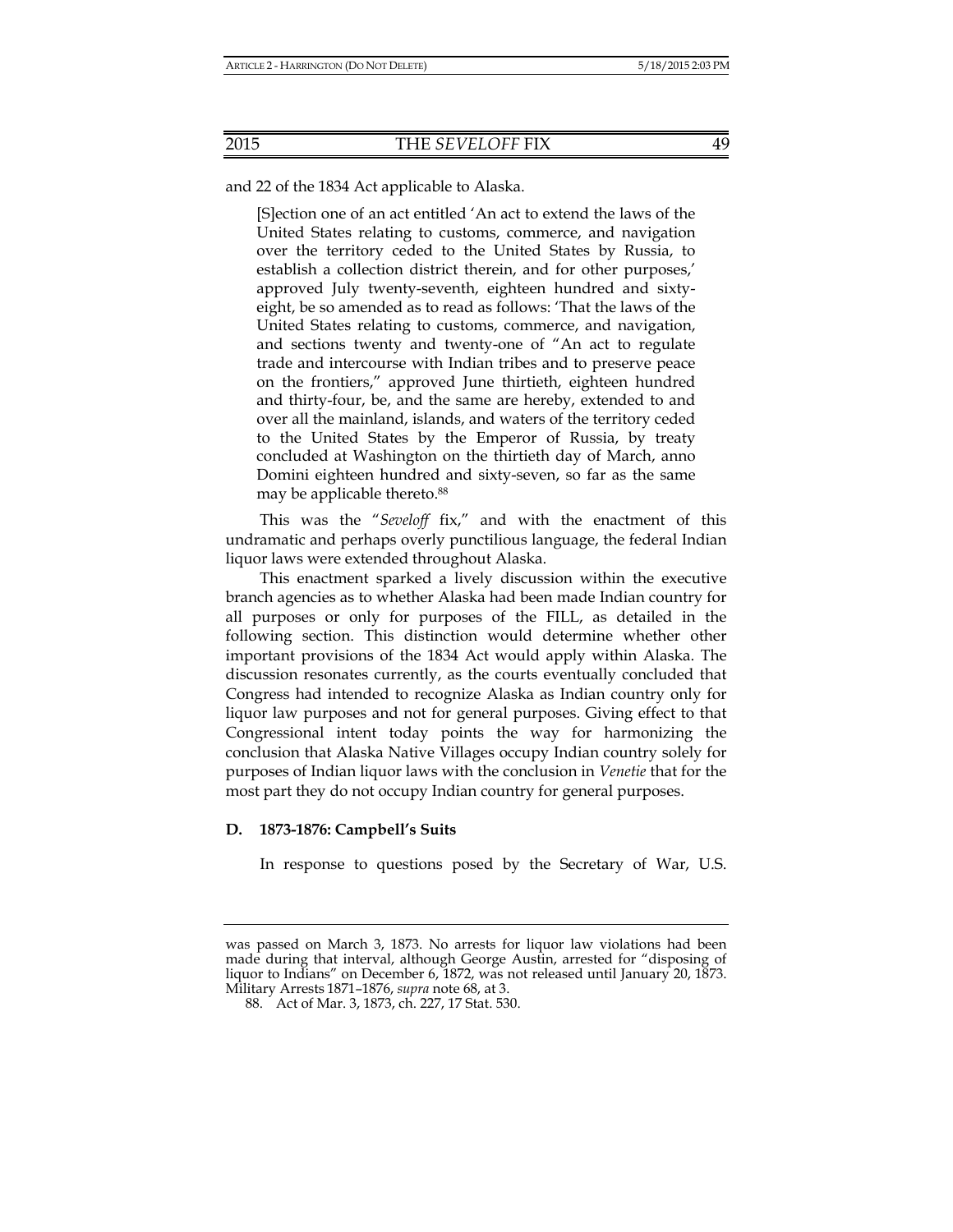Attorney General Williams issued opinions on the new law.89 In his first opinion, Williams responded to the question "what is Indian country" by analogizing the 1873 *Seveloff* fix to the 1850 Act concerning Oregon and similar 1851 legislation concerning New Mexico and Utah, seemingly saying that within such territories "Indian country" would encompass all reservations and all Indian lands to which title had not been extinguished.90 War Secretary Belknap sent a more Alaska-specific inquiry in November 1873, asking whether the term "Indian country" embraced the Territory of Alaska, and also whether the War Department had authority to exercise control over the introduction of spirituous liquors into that Territory.<sup>91</sup> Williams responded "My opinion, therefore, is that, as to this matter, Alaska is to be regarded as 'Indian country,' and that no spirituous liquors or wines can be introduced into that Territory without an order by the War Department for that purpose."92 With the Treasury Department's cooperation,<sup>93</sup> the War Department issued orders implementing enforcement of sections 20 and 21, on May

14 Op. Att'y. Gen. 290, at 6 (1873). He refrained from addressing questions about the status of lands that had been opened up for white settlement due to a pending United States Supreme Court case, planning to update the Secretary of War after that case was decided. However, an annotation to the opinion notes that the United States Supreme Court dismissed the case. *Id.*

91. *Id.* at 327.

 92. *Id.* In June 1874, the Attorney General responded to another question from the Secretary of War, indicating that the Department of War had authority to permit the introduction of spirituous liquors or wines into Alaska, even when those were not for the use of officers or troops of the United States. Introduction of Spirituous Liquors or Wines in Alaska, 14 Op. Att'y. Gen. 401, 401 (1874). The Attorney General reasoned that the 1864 amendment gave the War Department broader discretion for allowing the importation. *Id.* at 401–02 ("It shall be a sufficient defense to any charge of introducing or attempting to introduce liquor to the Indian country, if it be proved to be done by order of the War Department or of any officer duly authorized thereto by the War Department.").

 93. Letter from the Secretary of the Treasury, in answer to, a Senate resolution of Mar. 15, 1876, transmitting the report of a special agent on the Territory of Alaska and the collection of the customs revenue therein, S. EXEC. DOC. NO. 44-37, at 9–10 (1st Sess. 1876).

 <sup>89.</sup> As Oregon Chief Justice twenty years earlier, Williams had written one of the *Tom* decisions.

 <sup>90.</sup> He said:

I think it unquestionable, both as regards the region west of the Mississippi originally included within the limits of the Indian country by the act of 1834, and as regards the region formerly included within the Territories just mentioned, that all Indian reservations occupied by Indian tribes, and also all other districts so occupied to which the Indian title has not been extinguished, are Indian country within the meaning of the intercourse-laws, and remain (to a greater or less extent, according as they lie within a State or a Territory) subject to the provisions thereof.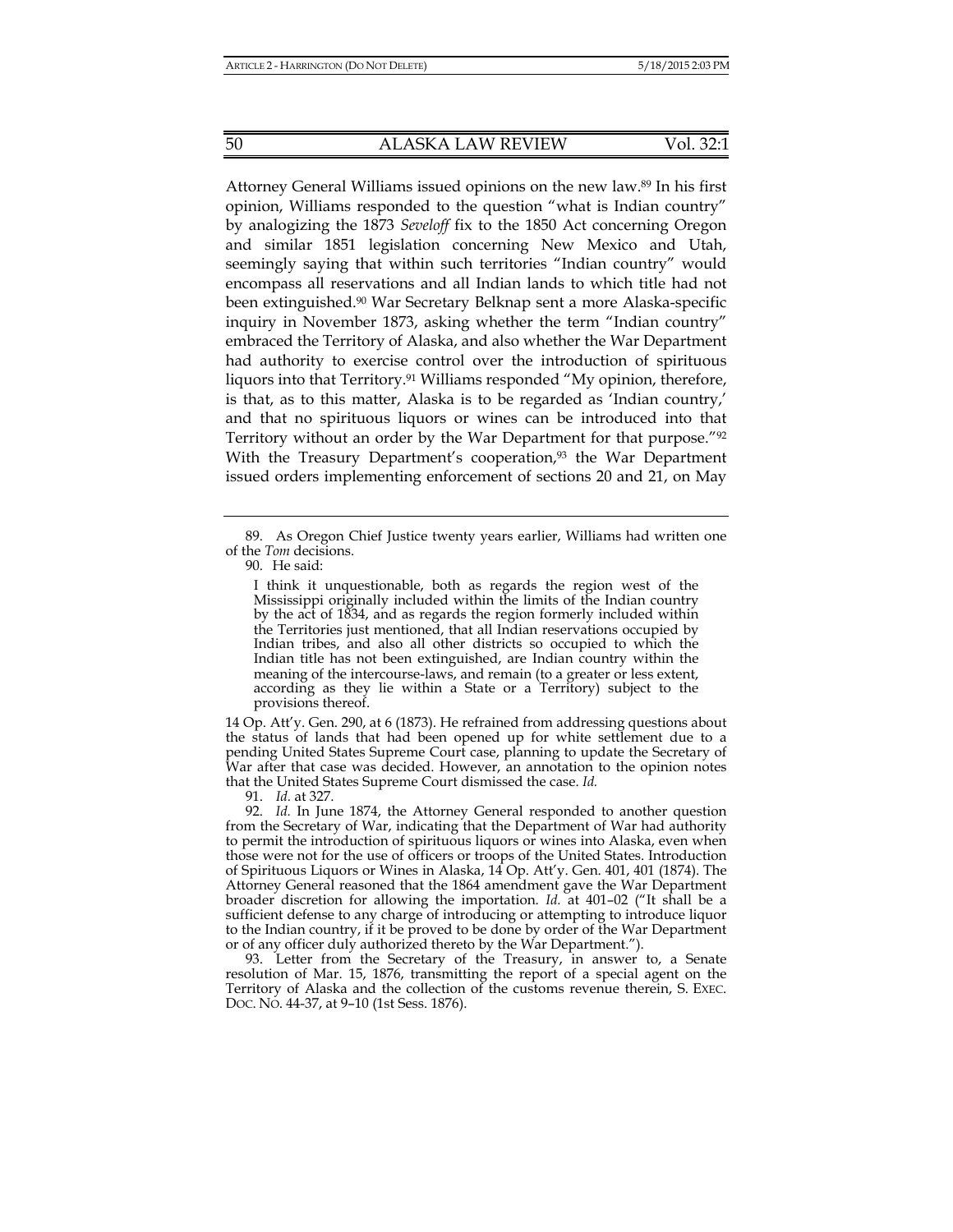#### 16, 1874.94

Captain Joseph Campbell took command of Sitka post on August 17, 1874, and found five prisoners who had been arrested for Indian liquor law violations in June  $1874<sup>95</sup>$  En route to his post, Campbell had been briefed by Brevet Major-General Jefferson Davis, who was commanding the Department of Columbia (Portland, Oregon) at the time.96 Davis warned Campbell against sending the prisoners to the Oregon courts because the Oregon courts and U.S. courts in Oregon would deny jurisdiction.<sup>97</sup> Campbell expressed frustration that he was ordered to "proceed against" the detainees but not told how to do so, aside from Davis' instructions not to send them for court proceedings.98 Relying on the 69th article of war, $99$  Campbell continued to hold the detainees. Two of the five men took ill and died in the post hospital.100 Campbell finally received authorization to release the remaining men on a type of military-fixed bail, "a measure I recommended myself, not seeing any other prospect of getting rid of the custody of these people."101

Nonetheless, Campbell continued to try to enforce the law as best he could, and (notwithstanding Davis's directive) eventually started sending the new arrestees to Oregon for court proceedings. Campbell discovered that despite the Treasury Department's promise to cooperate, its Wrangell deputy customs agent John Carr was part of the

 <sup>94.</sup> War Dep't, Adjutant-Gens. Office, Gen. Orders No. 40 (May 16, 1874), included in WAR JURISDICTION, *supra* note 65, at 15–16.

 <sup>95.</sup> Letter from Capt. Joseph Campbell, Headquarters, Sitka, Alaska, to Assistant Adjutant-Gen., Headquarters Dep't of the Columbia (Jan. 20, 1876), *quoted in* Military Arrests 1871–1876, *supra* note 68, at 2–3.

 <sup>96.</sup> Davis had been transferred from Alaska to New York in 1871. DONALD CRAIG MITCHELL, SOLD AMERICAN: THE STORY OF ALASKA NATIVES AND THEIR LAND 1867–1959 51–52 (1997). In April of 1873, he was given command of the Department of the Columbia within the Division of the Pacific, in which position he presumably had his discussion with Captain Campbell. *Id.* In 1874, Davis was transferred again, to Omaha. *Id.*

 <sup>97.</sup> Letter from Capt. Joseph Campbell, Headquarters, Sitka, Alaska, to Assistant Adjutant-Gen., Headquarters Dep't of the Columbia (Jan. 20, 1876), *quoted in* Military Arrests 1871–1876, *supra* note 68, at 3. The basis for Davis's directive is unclear. It is possible that Davis was thinking of Judge Deady's rulings in *Seveloff*, perhaps unaware that the statute had been amended, perhaps just distrustful of the Oregon courts.

 <sup>98.</sup> *Id.*

 <sup>99.</sup> Any officer who presumes, without proper authority, to release any person committed to his charge, or suffers any person so committed to escape, shall be punished as a court-martial may direct. *Articles of War*, SONS OF UNION VETERANS OF THE CIVIL WAR, http://suvcw.org/education/documents/articles .htm (last visited Feb. 15, 2015) (discussing Art. 81).

 <sup>100.</sup> Military Arrests 1871–1876, *supra* note 68, at 2–3.

 <sup>101.</sup> *Id*. at 3.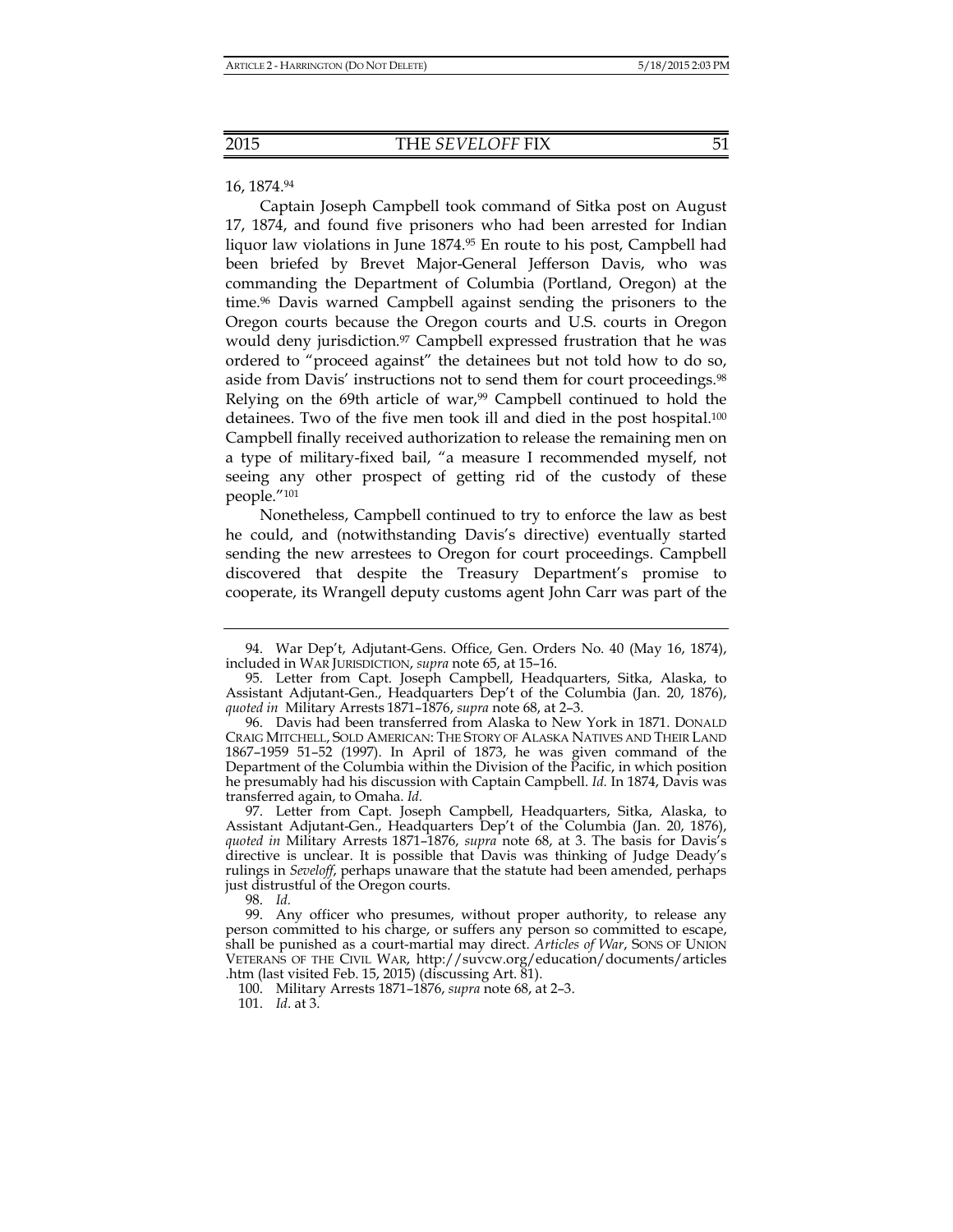problem, having accepted a one hundred dollar bribe from Wrangell resident W. P. Wilson for allowing a lot of liquors from the bonded warehouse at Fort Wrangell to be taken to Wilson's house.102 Captain Campbell dispatched Lieutenant Dyer to Wrangell to arrest Carr and gather witness statements.103 Carr was arrested in September, and he arrived in Sitka in October. Unfortunately, Dyer failed to send the witness statements by the same boat with the arrestees.104 Campbell was unable to get the witness statements in time for the October boat to Portland, and was unwilling to send Carr and the other detainees to Portland without the witness statements, as this "would be equivalent to liberating them."105 Instead, Campbell elected to keep Carr in custody. Carr, unwilling to wait, had his attorneys file for habeas corpus. This brought the matter in front of Judge Deady, who ordered Carr be brought to Portland in December.106

Carr's argument was that section 23 of the 1834 Act, allowing the military to make arrests for violations of the Act, was not one of the sections extended to Alaska. Judge Deady disagreed:<sup>107</sup>

Section 1 of the Alaska act of July 27, 1868 (15 Stat. 240), having been amended by the act of March 3, 1873 (17 Stat. 530), so as to extend over the territory of Alaska, sections 20 and 21 of the intercourse act of 1834, said territory, so far as the introduction and disposition of spirituous liquors is concerned, became what is known as 'Indian Country;' and the military force of the United States may be employed by the president for the arrest of persons found therein violating either of said sections. To accomplish this result it was not necessary for congress to extend section 23 of the intercourse act by name over Alaska. By force of its own terms that section applies to any territory of the United States declared by congress, either in terms or effect, to be 'Indian Country'—that is, a country in which the intercourse between the whites and Indians is regulated and restrained by special acts of congress. So soon, then, as Alaska was made 'Indian Country,' so far as the introduction and use of spirituous liquors is concerned, section 23 of the act which authorizes the employment of military force became applicable

 <sup>102.</sup> *See In re* Carr, 5 F.Cas. 115, 116 (C.C. D. Or. 1875). *See also* note 125, *infra*. 103. Letter from Captain Joseph B. Campbell, Headquarters, Sitka, Alaska, to Assistant Adjutant-Gen., Headquarters Dep't of the Columbia (Jan. 20, 1876), *included in* Military Arrests 1871–1876, *supra* note 68, at 3.

 <sup>104.</sup> *Id.*

 <sup>105.</sup> *Id.*

 <sup>106.</sup> *In Re* Carr, 5 F.Cas. at 115.

 <sup>107.</sup> *See id.* at 115–16.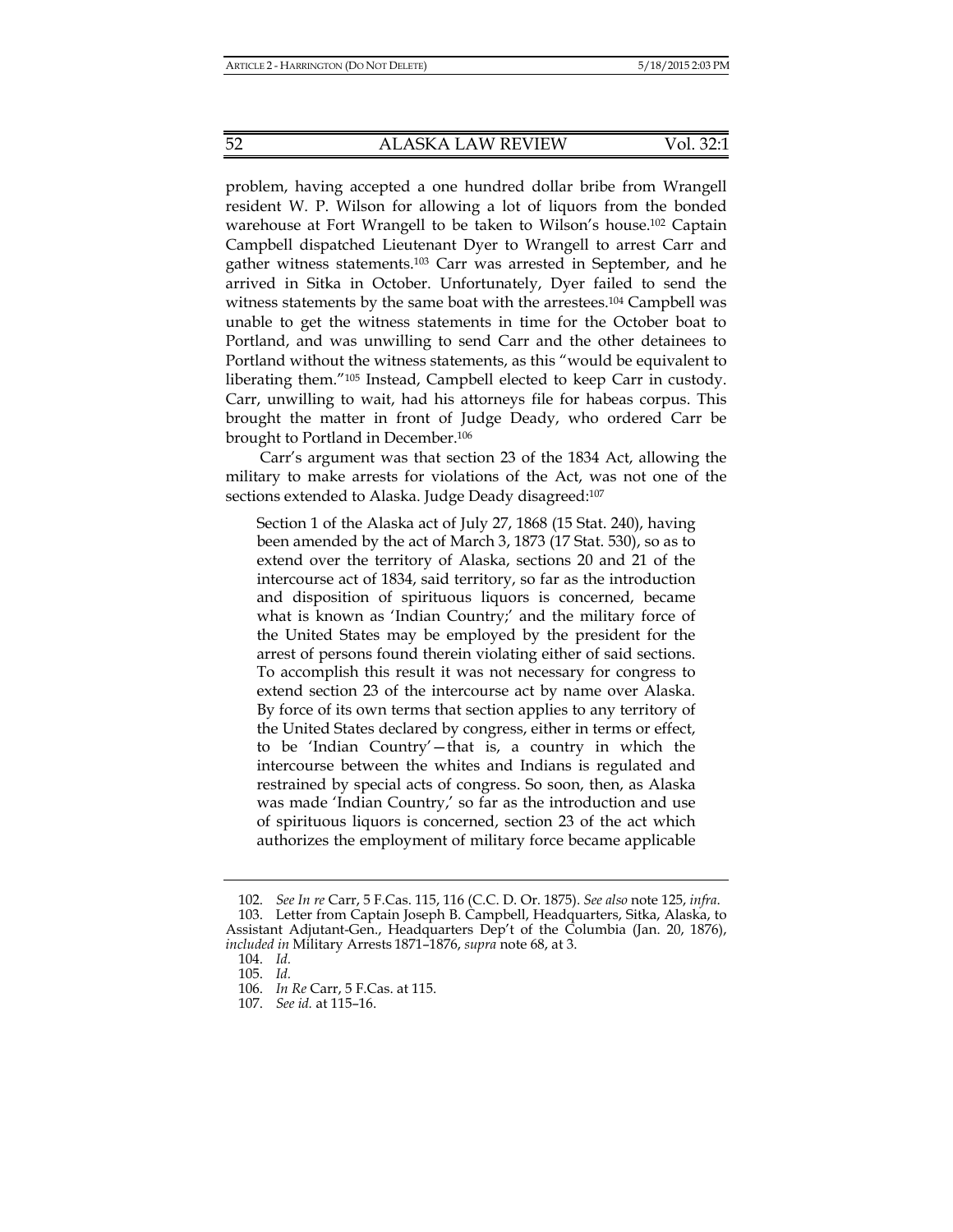to it, and in force therein. 108

Judge Deady gave more credence to Carr's second argument, that section 23 only allowed military detentions for five days, within which civil authorities had to remove the defendant for trial. Carr had languished for about ninety days, and thus was entitled to be discharged.109 However, Judge Deady took note of the witness affidavit that Lieutenant Dyer and Captain Campbell finally managed to retrieve from Wrangell, and ruled that Carr should be committed to answer the charge for violating section 20, with bail set at \$2500.110 This made the successful habeas ruling something of a Pyrrhic victory for Carr. He should not have been held in custody, but still had to face the charge.

That five-day limit was a major problem; there were no civil authorities to whom custody could be transferred reachable within five days of Sitka.111 Immediately after the *Carr* decision, Campbell's new commanding officer General Howard requested through the War Department that Congress amend section 23's five-day limit.112 This apparently was unsuccessful,<sup>113</sup> but General Howard thereafter proposed an easier non-legislative solution. If Captain Campbell were to be appointed as the Indian agent for Alaska, then he would be able to take action as to liquor law violations independently of his military authority, circumventing the five-day limit as that applied only to military arrests.114 General Howard telegraphed the Division Headquarters in San Francisco on March 9, 1875: "According to instructions of General Halleck [September 6, 1867], commandant in Alaska is ex officio agent for Indian affairs. Please ask that this authority be sanctioned by Secretary of Interior. This will protect commandant

113. The five-day limit remained in the statute. Revised Statutes § 2151.

 114. "[N]o person, apprehended by military force as aforesaid, shall be detained longer than five days after the arrest and before the removal." Act of June 30, 1834, 4 Stat. 729, § 23 (1834) *quoted in In Re* Carr, 5 F.Cas. at 116.

 <sup>108.</sup> *Id.*

 <sup>109.</sup> *Id.* at 116.

 <sup>110.</sup> *Id.*

 <sup>111.</sup> *See id.* (citing to a prior, apparently unpublished decision in which Deady had held a defendant liable for false imprisonment when the defendant had arrested the plaintiff under section 23 and detained him more than five days before removal, "because he had no sufficient means wherewith to do otherwise, . . .").

<sup>112.</sup> Letter from the Sec'y of War communicating copy of a telegram from the commanding general of the military Dep't of the Pac., in relation to the length of time of retention of military prisoners, under section 23, Act of Jan. 30, 1834, S. DOC. NO. 43-15 (2d Sess. 1877) ("Please ask for legislation extending the time so as to give reasonable time to bring prisoners to Portland and deliver to United States marshal. This action necessary to enable United States to execute requirements of sections 20 and 21.").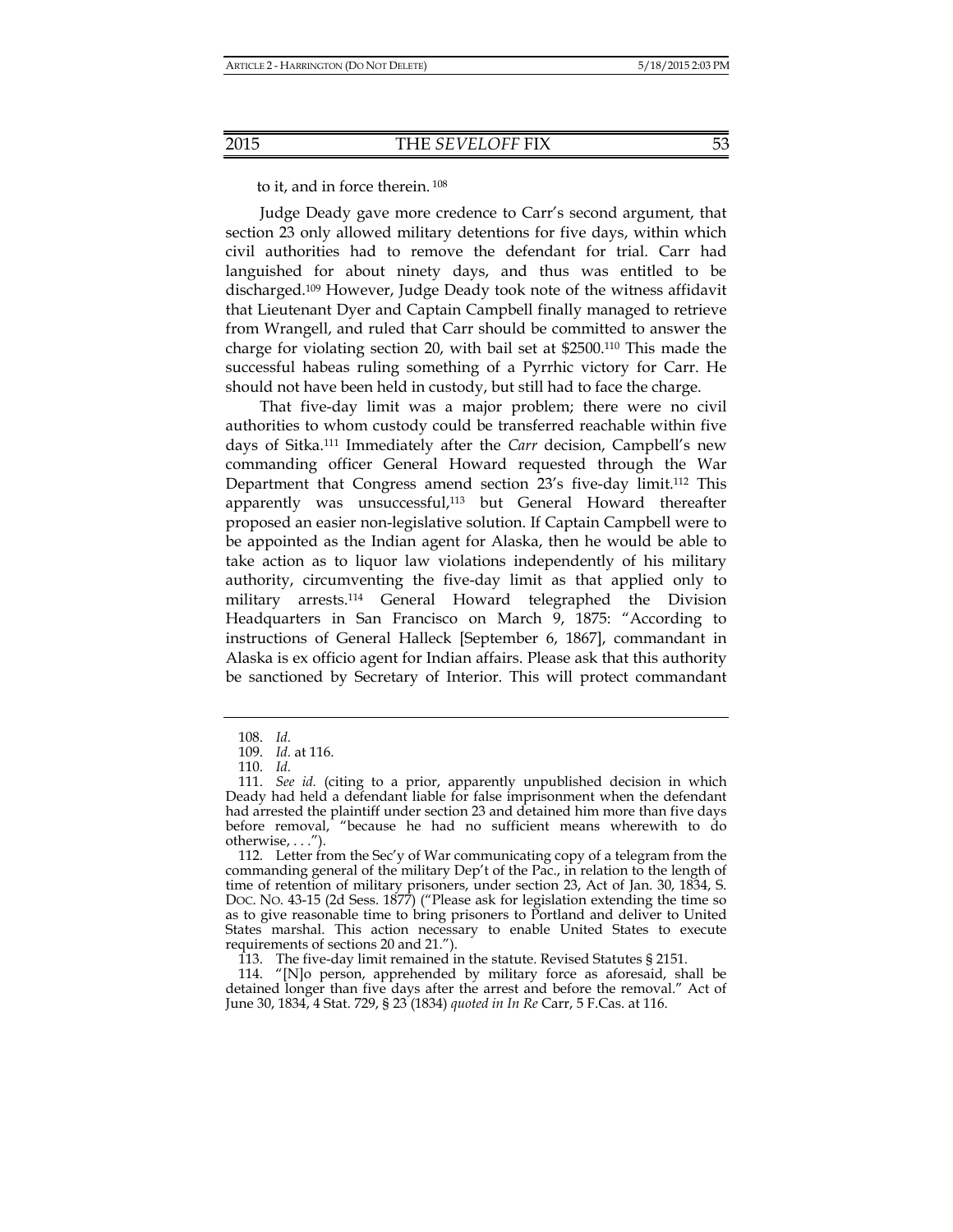against civil suits."115 After extensive discussion among the Attorney General and the Departments of War and Interior about the permissibility of the arrangement, Interior finally agreed not to object, Secretary of War Belknap made the appointment official, and Captain Campbell became the Indian agent in Alaska on May 21.116

Captain Campbell now had a strong hand, but he proceeded to overplay it. Perhaps due to his new-found status as Indian agent, or perhaps due to the *Carr* decision (ruling that section 23 arrest authority was impliedly encompassed in the 1873 extension of sections 20 and 21 to Alaska), Campbell became convinced that Alaska was now Indian country for more purposes than just the federal Indian liquor laws. In July 1875, he issued General Order 96, announcing enforcement of several other Indian country provisions in addition to sections 20 and 21.117

Reaction was swift and generally unfavorable. Fifteen days after its issuance, the Portland Board of Trade wrote to War Secretary Belknap requesting that Order 96 be withdrawn as against the interest of trade and commerce with Oregon.<sup>118</sup> About a month after the new rules, Sitka Customs House Collector M.P. Berry penned a report outlining the problems Campbell's new rules imposed.119 In October, Indian Affairs Commissioner Smith, who had supported General Howard's original request for Campbell's Indian agent status, concluded that Alaska was Indian country only for purposes of sections 20 and 21, and that Captain Campbell had overstepped his authority.<sup>120</sup> In November, the Judge Advocate General's office reached a similar conclusion.121

Campbell's commanding officer Gen. Howard countermanded a portion of Order 96 and instructed Campbell not to enforce the licensing requirement for traders already doing business in Alaska, limiting its enforcement to new traders.122 Howard allowed enforcement of the remainder of Order 96, although he noted that he would be sending it to the War Department and the Indian Bureau for review.123

Campbell vigorously defended his actions in November 1875. He explained that the Natives had learned from American soldiers how to

 <sup>115.</sup> Telegram from Howard to Division Headquarters (Mar. 9, 1875), *included in* WAR JURISDICTION, *supra* note 65, at 33.

 <sup>116.</sup> *Id.* at 33–38.

 <sup>117.</sup> *Id.* at 39–40.

 <sup>118.</sup> *Id.* at 38.

 <sup>119.</sup> *Id.* at 29.

 <sup>120.</sup> *Id.* at 44–45.

 <sup>121.</sup> *Id.* at 47–48.

 <sup>122.</sup> *Id.* at 42.

 <sup>123.</sup> *Id.*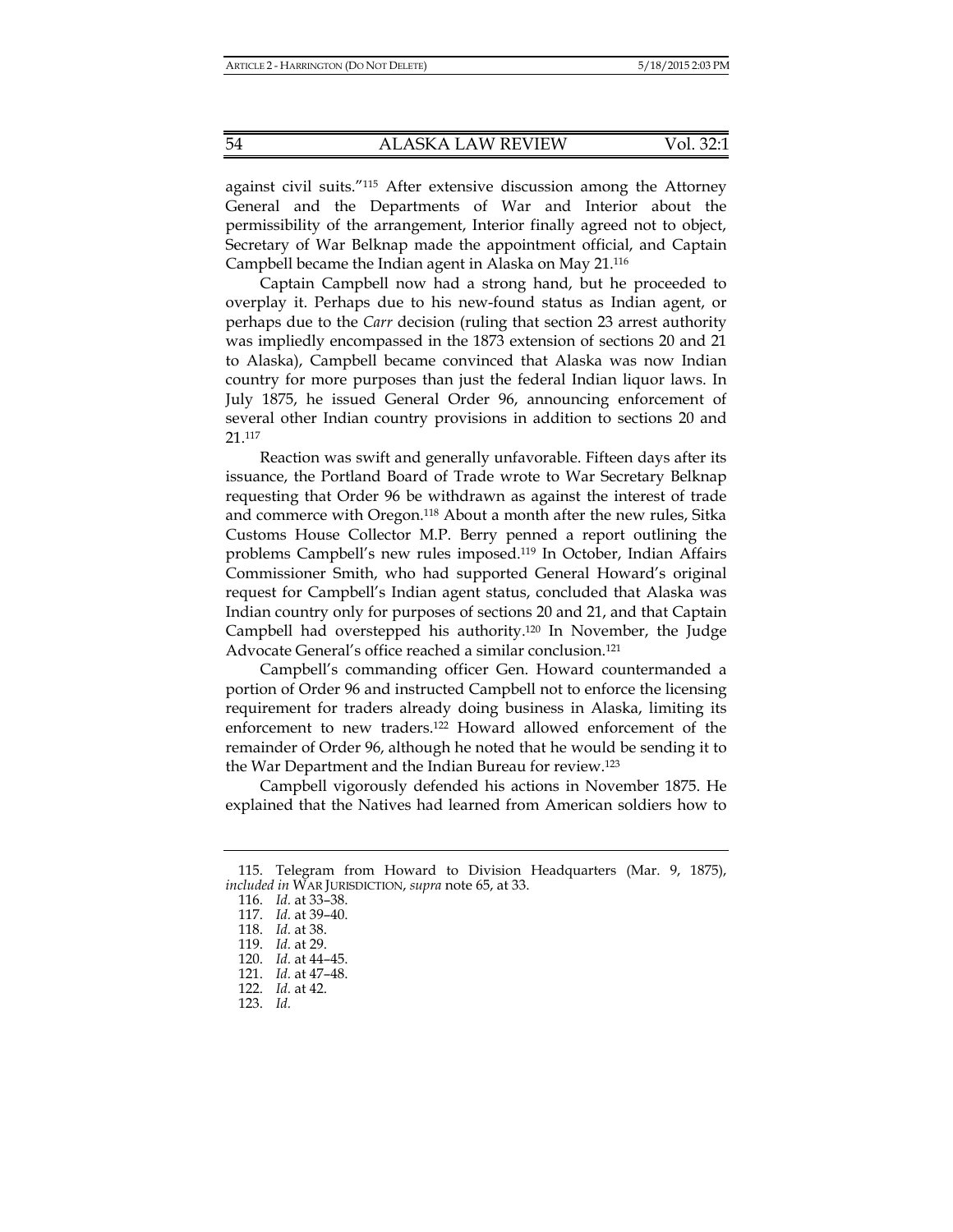construct and operate stills to create their own "hoochinoo", and the restrictions he imposed on importing sugar and molasses (relying on his general Indian country authority) were intended to thwart these operations.124 Regarding the complaints from customs officials, he noted that Carr and others had participated in the liquor trade, and those customs officials not actively violating the law were lax about enforcing it.125

Campbell's position that Alaska was full Indian country was bolstered by an opinion rendered by the Assistant Adjutant to General Howard in December:

I do not comprehend that fine, metaphysical vague reasoning which regards Alaska as Indian country in one case, but *perhaps* not in another case. If one desires to introduce liquor, it *is*  Indian country; if he does not it *is not* Indian country, or doubtful. This method of reasoning calls to mind the interview between Hamlet and Polonius. Yonder cloud has the shape of a camel, weasel, or whale, depending on the medium through which it is seen. Alaska is Indian country, or not, according to the stand-point from which it is viewed. My opinion is that Alaska is Indian country, or that it is not Indian country. If it is Indian country for one purpose it is Indian country for all.126

Letter from Gov. A.P. Swineford to Lieutenant-Commander J.S. Newell (June 1, 1887), *in* ALASKA BOUNDARY TRIBUNAL, VOL. II, 338, 388 (1903).

 125. WAR JURISDICTION, *supra* note 65, at 32 ("[T]he impression made upon me as to the zeal of the customs officials for the suppression of illegal trade is not very favorable. I was obliged to arrest the deputy collector, Carr, at Wrangel, last year, for violation of liquor-law and malfeasance in office in regard to the custody of seized property, and since then all kinds of rascality are being found out against him. The deputy collector, McKnight, at this place, encouraged violation of the law by purchasing liquor he knew was illegally sold. The customs officials are directed by the Hon. Secretary of the Treasury to assist the military in the execution of the non-intercourse laws, but they never, or rarely, actually do anything.").

 126. *Id.* at 54. However, while asserting that "[t]he legality of [the orders issued by] Captain Campbell, . . . in my judgment cannot be questioned," and that "I do not think [Captain Campbell] has exceeded his authority," the Adjutant further opined that Campbell's orders were "injudicious and unwise,"

 <sup>124.</sup> *Id.* at 30–31. Many shared Campbell's molasses anxiety. For example, years later, the Chilkat Chief Chartrich conveyed a request that the sale of molasses in large quantities by Juneau traders to his tribe be stopped to cut off the supply from which hoochinoo was being made. Governor Swineford replied:

I regret being compelled to say that the law places no restriction upon the sale of sugar and molasses to the natives, and that I am powerless in the premises. All I can do, at the most, is to prefer a request to the Juneau traders that they desist from making such trades, and leave them to heed the request or not, as they may see fit.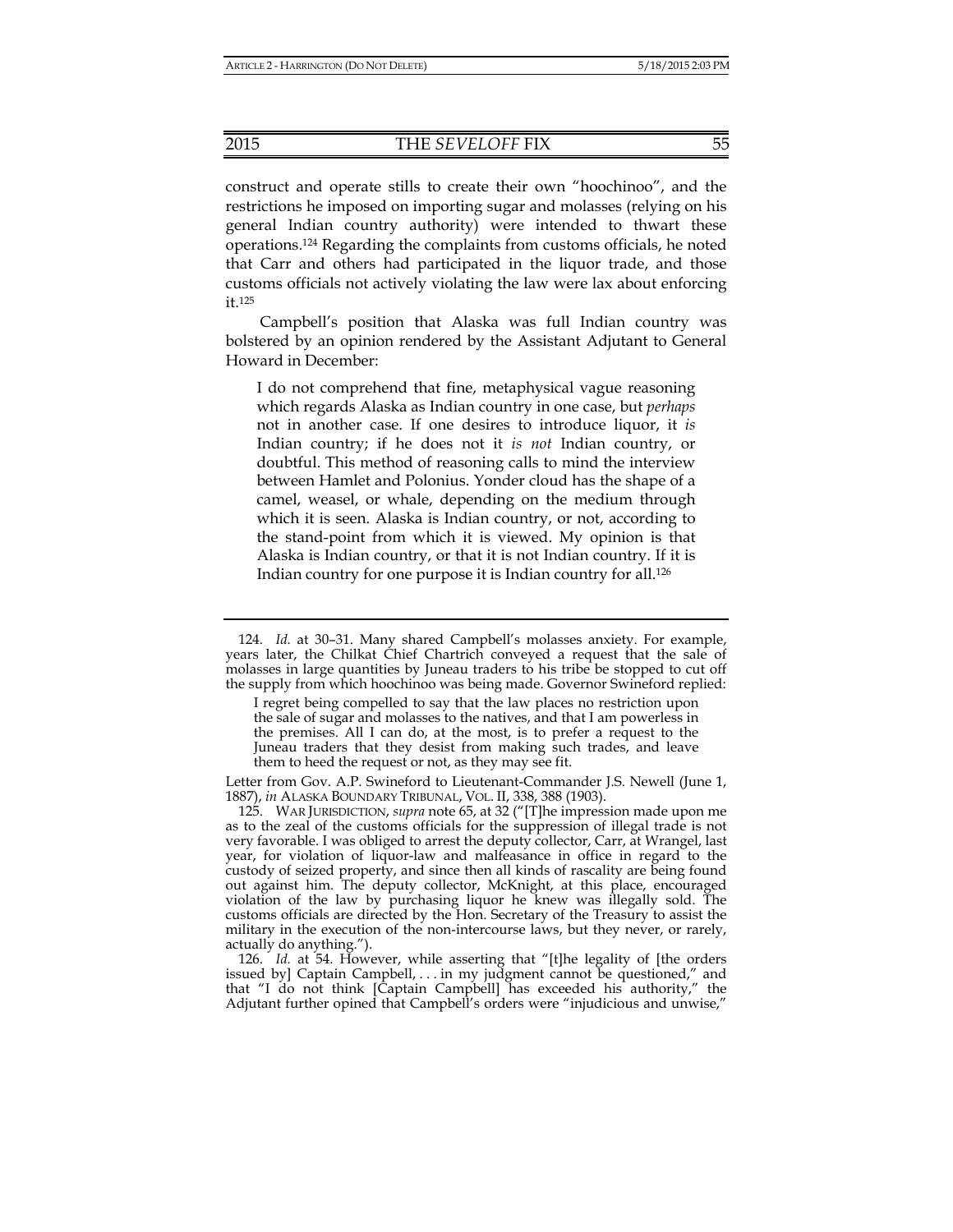While the debate simmered within and among the agencies of the Executive Branch, the howls from the outraged Portland Board of Trade reached the halls of Congress. In December 1875, Senator Sargent of California introduced a bill to repeal the *Seveloff* fix,127 notwithstanding the opposition of the War Department.128

The debate within the military reached the desk of General Schofield, Commander of the Division of the Pacific. Schofield expressed his view that Campbell's restrictions on trade within Alaska were "evil," but referred the matter to the Secretary of the Department of War, recommending that Congress be encouraged to provide a government for the territory suited to its condition.129 Secretary Belknap had his adjutant prepare a brief appending the various opinions, complaints and correspondence, which he passed along to Congress in February 1876.130

But Congress took no action. Senator Sargent's bill to repeal the *Seveloff* fix (SB 87), which if enacted would have mooted the question of whether Captain Campbell had overstepped his authority by removing that authority completely, was reported back with a negative recommendation in May 1876, and further action postponed indefinitely.131 The *Seveloff* Fix had survived the first (and to date, the only) Congressional proposal to repeal it.

Ultimately, it was Judge Deady who issued the definitive pronouncement on Captain Campbell's authority and the "full vs. FILL" Indian country question. In 1876, he decided *Waters v. Campbell*, a civil case brought against Campbell for false imprisonment<sup>132</sup>

Hugh Waters had been arrested for violations of the liquor laws about three weeks after Carr's arrest, and may have been one of Carr's associates.133 Waters was brought from Wrangell to Sitka, held in Sitka for about two months, and then sent to Portland for trial, where the U.S. Commissioner discharged him about four days after his arrival.134 Waters subsequently sued Captain Campbell for false imprisonment. Campbell's demurrer argued that Waters' complaint failed to state a cause of action; the complaint identified Waters as a "trader," from

 133. Waters was arrested October 24, 1874 according to Military Arrests, *supra* note 68, at 4. One of the opinions refers to Waters' complaint alleging he was arrested September 18. Waters v. Campbell, 29 F. Cas. 412 (C.C.D.Or. 1877) (No. 17,265) (*Waters II*). Carr was a witness for Waters, *Id.* at 412.

134. *Waters II*, 29 F. Cas. at 412.

and he should be instructed to revoke them. *Id.* at 54–55.

 <sup>127. 4</sup> CONG. REC. 200 (1875).

 <sup>128.</sup> WAR JURISDICTION, *supra* note 65, at 21.

 <sup>129.</sup> *Id.* at 33, 56.

 <sup>130.</sup> *Id.* at 1.

 <sup>131. 4</sup> CONG. REC. 3043 (1876).

 <sup>132. 29</sup> F. Cas. 411 (C.C. D. Or. 1876) (No. 17,264) (*Waters I*).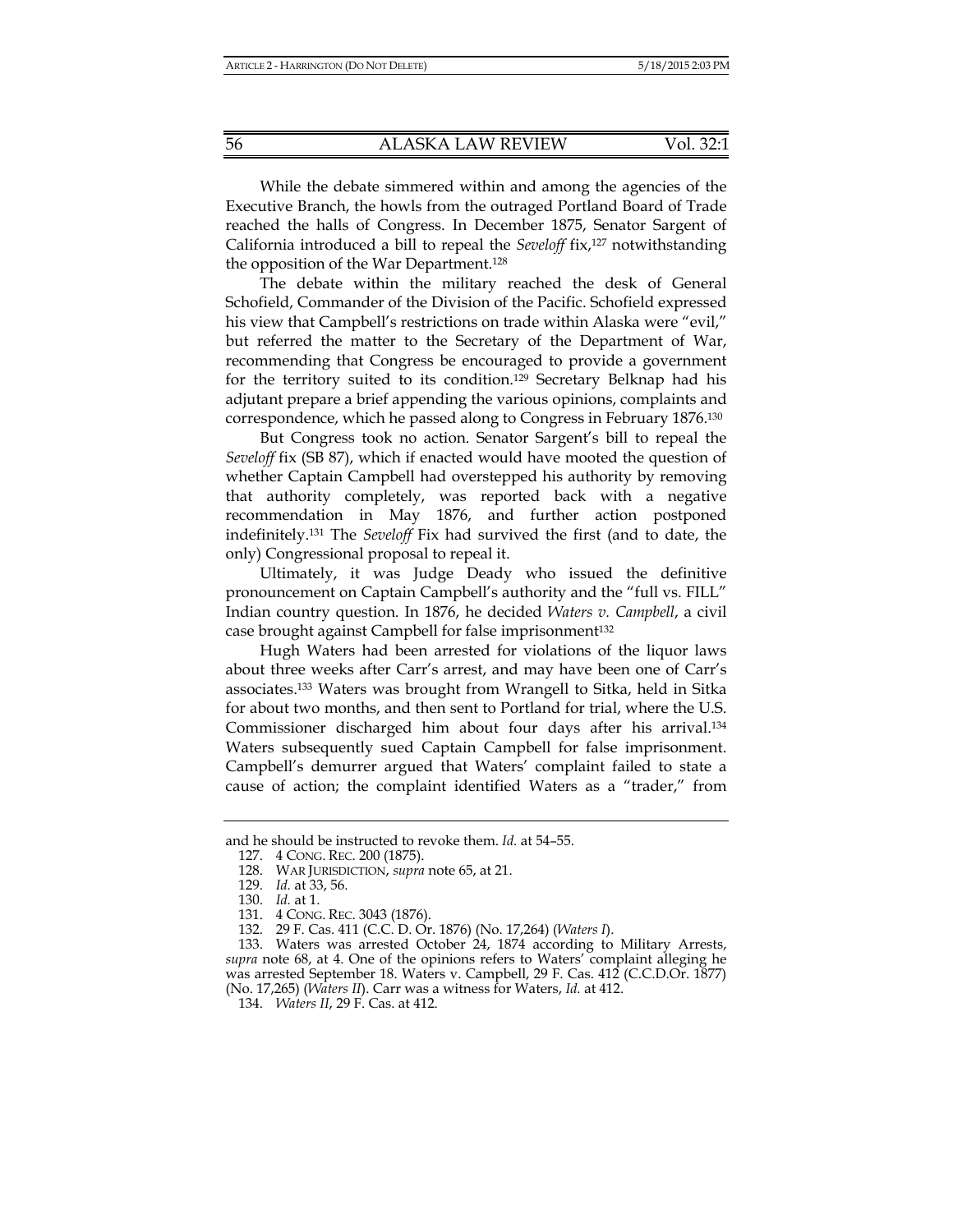which Campbell argued the court should infer that Waters was trading with Indians, and since Waters failed to allege that he had a license to trade with Indians as required by § 2 of the 1834 Act, Captain Campbell was therefore authorized to arrest and detain him even crediting all the factual recitations in the complaint.

Judge Deady sided with Waters: "Alaska is not 'Indian country' in the technical sense of that term any further than [C]ongress has made it so."135 With the 1873 amendment having extended §§ 20 and 21 of the 1834 Act to Alaska,

said territory, so far as the introduction and disposition of spirituous liquors is concerned, was thereby made 'Indian country.' [But] Subject to this restriction, the country seems to be open to occupation and trade, even with Indians. The provisions of the [I]ntercourse [A]ct of 1834 (§ 2129 et seq. of the Revised Statutes) which prohibit trading with the Indians in the Indian country, except under a license from a superintendent or agent of Indian affairs, are local in their character; and not having been specially extended over Alaska, as §§ 20 and 21 aforesaid were, are, therefore, not in force there.136

Thus, the facts alleged in the complaint did not establish that Campbell had the authority to arrest Waters, and Waters' civil case could proceed.137

Judge Deady's opinion settled the debate. Alaska's Native Villages were within Indian country for purposes of the FILL, but not Indian country for other purposes. Assuming the *Seveloff* fix has not been repealed, his opinion gave Alaska Native Villages a claim to occupying Indian country for liquor law purposes, but by itself does not provide "full" Indian country status for purposes beyond that.

## **E. 1876: Indian Country Disappears But Judge Deady Salvages the**  *Seveloff* **Fix**

By the time *Waters v. Campbell* was decided, the "Revised Statutes"

 <sup>135.</sup> *Waters I*, 29 F. Cas. at 411.

 <sup>136.</sup> *Id.* at 411-12.

 <sup>137.</sup> Campbell had authority to arrest Waters for violating section 20 or 21. But Waters' arrest in the fall of 1874 predated Campbell's May 1875 status as Indian agent, so was still subject to the five-day limit, thus shaving off only five of the 113 days Waters was detained. *Waters II,* 29 F. Cas. at 412. A jury eventually awarded Waters \$3,500 against Captain Campbell, but this was reduced to \$2,000 upon Campbell's motion for new trial, heard by Supreme Court Justice Field and Judge Deady. *Id.* at 415.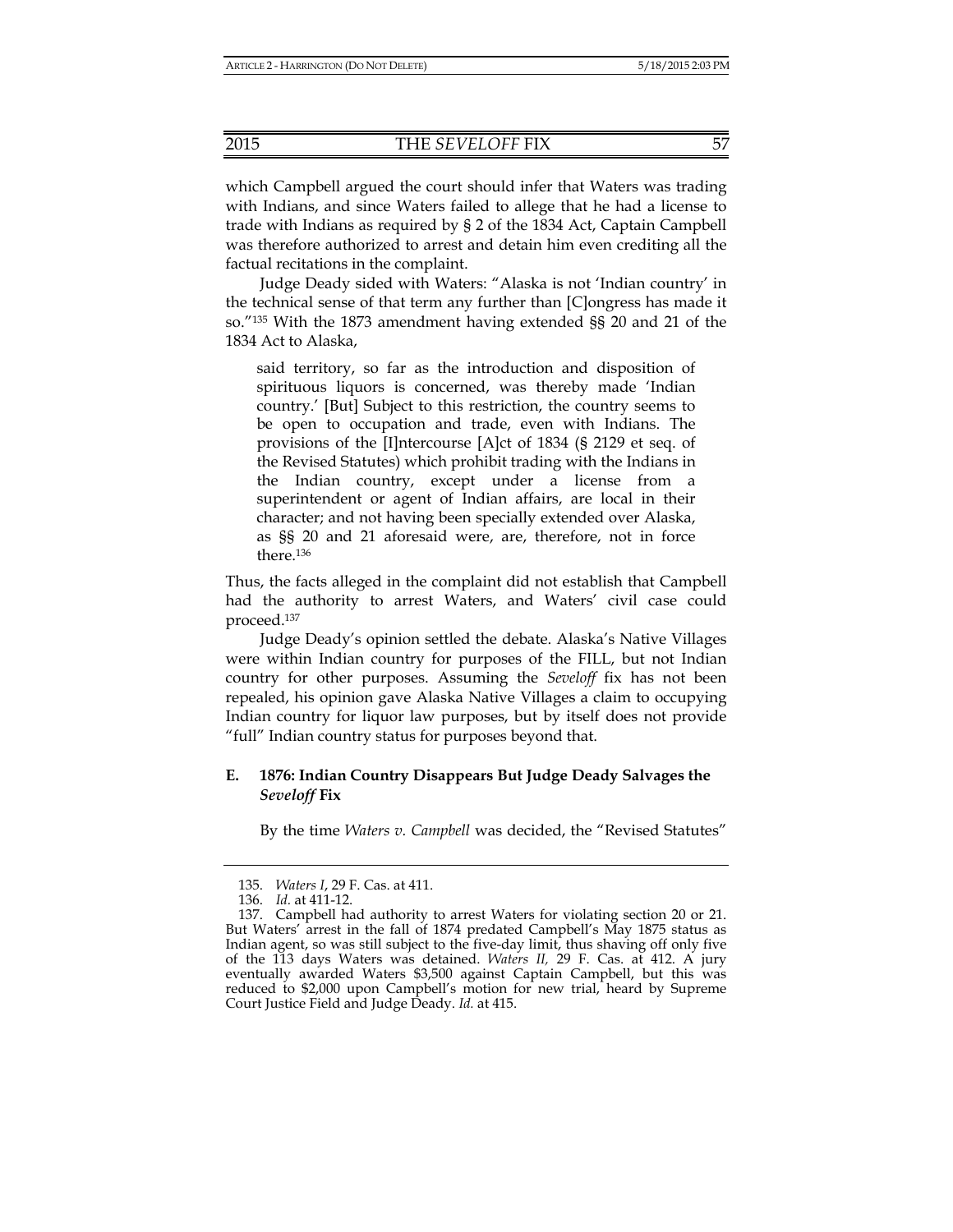were in place. As noted above, this was the juncture at which the 1834 definition of Indian country disappeared.138

A second wrinkle peculiar to Alaska was omission of the "*Seveloff* fix." Section 1954 of the Revised Statutes contained § 1 of the 1868 Alaska Act as it had originally been enacted (extending the "laws of the United States relating to customs, commerce and navigation" to Alaska), but did not include the 1873 amendment explicitly extending to Alaska §§ 20 and 21 of the 1834 Non-Intercourse Act. As such, it might seem that it too, like the general definition of Indian country, was effectively repealed by § 5966 of the Revised Statutes.139

However, there was a proviso clause to the repealer, which Judge Deady analyzed in *Waters I*. He concluded that the omission of the *Seveloff* fix from the Revised Statutes had not repealed it:

There is even some question whether said §§ 20 and 21 are in force there [in Alaska] since the enactment of the Revised Statutes. Chapter 3 of title 23 aforesaid, of the Revised Statutes, does not contain § 1 of Alaska act, as amended by the general appropriation act aforesaid, of March 3, 1873, but only as originally enacted, and therefore the provisions extending §§ 20 and 21 of the Indian intercourse act over Alaska are not contained in the Revised Statutes. . . . By the first clause of this section [5966], the general appropriation act of March 3, 1873, including the clause extending §§ 20 and 21 aforesaid over Alaska, is repealed, because a portion of the same is embraced in § 1954 'of said revision.' But the proviso to the section excepts from the operation of this clause 'any provision of a private, local or temporary character' contained in such appropriation act. The provision extending §§ 20 and 21 of the Indian intercourse act over Alaska is local in its character, and therefore not repealed by this repealing clause.'140

Thus, notwithstanding the exclusion of this provision from the Revised Statutes, the 1873 extension to Alaska of sections 20 and 21 of the 1834 Act (by this point, §§ 2139, 2140 and 2141 of the Revised Statutes) was still good law and still applied to Alaska. The *Seveloff* fix had survived its omission from the Revised Statutes.

 <sup>138.</sup> *See supra* text and notes 33–37.

 <sup>139.</sup> *See supra* note 36.

 <sup>140.</sup> *Waters I,* 29 F. Cas. at 412.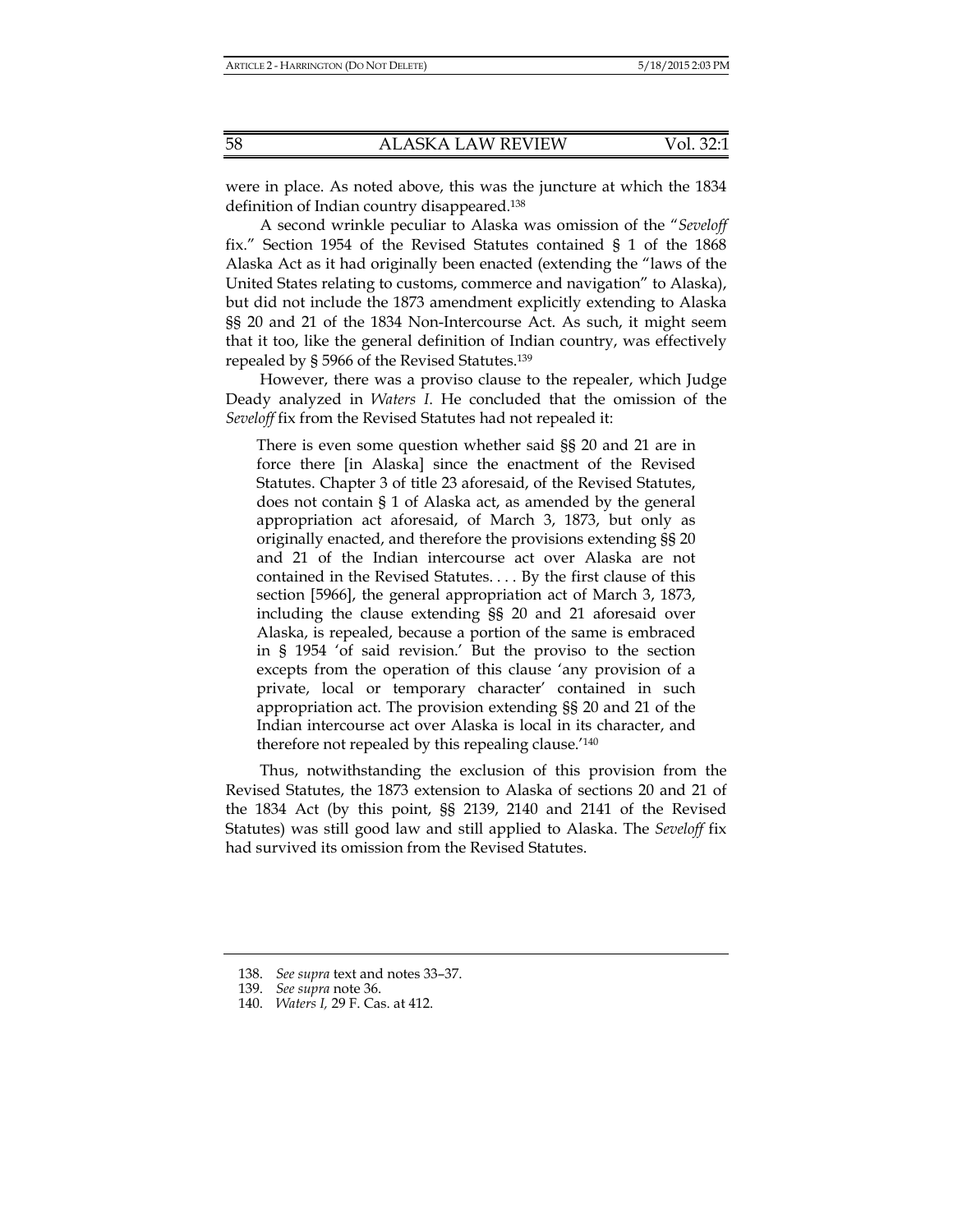#### **F. 1882:** *In Pari Materia* **Versus Repeal by Implication, Round One**

In his 1882 decision in *United States v. Stephens*, <sup>141</sup> Judge Deady considered how the 1873 *Seveloff* fix should fit together with § 4 of the original 1868 Alaska Act, which had given the president the power to restrict and regulate or to prohibit the importation and use of fire-arms, ammunition, and distilled spirits within the territory of Alaska.142 In so doing, he addressed an important question: when a new alcohol law was enacted without explanation of how it was to fit alongside existing alcohol laws, should the subsequent law be read *in pari materia* with the prior law, or be read to impliedly repeal the prior law?

Judge Deady reasoned, "[p]robably the better conclusion is that the acts should be construed as *in pari materia*, and both have effect so far as possible."143 Concluding that such a harmonized reading was possible, he adopted that construction.<sup>144</sup>

## **G. 1884: The Alaska District Organic Act and Alaska's First Prohibition**

In 1884, Congress enacted the Alaska District Organic Act, "[a]n act providing for a civil government for Alaska."145 This Act (1) created the position of Governor, (2) established a district court with a judge, four commissioners, a court clerk, a district attorney, and a marshal, and (3) made Alaska a land district.146 It incorporated by reference the laws of the State of Oregon, "so far as the same may be applicable and not in conflict with the provisions of this act or the laws of the United States."147

Concerning liquor, § 14 of the 1884 Act specified that the provisions in the Revised Statutes concerning Alaska were to remain in effect, and further:

[T]he importation, manufacture and sale of intoxicating liquors in said district except for medicinal, mechanical and scientific purposes is hereby prohibited under the penalties which are provided in [§ 1955] of the Revised Statutes for the wrongful importation of distilled spirits. And the President of the United

 <sup>141. 12</sup> F. 52 (C.C. D. Or. 1882).

 <sup>142.</sup> Act of July 27, 1868, ch. 273, §4, 15 Stat. 240 (1868).

 <sup>143.</sup> *Stephen*s, 12 F. at 54.

 <sup>144.</sup> *Id.*

 <sup>145.</sup> Act of May 17, 1884, ch. 53, 23 Stat. 24 [hereinafter Alaska District Organic Act].

 <sup>146.</sup> *Id.*

 <sup>147.</sup> *Id.* § 7.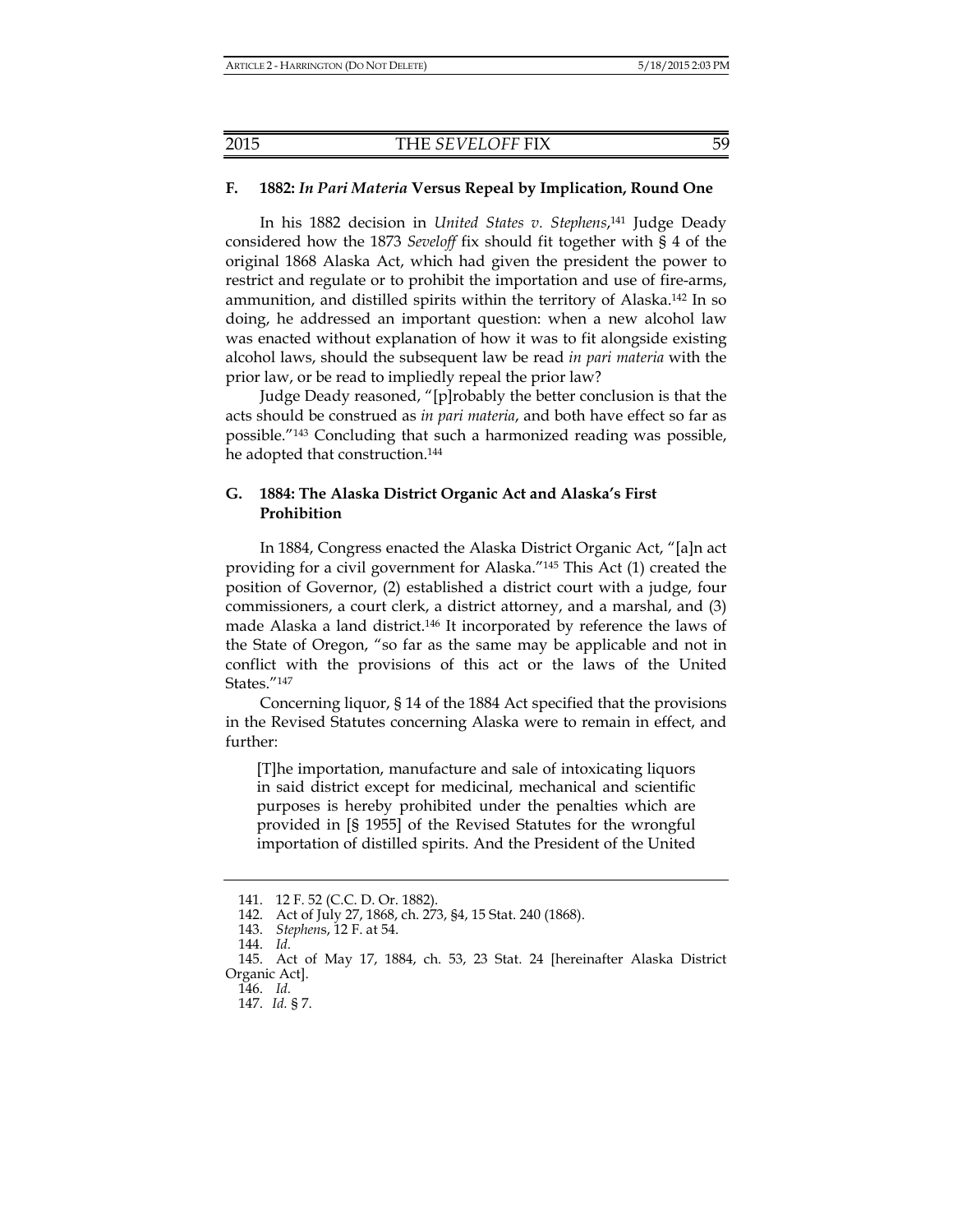States shall make such regulations as are necessary to carry out the provisions of this section.148

Thus, from 1884 to 1899, in statute, Alaska was completely dry, except for "medicinal, mechanical or scientific" purposes. Importation, manufacture, and sale to Natives and non-Natives alike were equally proscribed.

In practice, however, sales to Natives and sales to non-Natives were not treated equally. Sales to Natives were prosecuted; sales to non-Natives were largely ignored.149 Alaska's third governor Lyman Knapp noted in his October 1889 annual report that there had been thirteen indictments for furnishing intoxicating liquors to Indians,150 but:

It is noticeable that in the list of offenses for which prosecutions were brought there is none for violations of the laws prohibiting the sale and manufacture of intoxicating liquors to others than Indians, while it is a notorious fact that it is furnished, without restraint or concealment, in all the towns where there are white residents. Inquiries as to the reason elicited the reply that prosecution would be of no avail—that no jury in Alaska would convict for furnishing intoxicating

149. In 1885, Alaska's second governor Alfred Swineford noted:

If any serious effort has been to enforce the provisions of section 14 of the organic act, which prohibits the importation, manufacture, and sale of intoxicating liquors, the result of such effort is not discernable in the total or even partial absence of places where such liquors are openly sold.

ALFRED SWINEFORD, REPORT OF THE GOVERNOR OF ALASKA TO THE SECRETARY OF THE INTERIOR 14–15 (1885). He expressed little optimism:

The law in that regard is practically inoperative, and I do not believe that, with our extensive coast line, the utmost vigilance of the customs official can prevent liquors from finding their way in the Territory . . . but, though positive in the opinion that a stringent license system would be much preferable, I shall, nevertheless, do all in my power to enforce the law as I find it.

*Id.*

 <sup>148.</sup> *Id.* § 14. On February 26, 1885 President Arthur made such a regulation, ordering that no liquor could be landed in Alaska without a permit from customs, to be issued only upon evidence that the liquor was to be used solely for medicinal, mechanical, and scientific purposes, and further that no manufacturing or sales could occur except under a license issued by the Governor with those same restrictions. Treasury Circular No. 30, approved by President Arthur (Feb. 26, 1885), *quoted in* United States v. Nelson*,* 29 F. 202, 206– 207 (D. Alaska 1886).

 <sup>150.</sup> LYMAN KNAPP, REPORT OF THE GOVERNOR OF ALASKA FOR THE FISCAL YEAR 1889 23 (1889).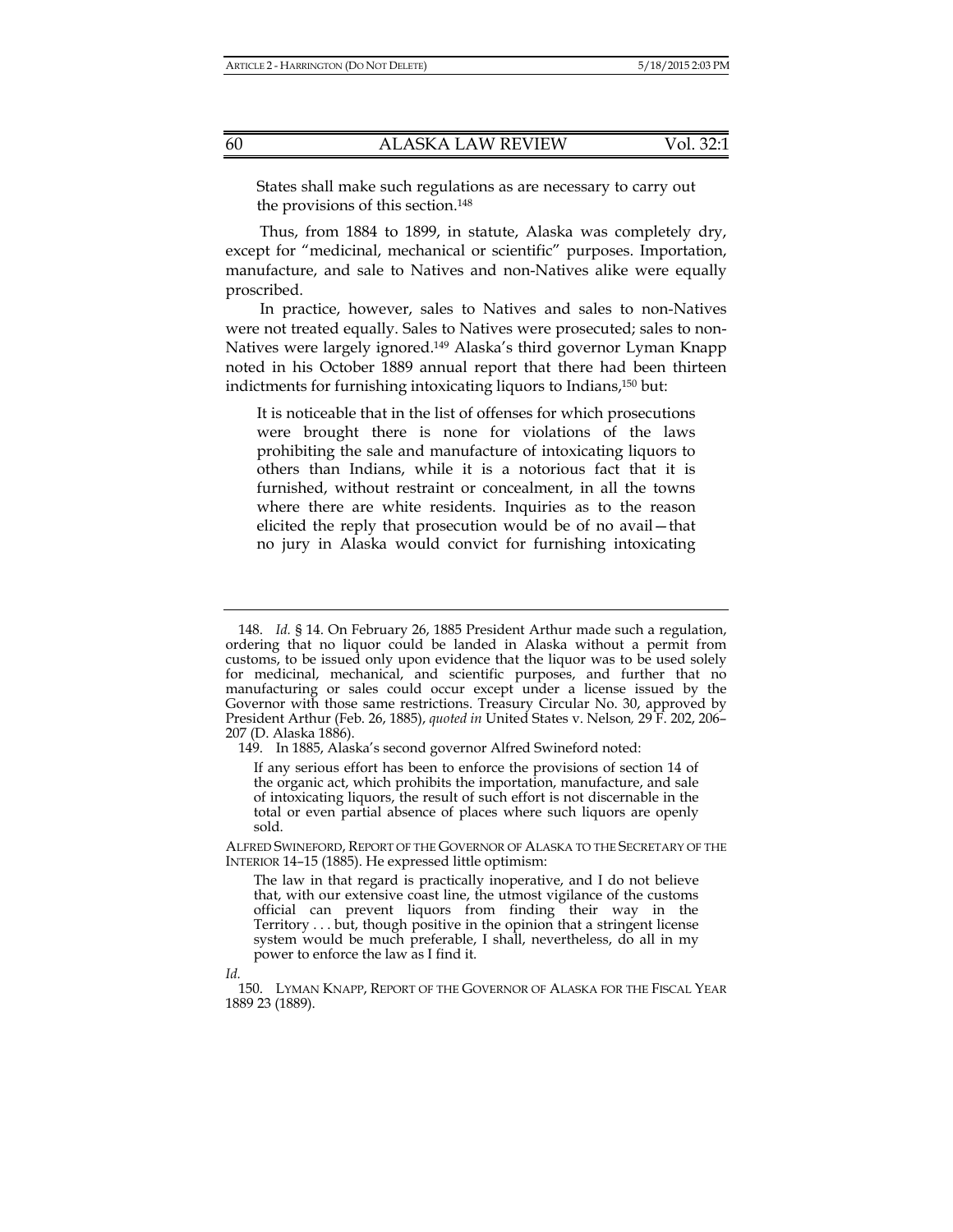liquor to white people."151

The following year Knapp bluntly stated: "The law prohibiting the manufacture of intoxicating liquors in the Territory is a dead letter, except in its application to the Indians."152

In the subsequent year, the District Attorney wrote an appendix to the Governor's Report, to explain why he should not be blamed for this state of affairs:

There are now, and for many years have been, within the Territory, two or three breweries manufacturing and selling beer for other purposes than those [medicinal, mechanical or scientific] prescribed by the statutes. There are also many persons openly engaged in selling intoxicating liquors contrary to law. These facts I have laid before each grand jury, advising them that it was their sworn duty to indict all such persons. Yet in every instance they not only have refused to indict, but have refused to hear any testimony on the subject whatever. Some of these grand juries have been composed of the best representative citizens of the Territory, yet the sentiment is so universally against the enforcement of the present liquor laws that no indictment can be had and no conviction secured except where the liquor has been sold or given to a Native. In the latter cases the sentiment of all the better classes of citizens is in favor of a rigid enforcement of the law.153

 <sup>151.</sup> *Id.* at 25.

 <sup>152.</sup> LYMAN KNAPP, REPORT OF THE GOVERNOR OF ALASKA FOR THE FISCAL YEAR 1890 6 (1890).

 <sup>153.</sup> LYMAN KNAPP, REPORT OF THE GOVERNOR OF ALASKA FOR THE FISCAL YEAR 1891 43 (1891). Governor Knapp, although not disputing that the task was daunting, did criticize the district attorney for not trying a little harder. Noting in the 1892 report that the federal district court and the commissioners' courts had tried sixty-one defendants charged with selling liquor to Indians, and no defendants had been charged with selling liquor to non-Indians, the governor was disinclined to believe that jurors would be so irresponsible "if an honest and vigorous effort were made, if prosecutions were brought and pushed to issue with the thoroughness which ought to characterize the actions of men intrusted [sic] with the responsibilities of office." LYMAN KNAPP, REPORT OF THE GOVERNOR OF ALASKA FOR THE FISCAL YEAR 1892 15–16 (1892). Gov. Knapp was not alone in his disappointment with the efforts of the district attorney; examiner Allan H. Dougall wrote to the Attorney General, "[t]here is no excuse why [the district attorney] allowed this iniquitous traffic to grow so and to gain such a foothold at Chilcat [sic] as it now has." However, Dougall also acknowledged "[t]here is no use of relying upon finding indictments against [the bootleg dealers] before an Alaska grand jury." Apparently Dougall's suggestion was that the district attorney keep bringing lesser charges against them, in the hopes of "exhausting their ability to give bond." Letter from Examiner Dougall to the Attorney General (July 25, 1892), *included in* ALASKA BOUNDARY TRIBUNAL, VOL. II 413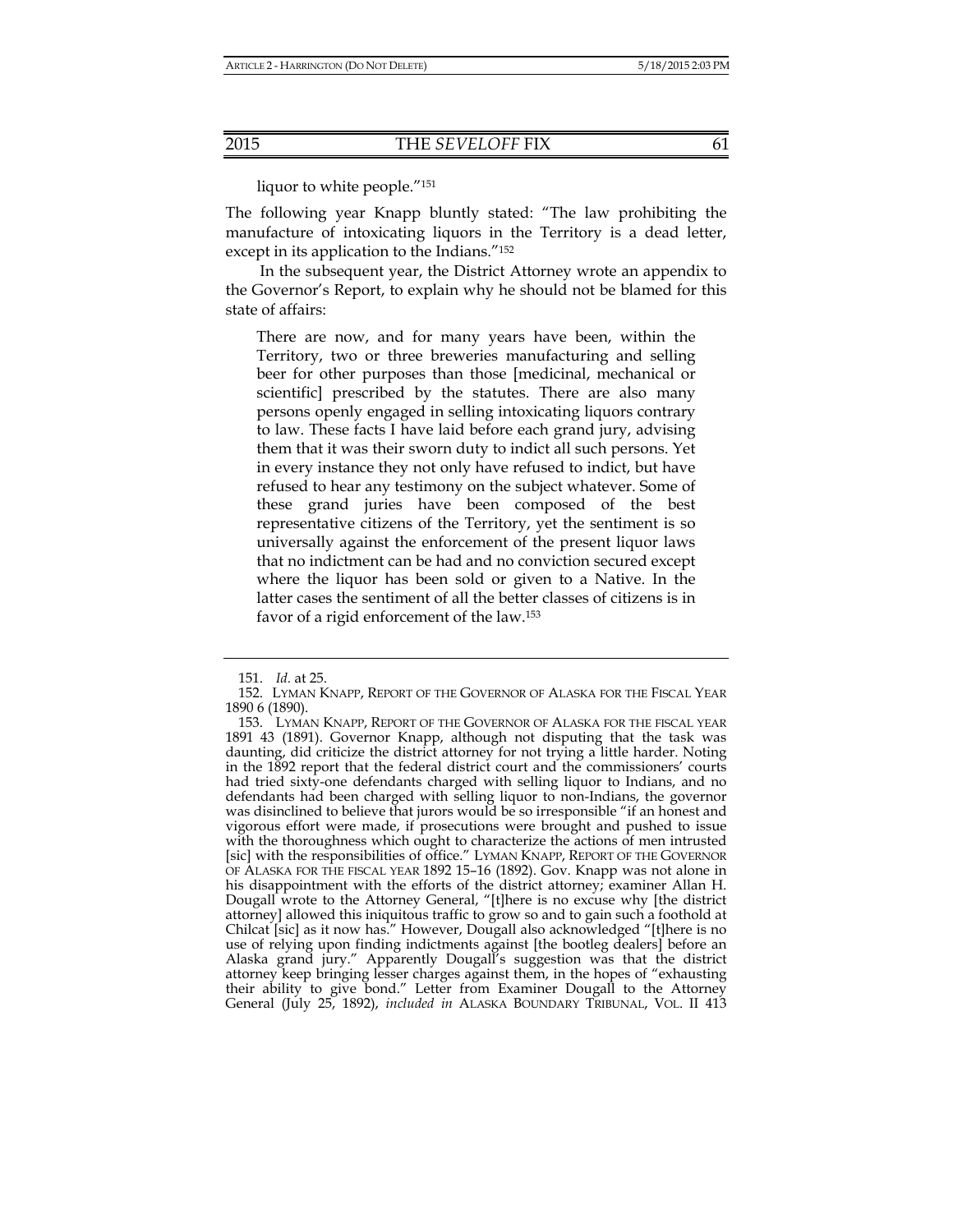There were many reasons for the failure of the 1884 prohibition law.154 Certainly Alaska's huge coastline, remote communities, and scarce enforcement resources played a role, as did tensions between the various officials of the civil government—the customs agents (given responsibility for preventing importation and reporting to the Secretary of the Treasury), the district attorney (responsible for prosecuting violators, reporting to the Attorney General), and the governor (given overall responsibility but little authority, reporting to the Secretary of the Interior). The major theme of this era was the fact that the Territory's white citizens were unwilling to enforce any alcohol bans as to themselves, while willing to enforce the ban on sales to Natives. Alaska was *de jure* completely dry, but *de facto* adhering to the Indian liquor laws.

Congress itself reinforced this in some respects, by treating Alaska as liquor law Indian country during this era. Starting in 1887, for example, Congress appropriated money for the hiring of Indian police "to be employed in maintaining order and prohibiting illegal traffic in liquor on the several Indian reservations, and within the Territory of Alaska."155

By 1899, Congress was ready to call Alaska's first prohibition to an end. But in the meantime, dicta in some court opinions raised the issue of whether the 1884 Act should have been read to have repealed the *Seveloff* fix.

## **H. 1886-1892:** *In Pari Materia* **Versus Repeal by Implication, Round Two**

Did the liquor provision of the 1884 District Organic Act repeal the 1873 *Seveloff* fix? It certainly did not do so explicitly. Indeed, the *Seveloff*  fix continued to play a key role in several post-1884 cases, each reiterating the *Waters v. Campbell* reasoning that the 1873 enactment demonstrated that Alaska was not full-fledged Indian country, but Indian country only for purposes of the FILL.156

<sup>(1903).</sup> 

 <sup>154.</sup> *See generally* LARRY ARTHUR SPARKS, THE FAILURE OF PROHIBITION IN ALASKA: 1884-1900 (1974), *available at* http://www.skepticalthayne.com/ prohibition.pdf.

 <sup>155. 24</sup> Stat. 463-64 (1867). Similar appropriations were continued as late as 1918, 47 Stat. 677.

 <sup>156.</sup> *See, e.g.,* United States v. Nelson*,* 29 F. 202, 203 (D. Alaska 1886) (noting that the court had previously held that Alaska was considered Indian country only in section 1955 of the Act of July, 1868, sections 20 and 21 of the Intercourse Act of 1834, and section 14 of the Act of May, 1884); Kie v. United States*,* 27 F. 351, 352–53 (C.C. D. Or. 1886) ("Alaska is not to be considered 'Indian country,'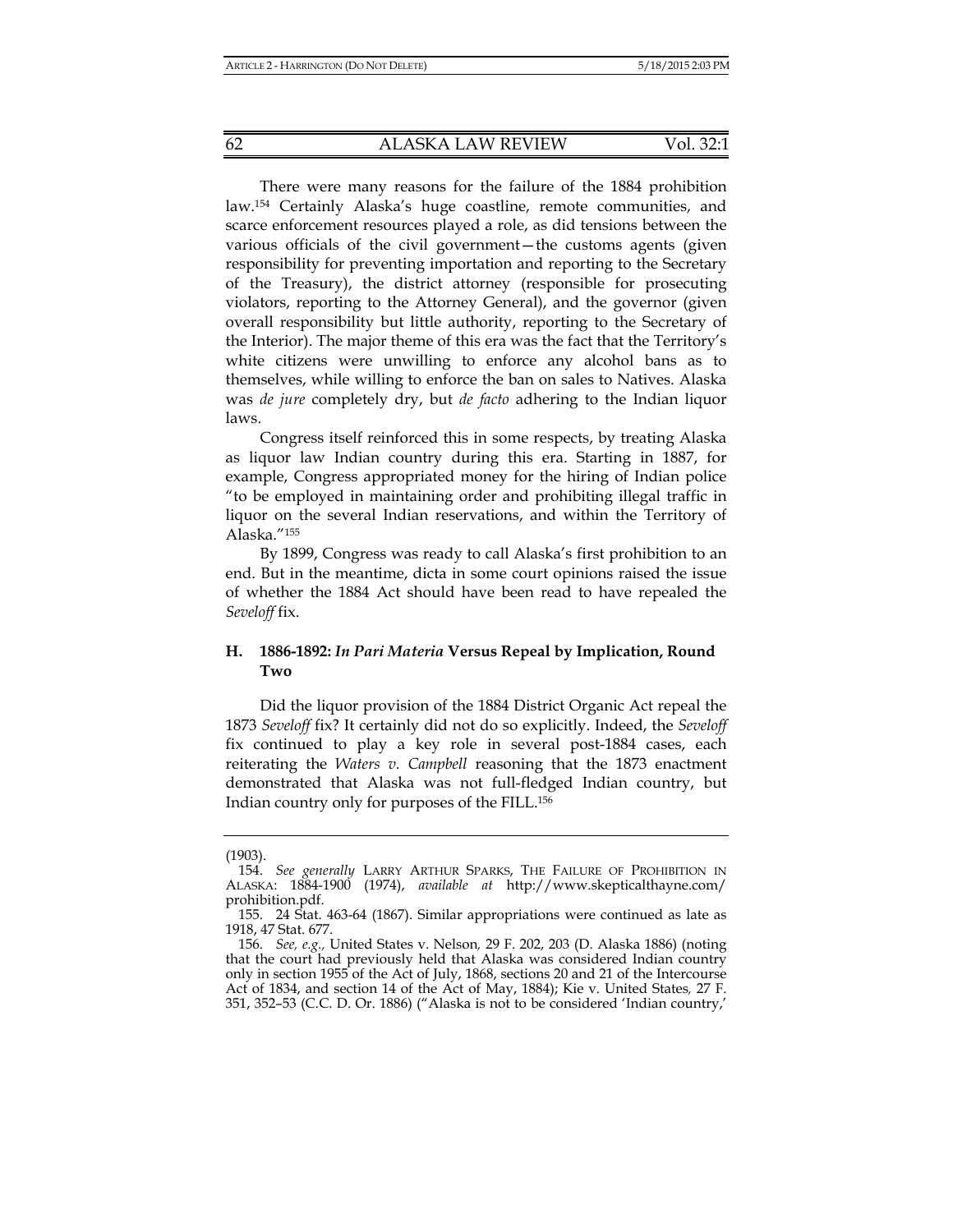#### 2015 THE *SEVELOFF* FIX 63

In 1886, however, the opinion in *United States v. Nelson*, raised the possibility that § 14 of the Alaska District Organic Act may have *impliedly* repealed the *Seveloff* fix.157 Nelson was prosecuted for violating the liquor law prohibition in § 14 of the 1884 Act. The opponents of the 1884 Act made his defense something of a test case, as he argued that § 14 was unconstitutional, and violated the fundamental principles of free government because "Congress, in its peculiar relation to Alaska, and with the restricted power it possesses in regard thereto, has no constitutional right to enact a prohibitory liquor law for this territory."158

Most of Alaska District Court Judge Dawson's opinion in *Nelson* refuted that premise with a lengthy discussion of Congressional authority over newly acquired territory, concluding that the defendants could be convicted and punished under § 14 of the 1886 enactment.159

Judge Dawson briefly discussed fitting together the three existing liquor laws (which he enumerated as section 4 of the 1868 Alaska Act, section 1 of the 1868 Act as amended by the 1873 *Seveloff* fix, and section 14 of the 1884 District Organic Act).160 Portions of this discussion reflect an assumption that the later act should repeal its predecessors,<sup>161</sup> but other portions reflect a preference for reading the statutes *in pari materia*. 162 Ultimately, since the arguments before him did not concern

159. *See generally Nelson*, 29 F. at 202-06.

160. *Nelson*, 29 F. at 206.

 161. *Id.* ("[W]e may reasonably conclude that section 14 of the act of May, 1884, was intended to cover the whole of the subject embraced in sections 20 and 21 of the intercourse laws of 1834, as extended to and made applicable to Alaska.").

 162. *Id.* at 206–07 ("It should be borne in mind that the various acts of congress in relation to the subject now under consideration are *in pari materia,* all relating to the same subject-matter, and are to be taken and examined together, in order to ascertain the legislative intent").

only so far as concerns the introduction and disposition of spirituous liquors therein."); *In re* Sah Quah*,* 31 F. 327, 328 (D. Alaska 1886) ("Only as to the prohibited commerce mentioned in the sections referred to, can Alaska be regarded as Indian country.").

 <sup>157.</sup> *Nelson*, 29 F. at 206.

 <sup>158.</sup> *Id.* at 203. Governor Swineford mentioned the *Nelson* case, albeit not by name, in his 1885 report, noting that several indictments for liquor trafficking had been brought, and the defendants all combined to focus their efforts on one test case (*Nelson*) in which it was argued that the law was void and unenforceable. The district court had overruled the demurrer, and the defendant had taken the case up on writ of error to the Circuit Court for the District of Oregon, where the matter remained at the time Swineford wrote his report. Notwithstanding the trial court's decision, "[i]n the meantime there is no diminution in the quantity of liquors being smuggled into the Territory, nor in the number of places where it is openly sold." ALFRED SWINEFORD, REPORT OF THE GOVERNOR OF ALASKA TO THE SECRETARY OF THE INTERIOR 46 (1886).Governor Swineford advocated for the repeal of section 14, to be replaced by a strictly regulated licensing system. *Id.*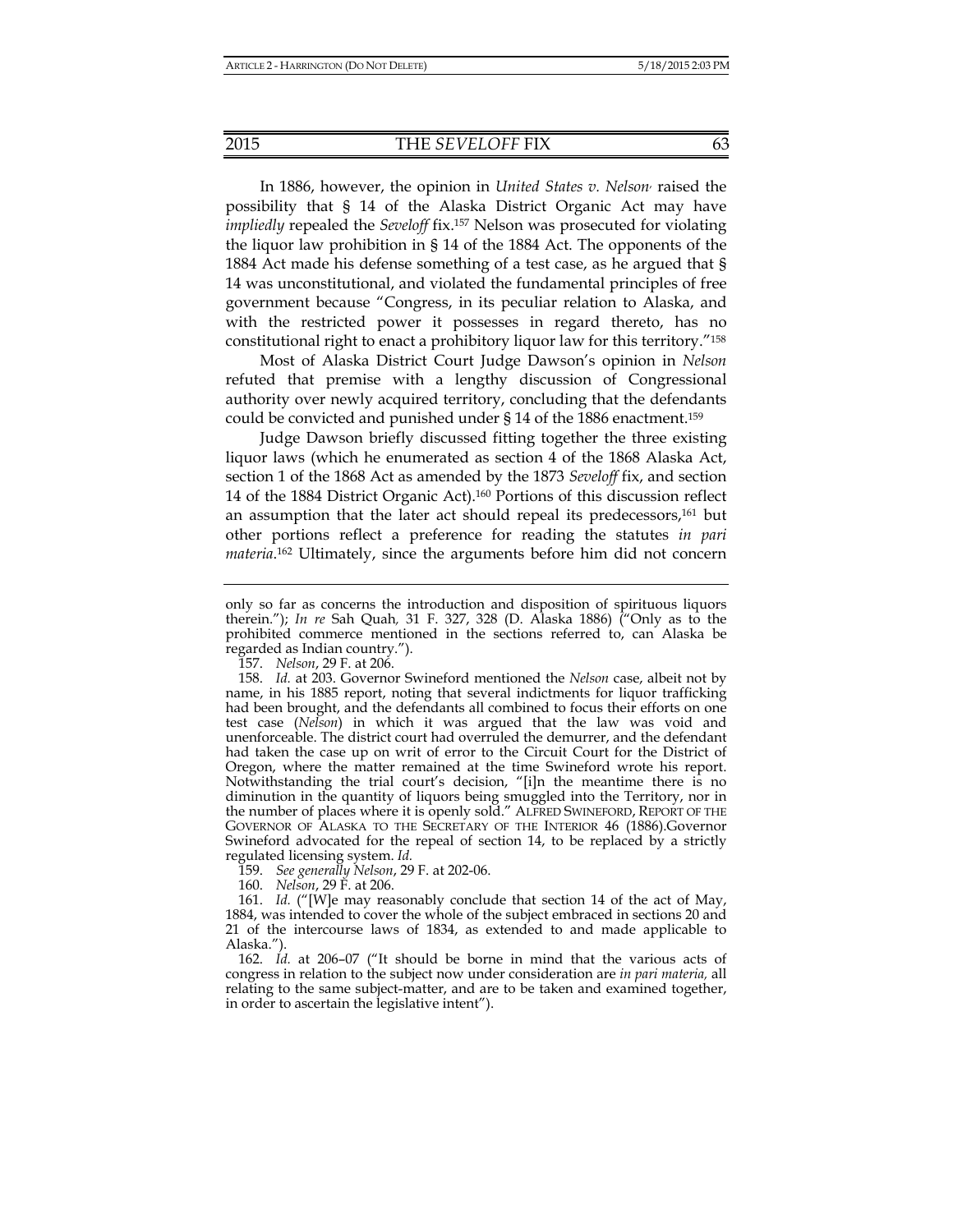the legislation from 1868 or 1873, any pronouncements on those laws were no more than dicta.163

*Nelson* went up on writ of error to the Circuit Court before Judge Deady, who upheld Judge Dawson's conclusion as to Congressional authority. Judge Deady also wrote that, as § 14 covered the whole ground, the most reasonable conclusion would be that it superseded prior liquor laws.164 He also wrote, however, that "no particular question was made on the argument as to the scope and effect of the act,"165 thereby explicitly acknowledging what can only be inferred from Judge Dawson's opinion, that this was not an issue before the court.

*United States v. Warwick*166 repeated this dicta, although it was no more necessary to a ruling in that case than it had been in *Nelson*. Warwick had been indicted for selling liquor to two Natives, under Oregon Code § 669 (which the prosecutor presumably felt applied in Alaska through § 7 of the 1884 Act). The defendant's argument was that § 669 had no application in Alaska since § 14 of the Organic Act fully covered the subject.167 Judge Truitt essentially ruled that the indictment was valid because, either way, there was an enforceable law prohibiting the defendants' actions. He did note that Judge Deady stated that the 1884 Act had repealed prior alcohol laws "at least as to the portions in conflict or subject fully covered by the later law."168 But he nonetheless

It is lamentably true that the act of Congress of May 17, 1884, known as the 'Organic Act,' establishing a civil government for Alaska, is unsurpassed for uncertainty. The context and the whole body of the act indicate a want of that consideration which should always characterize an act of Congress establishing a civil government for the people inhabiting newly acquired territory. In the annals of American legislation, this act stands glaringly and conspicuously forth as a stupendous piece of stupidity. It is, indeed, difficult for the court to sift from its incongruous and ambiguous provisions anything that is tangible to the common sense of mankind in relation to this question.

Myers v. Swineford, 1 Alaska 10, 12 (D. Alaska 1888). Indeed, about two weeks after *Nelson*, in a separate case unreported except in the local newspaper, Judge Dawson originally indicated he was inclined to rule that the provisions in the 1868 Act authorizing the President to prohibit arms and ammunition had been impliedly repealed by § 14 of the 1884 Act (as he had stated in dicta in *Nelson*, 29 F. at 206), but after taking the matter under advisement overnight, concluded that his original impression was incorrect and there was no implied repeal. The Alaskan (Sitka), Vol I, No. 47, Saturday Sep. 25, 1886, p.2.

164. Nelson v. United States*,* 30 F. 112, 116 (C.C. D. Or. 1887).

165. *Id.*

166. 51 F. 280 (D. Alaska 1892).

167. *Id.* at 280*.*

168*. Id.* at 281. The 1884 Act had no provision corresponding to the passage in FILL giving the authority to (or imposing a duty on) an Indian or federal

 <sup>163.</sup> Judge Dawson elsewhere expressed caution about reading too much into the 1884 Act: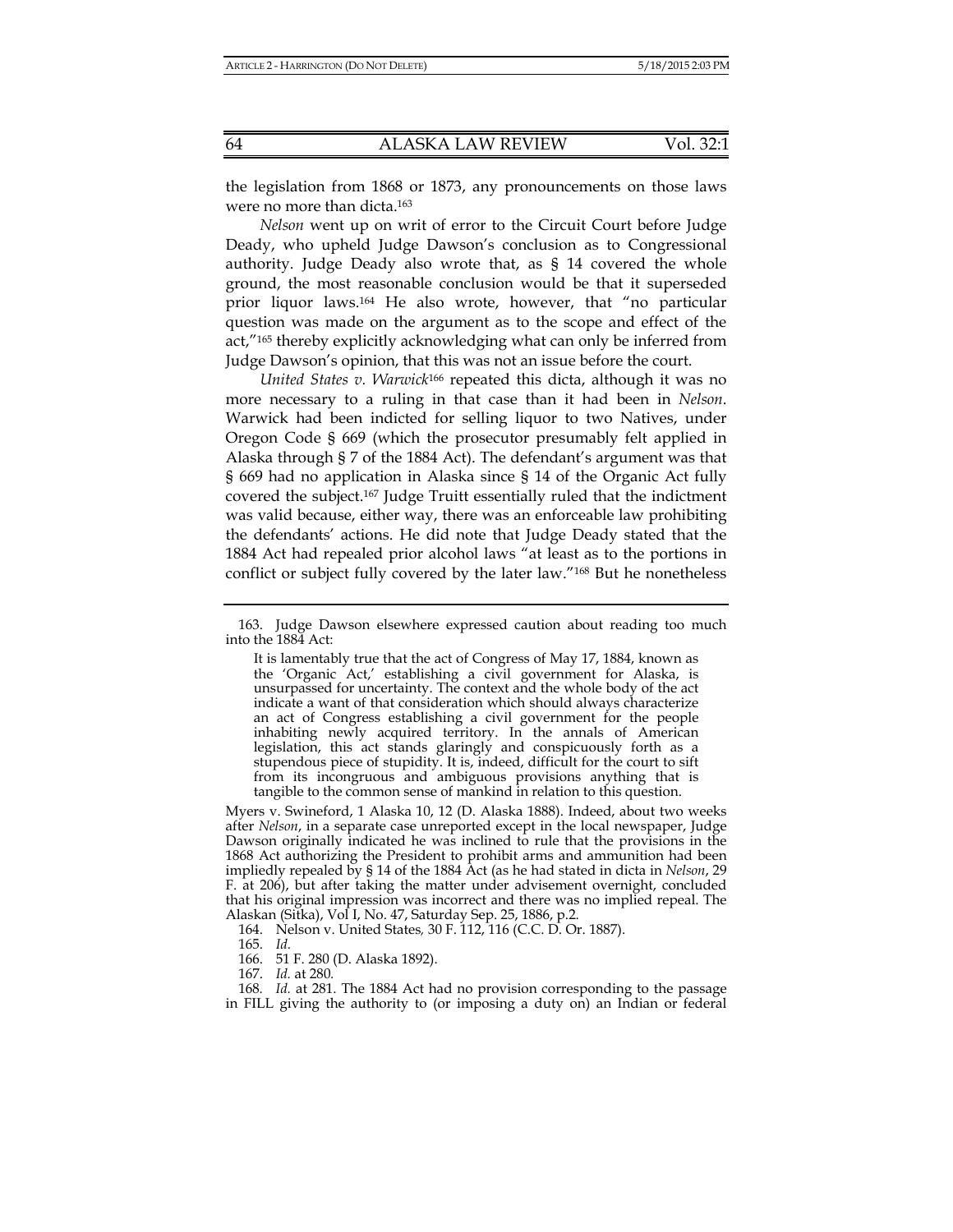held the indictment valid: even if the defense argument about the inapplicability of § 669 was accepted, the sale of liquor was still illegal under the 1884 Act, regardless of whether the vendee was a white man or an Indian," and the language in the indictment that the buyers were Indian women would be taken as descriptive, or surplusage.169 As in *Nelson* itself, there was no issue or argument in *Warwick* over whether a prosecution might have been brought under the 1873 Act, so any pronouncements on that question were dicta.170

Had the issue been presented to the court, presumably whichever side argued for an *in pari materia* interpretation would have pointed out the rule disfavoring repeal by implication, which was as wellestablished a canon of construction in that era as it is today.171

Still, those passages from *Nelson* and *Warwick*, even as dicta, might have left the *Seveloff* fix in something of a limbo. As discussed in the next section, the liquor prohibition in § 14 of the Organic Act was repealed before the turn of the century. In fact, of the three statutes Judge Dawson listed in his *Nelson* opinion, two were explicitly repealed, leaving the *Seveloff* fix as the sole survivor.

## **I. 1899: The Explicit Repeal of the Implied Repealer, the End of the First Prohibition, and the Era of the High License**

These repeals were a small part of a much larger effort to provide Alaska with its own criminal and civil codes. Up to now, Oregon's laws had largely applied through the one-sentence invocation in the 1884 Act.172 The new criminal code (enacted in 1899) and the new civil code (1900) were largely derived from the existing Oregon codes, but would now be Alaska's own.173 The repeal of the liquor prohibition in § 14 of

It is well settled that repeals by implication are not to be favored; and where two statutes cover, in whole or in part, the same matter, and are not absolutely irreconcilable, the duty of the court—no purpose to repeal being clearly expressed or indicated—is, if possible, to give effect to both.

United States v. Healey, 160 U.S. 136, 147 (1895).

official to destroy liquor, so even if there had been an implied repeal of some provisions of the earlier law, that particular component was neither in conflict with nor fully covered by the later law.

 <sup>169.</sup> *Id.*

 <sup>170.</sup> *See also In re* Moore, 66 F. 947, 952 (D. Alaska 1895).

 <sup>171. &</sup>quot;A repeal by implication is not favored. The leaning of the courts is against the doctrine, if it be possible to reconcile the two acts of the Legislature together." McCool v. Smith, 66 U.S. 459, 470–71 (1862) (citations omitted).

 <sup>172.</sup> Alaska District Organic Act, ch. 53, §7, 23 Stat. 24, 25–26. *See supra* text accompanying note 147.

 <sup>173.</sup> *See generally* F. Brown, *The Sources of the Alaska and Oregon Codes, Part II*,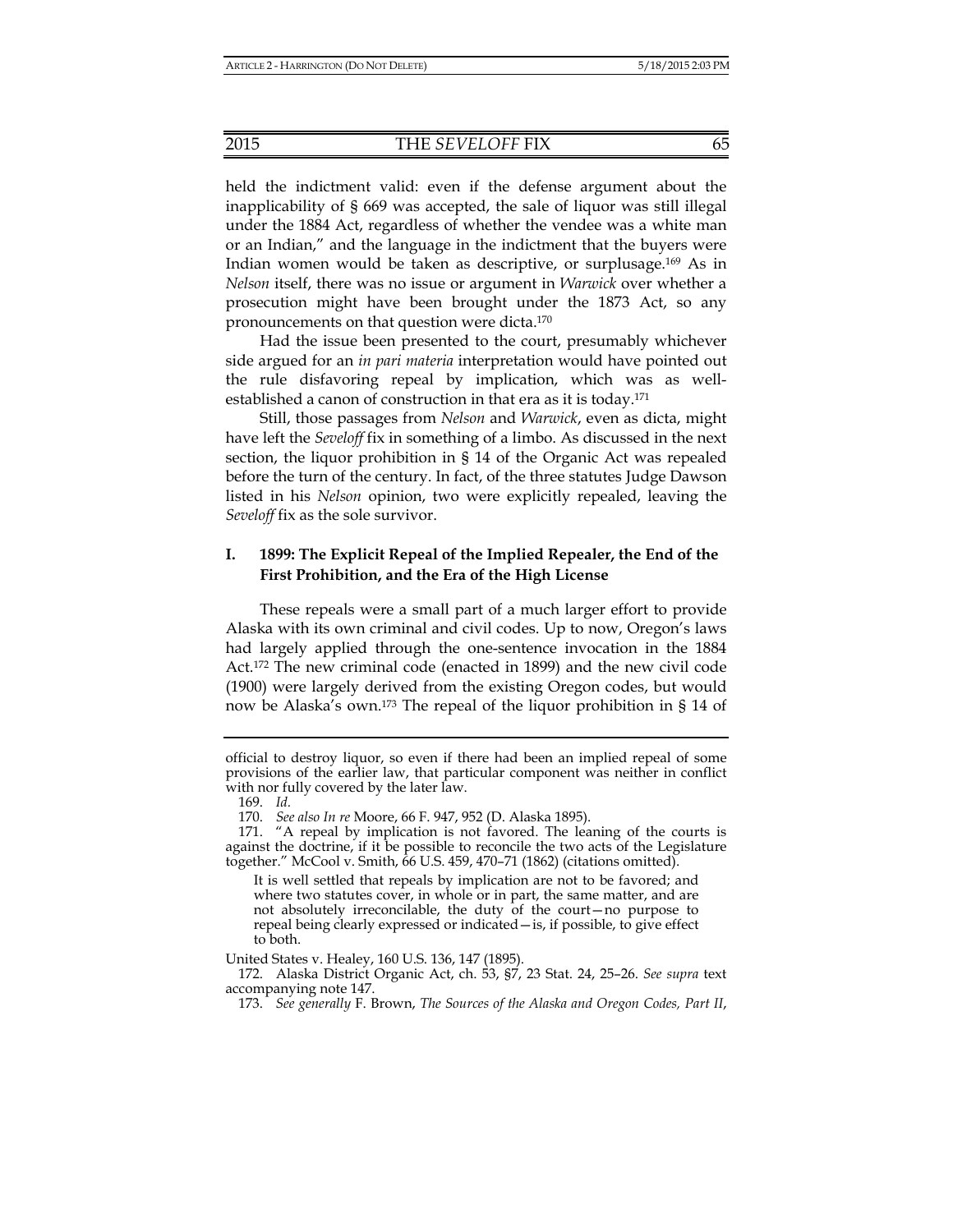the 1884 Act, effectively ending race-neutral prohibition in Alaska, was one of the most hotly debated aspects of the bills creating the new codes.174

In the end, the 1899 enactment explicitly repealed Section 1955 of the Revised Statutes (derived from § 4 of the 1868 Act) and the liquor prohibition in § 14 of the 1884 Act.175 Under *Nelson's in pari materia* reading, then, Congress, by repealing the formerly pre-eminent § 14 of the 1884 Act, as well § 4 of the 1868 Act, left the 1873 *Seveloff* fix in place as the last statute standing. Even assuming *arguendo* that § 14 of the 1884 Act had by implication repealed the *Seveloff* fix, the repeal effectively reinstated it. At common law, the repeal of a statute which had repealed a prior statute reinstated the prior statute.176

The common law was applicable to Alaska as of 1899 on two counts. First, Congress as part of the 1884 Act had incorporated the general laws of the State of Oregon to be the laws of the District of

That the provisions of chapter 3, tit. 23, of the Revised Statutes of the United States, relating to the unorganized territory of Alaska, shall remain in full force, except as herein specially otherwise provided; and the importation, manufacture, and sale of intoxicating liquors in said district, except for medicinal, mechanical, and scientific purposes, is hereby prohibited, under the penalties which are provided in section 1955 of the Revised Statutes for the wrongful importation of distilled spirits. And the president of the United States shall make such regulations as are necessary to carry out the provisions of this section.

Alaska District Organic Act § 14. Although there are two appearances of the word "provided," the intent of the legislation was clearly to eliminate the former broad prohibition on liquor acquisition by all ethnicities, so the deletion was to follow the first "provided." *See* Brown, *supra* note 173, at 93, 101.

 176. "Under the common law rules of interpretation, the repeal of a repealing statute revives the original enactment where such repeal is accomplished by express provision." 1A SUTHERLAND STATUTORY CONSTRUCTION § 23:32 (7th ed.). Most states have statutorily reversed that rule: "[t]he majority of the jurisdictions in the United States have enacted general interpretive provisions to the effect that the repeal of a repealing statute does not revive the original statute." *Id.*  Alaska eventually did so, but not until 1955. SLA First Extraordinary Session 1955, ch. 4. This added to what was then ACLA 1949 § 19-1-1, the sentence "When any act repealing a former act, section, or provision shall be itself repealed, such repeal shall not be construed to revive such former act, section, or provision unless it shall be expressly so provided." This subsequently became ALASKA STAT. § 01.010.100(c) (2012).

<sup>2</sup> UCLA-ALASKA L. REV. 87 (1973).

 <sup>174.</sup> *See id.* at 93, 96, 101–02.

 <sup>175. &</sup>quot;Section nineteen hundred and fifty-five of the Revised Statutes of the United States, and all that part of section fourteen of 'An Act providing a civil government for Alaska,' approved May seventeenth, eighteen hundred and eighty-four, after the word 'provided,' is hereby repealed." Act of Mar. 3, 1899, ch. 429, § 142, 30 Stat. 1253, 1274 [hereafter "Carter Code"]. Recall that section 14 of the 1884 Act had read,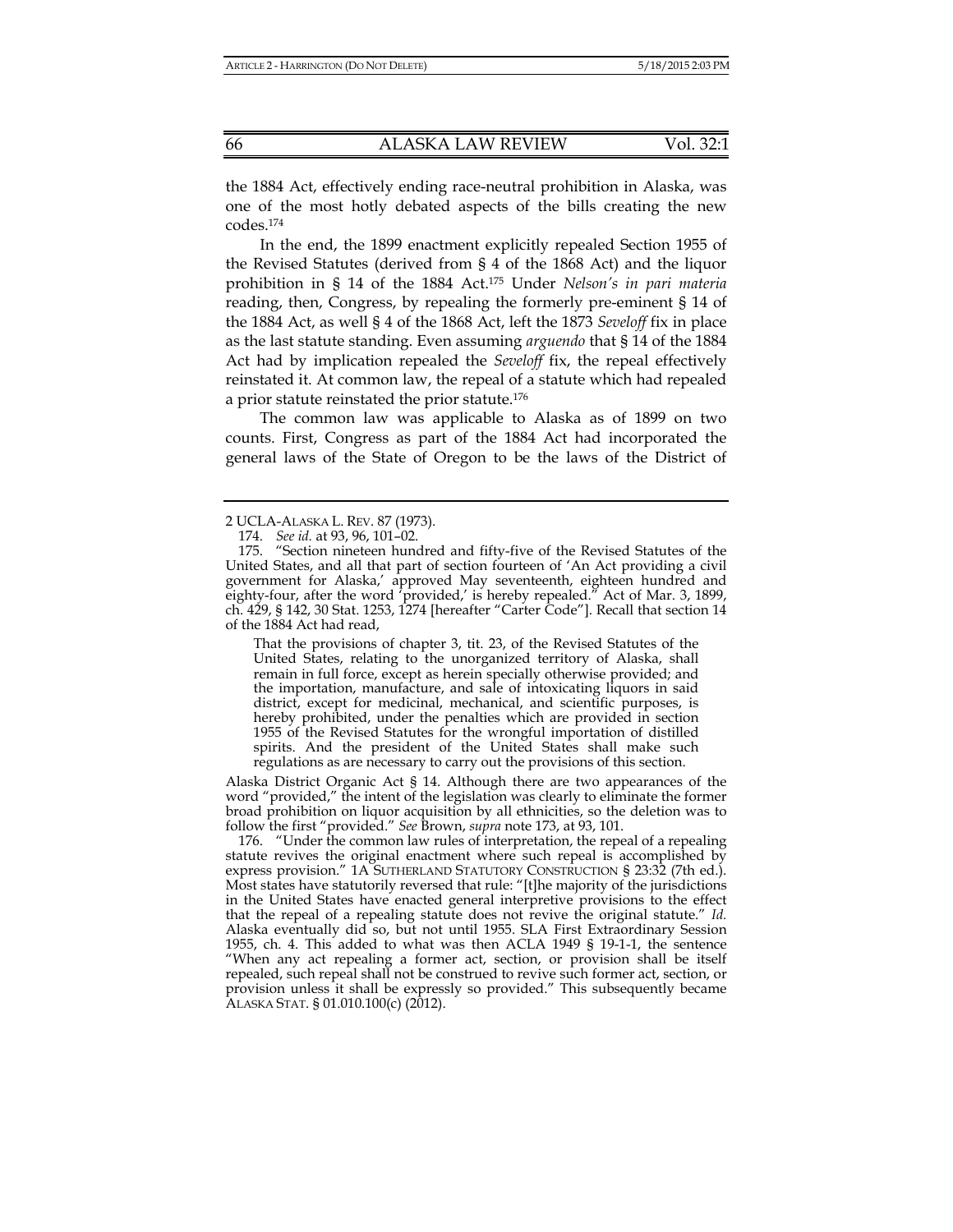Alaska,<sup>177</sup> and Oregon had accepted the common law as far back as 1844.178 Second, Congress itself, in the same 1899 legislation which repealed § 1955 of the Revised Statutes and the liquor provisions of § 14 of the 1884 organic act, explicitly made the common law applicable in Alaska.179

Thus, whatever the tension imposed on the *Seveloff* Fix by § 14 of the 1884 Act, the 1899 legislation resolved that. The *Seveloff* Fix had survived the 1884 District Organic Act.

Beyond that, Congress simultaneously included in the new code an Alaska version of an Oregon statute prohibiting sales of alcohol to Natives.

Section 142 of what became known as Alaska's "Carter Code,"180 made it a crime, punishable by two to six months incarceration or a fine of \$100 to \$500, to "sell, barter or give to any Indian or half-breed who lives and associates with Indians any firearms or ammunition therefore whatever, or any spirituous, malt, or vinous liquor," without the authority of the United States or some authorized officer thereof.181 This was imported from the Laws of Oregon, which had had some version of this prohibition since 1843, and which had had this specific provision since 1864 when it was enacted as part of Oregon's "Deady Code."182

 180. Named for Montana Senator Thomas H. Carter, who played a significant role in getting the criminal and civil codes drafted and enacted. *See* Brown, *supra* note 173, at 92, 94–95, 102–103.

181. Carter Code, ch. 429, § 142, 30 Stat. 1253, 1274.

 182. A prohibition on the sale of liquor to Indians was enacted by Oregon's "provisional" legislature in 1843, based on the parallel provision of the Iowa Code as of 1838-39, part of what became known as Oregon's "Little Blue Book," and also enacted by Oregon's territorial legislature in 1849, based on the revised laws of Iowa of 1843, part of what became known as Oregon's "Big Blue Book." *See* L. Harris, *History of the Oregon Code*, 1 ORE. L. REV. 129, 136, 187 (1922); A. Beardsley, *Code Making in Early Oregon*, 23 ORE. L. REV. 22, 33 (1943).

A comprehensive recodification was undertaken by Matthew Deady and enacted by the legislature in 1864 (Laws Oregon, Oct. 19, 1864). Harris, *supra*, at 200–215; Beardsley, *supra*, at 49–55. This included an updated prohibition on selling liquor to Indians, in the Deady Code of 1864 at § 654. Subsequent compilations became known as the "Deady and [Lafayette] Lane" Laws of 1872 (in which the Indian prohibition was in § 669); and Hill's Annotated Laws of Oregon of 1887, and second edition of 1892 (in both of which the Indian prohibition was in § 1891). *See* Harris, *supra*, at 207; Beardsley, *supra*, at 53–54.

 <sup>177.</sup> Alaska District Organic Act § 7.

 <sup>178.</sup> Brown, *supra* note 173, at 98–99 n.51.

 <sup>179.</sup> *Id.* at 97–100. As Brown relates, the criminal provision was enacted in 1899, and a parallel provision receiving the common law was included in the civil code enactment Congress adopted the following year. Act of June 6**,** 1900, ch. 786, § 367, 31 Stat. 321. The two reception provisions (with minor amendments) remained in Alaska's codes until statehood. ACLA 1949 *§§* 2-1-2, 65-1-3 (1949, Supp. 1959). Following statehood, they were combined into a unitary reception statute, still found at ALASKA STAT. § 01.10.010 (2012).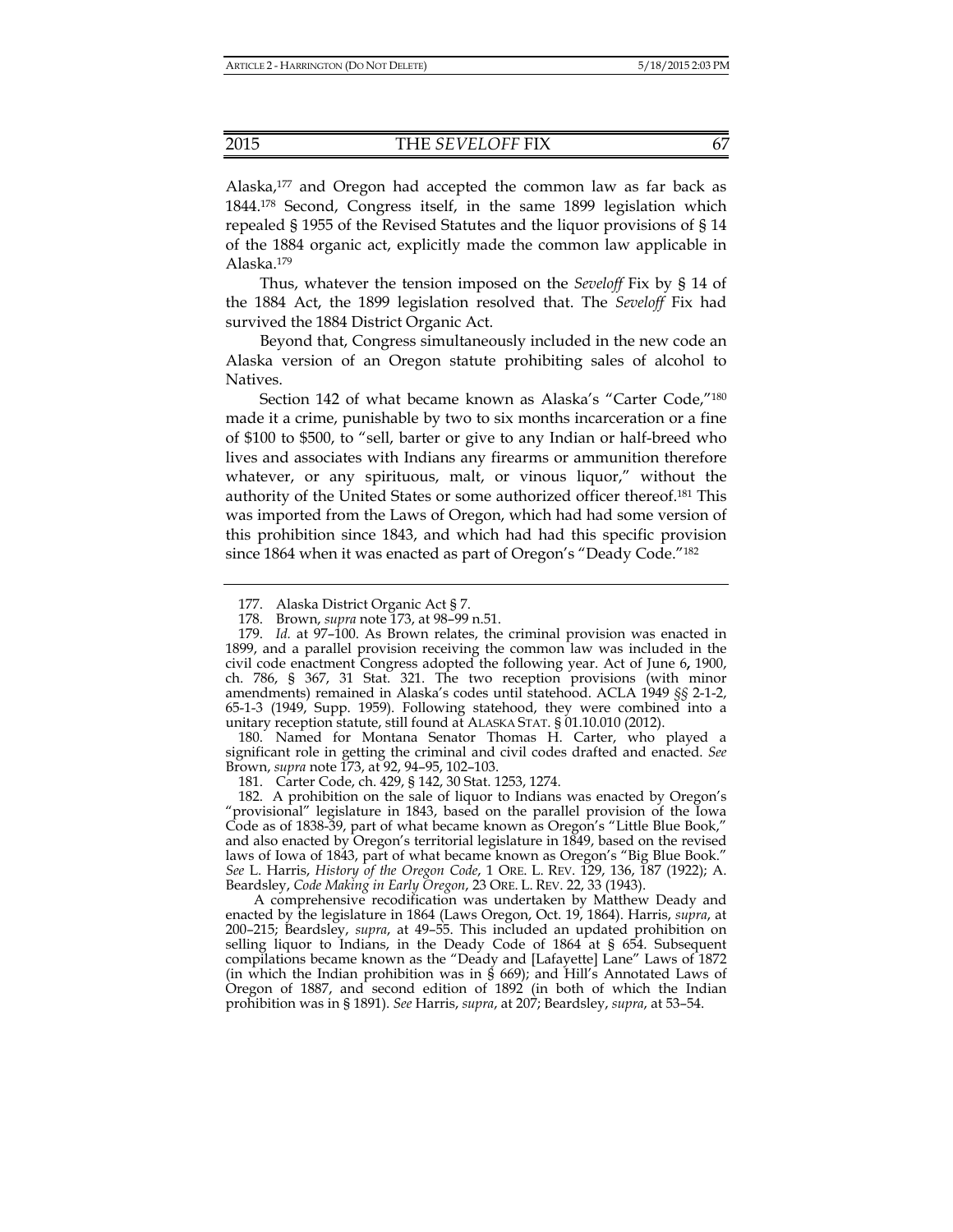The final sentence of Carter Criminal Code § 142 repealed the fullscale prohibition provision of § 7 the 1884 Alaska District Organic Act,183 thereby loosening the alcohol regime in Alaska for sales to non-Indians. This liberalization was the one of most controversial provisions in the bill, as the growing prohibitionist movement saw this change as a step in the wrong direction.184

Opponents argued that repealing R.S. 1955 and § 14 of the 1884 Act provision would, aside from the ban on conveyance to Indians, leave alcohol within Alaska completely unregulated.185 A compromise "high license" provision was proposed, setting substantial license fees for alcohol businesses, and including a "local option" provision.186 The compromise was eventually agreed to<sup>187</sup> and the bill passed.<sup>188</sup>

This 1899 compromise, while repealing § 14 of the 1884 enactment's outright ban, maintained a general rule that alcohol was not to be permitted in the district,189 but also created a cumbersome exception under which alcohol would be allowed within certain local-option-type enclaves.190 A license for liquor required the applicant to show:

to the satisfaction of the court that a majority of the white male and female residents over the age of eighteen years other than Indians within two miles of the place where intoxicating liquor is to be manufactured, bartered, sold and exchanged . . . have, in good faith, consented to the manufacture, barter, sale and

In other words, except in the sale of intoxicating liquors to Indians, there is established, absolutely, freedom in the sale of liquor in the Territory of Alaska . . . I do not believe that there is any place where intoxicating liquors are sold without the restriction of public legislation of any kind. If it may be found, it certainly can not be found in any one of the States of the union, or in any one of the Territories of the Union.

32 CONG. REC. 383 (1899) (statement of Rep. Moody).

 186. 32 CONG. REC. 586 (1899) (offered by Mr. Warner as an amendment to a pending amendment, ruled out of order); 32 CONG. REC. 587 (1899) (re-offered by Mr. Warner as a direct amendment to the bill).

 189. "That no person, corporation, or company shall sell, offer for sale, or keep for sale, traffic in, barter, or exchange for goods in said District of Alaska any intoxicating liquors, except as hereinafter provided." Carter Code Criminal, ch. 429, § 462, 30 Stat. 1253–1343, 1337 (1899).

 190. *See id.* § 464 (limiting the distribution of liquor licenses to areas where the majority of whites over the age of eighteen within two miles of the distribution point have agreed to the manufacture, sale, exchange, etc. of liquor).

 <sup>183.</sup> Carter Code § 142.

 <sup>184.</sup> *See* Brown, *supra* note 173, at 93, 96, 101–102.

 <sup>185.</sup> Rep. Moody commented:

 <sup>187. 32</sup> CONG. REC. 594 (1899).

 <sup>188. 32</sup> CONG. REC. 597 (1899); *see* Brown, *supra* note 173, at 93, 101.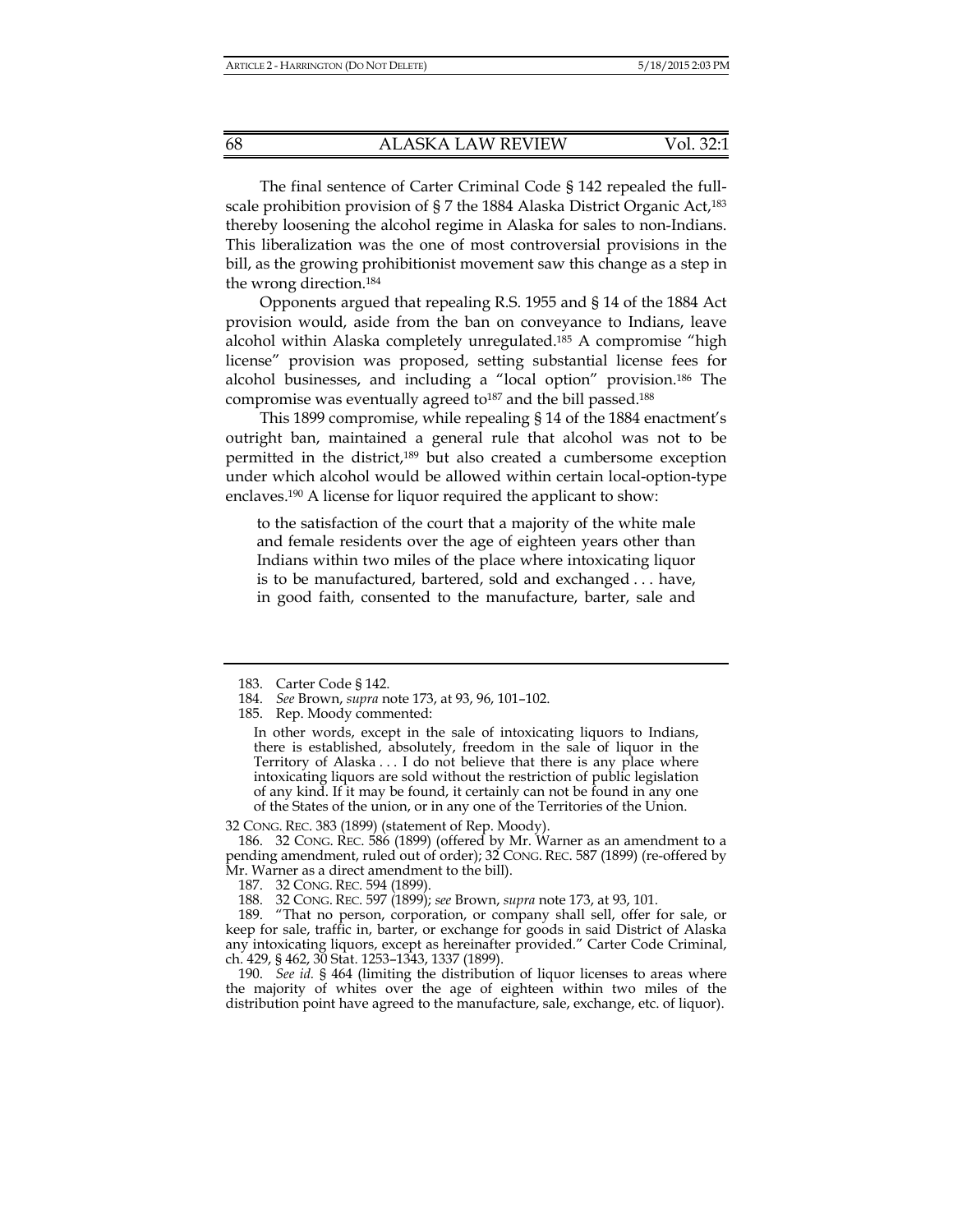exchange . . . of the same.<sup>191</sup>

Licensees were not allowed to provide liquor "to any minor, Indian, or intoxicated person, or to a habitual drunkard."192

One question to be addressed at this juncture is whether Carter Code § 142 was intended to supersede the extension of the general federal Indian liquor laws under the *Seveloff* fix.193 Certainly § 142, which explicitly repealed the liquor provisions of § 7 of the 1884 Act and repealed § 1955 of the Revised Statutes, did not contain any parallel repeal of the 1873 *Seveloff* Fix. But there is another point indicating that the *Seveloff* Fix and the Carter Code were intended to function *in pari materia*.

As noted above, § 142, like most of the Carter Code, was derived from the Oregon Code of the time.194 Congress's intent in 1899 was not just to copy the text of Oregon's statutes, but also to incorporate pre-1899 court rulings from Oregon interpreting those statutes.195 Alaska's territorial court rulings recognized and adopted this incorporation of Oregon case law interpreting the parallel Oregon statutes,<sup>196</sup> as did the

194. *See supra* text accompanying notes 173–74.

195. This came up at several points in the debate:

*Mr. Maddox*: Do I understand the gentlemen to say that if we adopt this section of the bill we also adopt the construction given to it by the supreme court of that State?

*Mr. Warner*: My understanding is that when you adopt a statute of a State which has been passed upon by the supreme court of that State, you thereby adopt such construction.

32 CONG. REC. 422 (1899). "I will say to the gentleman from Arizona that this bill is in substance simply a codification of the laws of Oregon; and along with those laws will go the construction which the courts of Oregon have for many years applied to these statutes." 32 CONG. REC. 388 (1899) (remarks of Rep. Gibson), *quoted in* Brown, *supra* note 173, at 95–96. *See also id.* at 100–01 ("Members of Congress knew whose law they chose for Alaska, and anticipated that older case law from the pre-adoption jurisdictions would follow the statutes to Alaska.").

 196. *See* Bordenelli v. United States, 233 F.2d 120, 124 (9th Cir. 1956) ("A salient circumstance is the fact that the laws of the State of Oregon have been adopted as the pattern for the laws of Alaska since the organization of the

 <sup>191.</sup> *Id.*

 <sup>192.</sup> *Id.* § 466.

 <sup>193.</sup> No court held or implied that the Carter Code provision repealed the *Seveloff* Fix, explicitly or implicitly. Years later, however, a 1937 opinion by Acting Solicitor Kirgis took the view that Carter Code § 142 (which by 1937 had become § 4963 of Compiled Laws of Alaska 1933) reflected an assumption that other FILL (specifically 25 U.S.C. § 241) were inapplicable in Alaska. The Protection of Indians and other Natives of Alaska from Liquor Traffic, 56 I.D. 137 (1937). That Solicitor's Opinion was later overturned (*see* Liquor Problems in 'Indian Country' in Alaska, Op. Sol. Gen. of Dep't of the Interior, M-36712 (Sept. 26, 1967)), so may not be of any continuing consequence. See *infra* notes 235–241.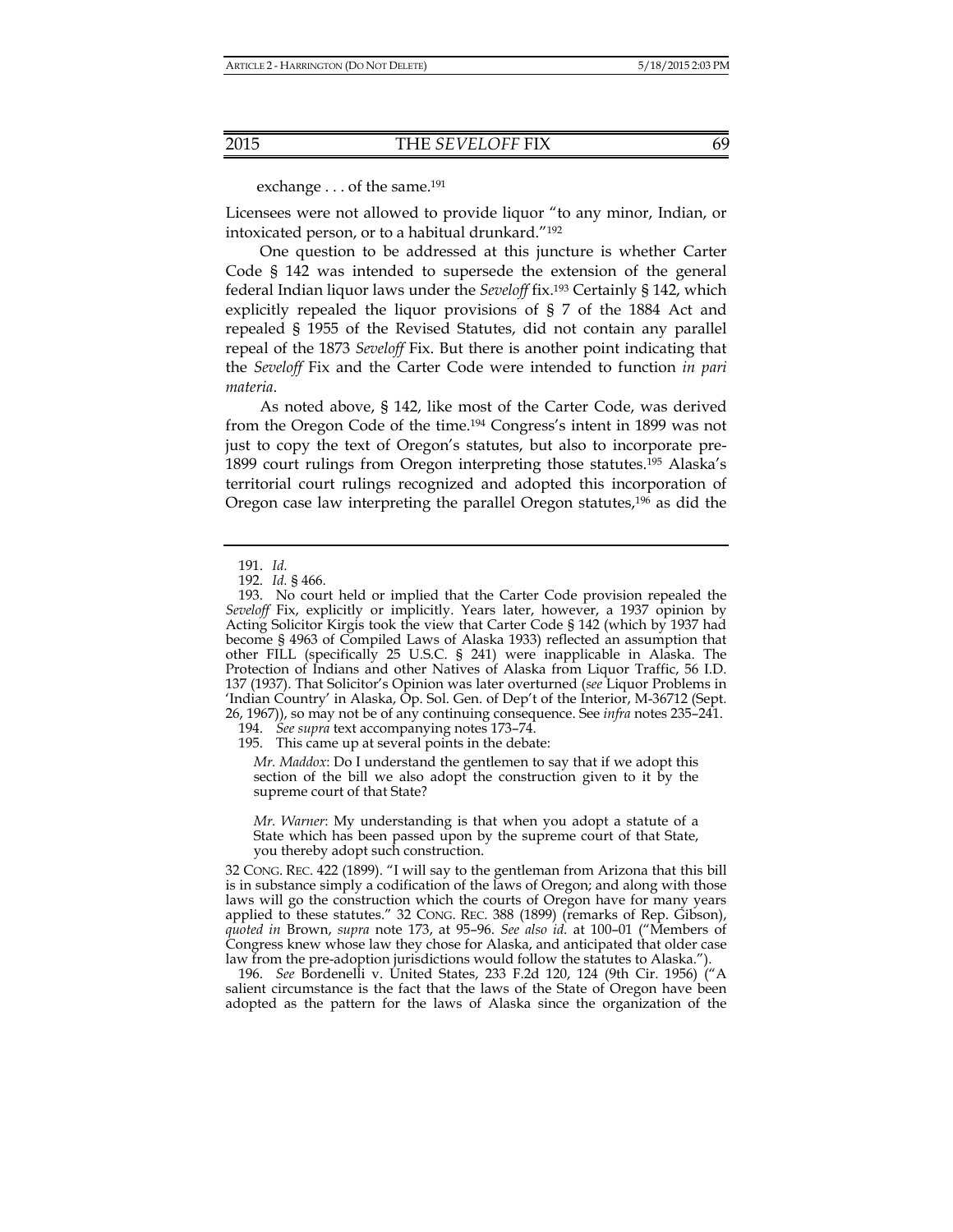Alaska Supreme Court after statehood.197

Thus, the question of whether Carter Code § 142 meant that the general federal Indian liquor laws no longer extended to Alaska is best assessed by examining whether § 142's ancestral Oregon provision meant that the general FILL no longer extended to Oregon (recalling that the *Tom* ruling established that the 1850 Oregon Act had extended those liquor laws to Oregon).

But the Oregon case law instead reflected the opposite view, that both the Oregon statute and the FILL were in effect. In 1855, Chief Justice Williams of the Oregon Territorial Supreme Court had decided that both the federal Indian liquor laws from 1834 and the Territorial Indian liquor law from 1854 were in effect in Oregon.198 Reciprocally, Oregon's federal courts continued to hear prosecutions under the general federal Indian liquor laws after 1864 (when the Deady Code enacted the Oregon Territorial provision in § 654) and before 1899 (when Congress cloned Carter Code § 142 from Deady Code § 654); and still further, Federal District Court Judge Matthew Deady heard these cases.199 Deady had reason to know what was in the Oregon Territorial Code, not only from his tenure on the Oregon Territorial Supreme Court, but also because he had been largely responsible for the contents of the 1864 Oregon Code, for good reason called the "Deady Code."200 All these rulings indicate that the Oregon courts and federal courts regarded the general federal Indian liquor laws as applicable in Oregon notwithstanding the parallel application of Deady Code § 654 (and later Hill's Annotated code § 1891).<sup>201</sup> Congress's intent that the Carter Code §142, derived from that provision, be interpreted consistently with

territory. It seems plausible then that Congress, in providing for regulation of the liquor traffic and licensing in accordance with the tradition, envisaged a control system like that of Oregon").

 <sup>197.</sup> *See* Fairbanks v. Schaible*,* 375 P.2d 201, 207 (Alaska 1962) ("[A] statute adopted from another state, which has been construed by that state's highest court, is presumed to be adopted with the construction thus placed upon it.").

 <sup>198.</sup> Territory v. Coleman, 1 Or. 191, 192 (Or. 1855).

 <sup>199.</sup> United States v. Shaw-Mux, 27 F. Cas. 1049, 1049 (D. Or. 1873) (No. 16,268); United States v. Winslow, 28 F. Cas. 737, 737 (D. Or. 1875) (No. 16,742).

 <sup>200.</sup> Harris, *supra* note 182, at 215 ("To Matthew P. Deady more than to any other single person is due the credit for the writing of all that body of laws which was enacted in 1862 and in 1864, and for nearly sixty years has served the people of the great commonwealth of Oregon."); Beardsley, *supra* note 182, at 52  $\hat{C}$  In the preparation of the two Deady codes, Judge Deady was nominally assisted by others, but their efforts were addressed to the legislature, while he did the actual work of preparation, much of it without even the assistance of an amanuensis.").

 <sup>201.</sup> *See, e.g., Coleman*, 1 Or. at 191; *Shaw-Mux*, 27 F. Cas. at 1049; *Winslow*, 28 F. Cas. at 737.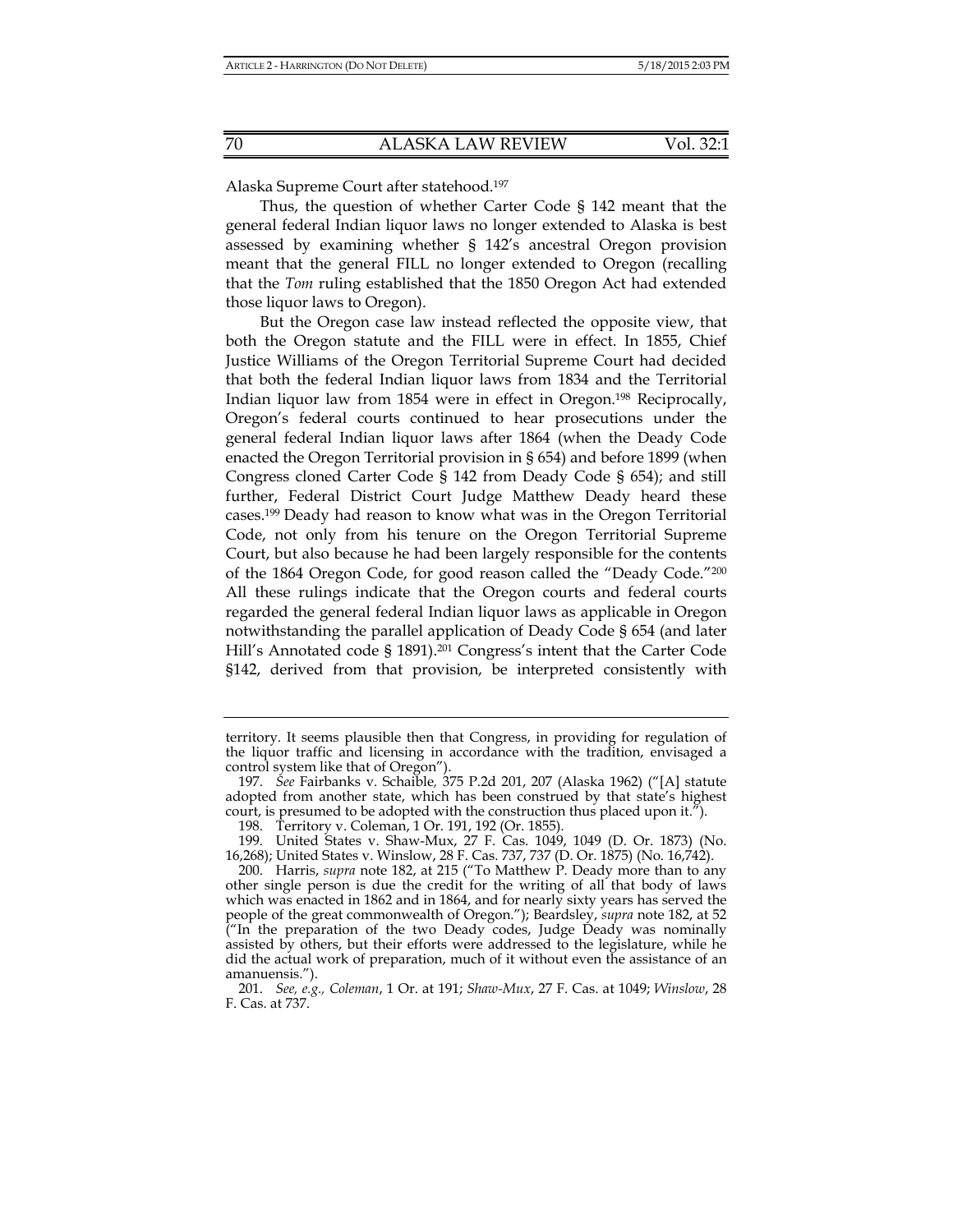Oregon case law would mean that § 142 did *not* reflect any assumption that the federal Indian liquor laws were inapplicable in Alaska.

Although there were some differences between Carter Code § 142 and the *Seveloff* fix legislation,<sup>202</sup> Carter Code § 142 was essentially a "federal Indian liquor law" in its own right. It was a congressionallyenacted statute prohibiting the sale of liquor to Natives and, although contained in a Code that consisted mainly of laws passed pursuant to Congressional authority over Territories under Article IV, § 3 of the Constitution,203 § 142 itself drew on congressional authority under the Indian Commerce Clause. In that sense, even if Carter Code § 142 had completely supplanted the *Seveloff* fix, it still would have maintained Alaska's status as Indian country solely for purposes of prohibiting liquor transactions with Indians.

In 1909, Congress amended Carter Code § 142 to increase the possible sentence to two years, limit its scope to liquor by removing firearms, and define "Indian" to exclude citizens of the United States.204 ( "Indian" now included "the aboriginal races inhabiting Alaska when annexed to the United States, and their descendants of the whole or half blood, who have not become citizens of the United States."205) These changes brought the Carter Code into closer alignment with the other federal Indian liquor laws.

Thus, as of the first decade of the twentieth century, the *Seveloff* Fix was still unrepealed, and sale of alcohol to Natives in Alaska was still illegal. Shortly afterwards, an Alaska Territorial Legislature was congressionally authorized and, although its authority over alcohol was quite limited, it began to play a role in the changing alcohol landscape.

 <sup>202.</sup> RS 2139 (one of the successor provisions to sections 20 and 21 of the 1834 Trade and Intercourse Act), applicable to Alaska through the Seveloff fix, had a longer incarceration period (up to two years) and smaller fine (up to \$300) than those in § 142 of the Carter Code (incarceration of up to six months, fine of up to \$500). Carter Code Criminal, ch. 429, § 142, 30 Stat. 1253, 1274 (1899). Also, Carter Code § 142 encompassed firearms, which the *Seveloff* Fix did not, and the *Seveloff* Fix called on individual Indians to seize and destroy liquor, which the Carter Code § 142 did not.

 <sup>203.</sup> U.S. Const., art. IV, § 3 ("The congress shall have power to dispose of and make all needful rules and regulations respecting the territory or other property of the United States.").

 <sup>204.</sup> Act of Feb. 6, 1909, ch. 80, § 9, 35 Stat. 603.

 <sup>205.</sup> *Id*.; *see In re* Heff, 197 U.S. 488, 509 (1905) (legalizing the sale of liquor to an Indian who had attained United States citizenship through receiving a patent to an Indian allotment). Although the United States Supreme Court in 1915 overruled *Heff* and held that granting citizenship did not abrogate tribal relations and did not take Indians out of the working of the general federal Indian liquor laws, United States v. Nice, 241 U.S. 591, 598 (1915), Congress in 1924 mooted any remaining distinctions between citizens and non-citizens by conferring citizenship on all Indians. Snyder Act of 1924, ch. 233, 43 Stat. 253.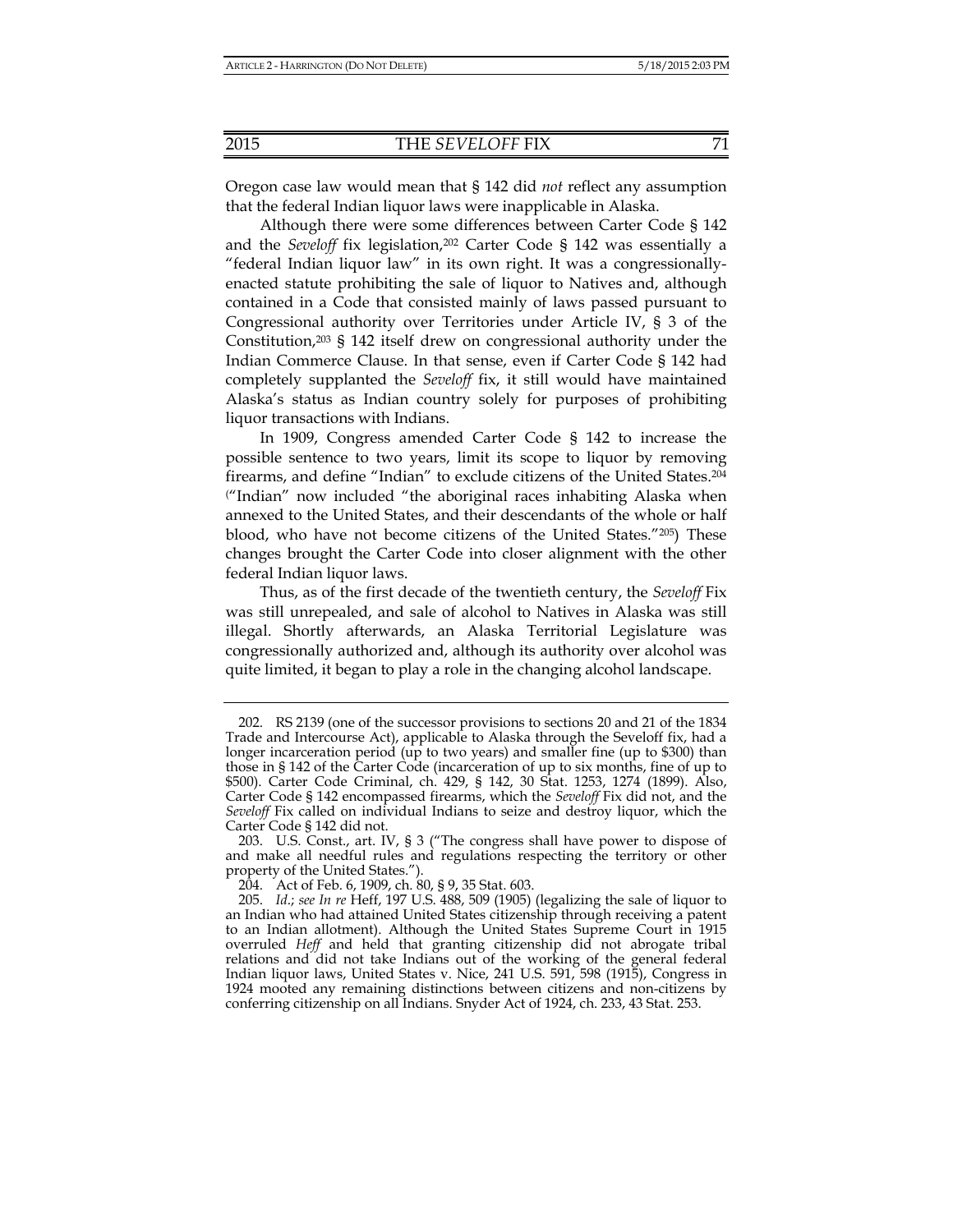## **J. 1912: From District to Territory**

In the 1912 Alaska Territorial Organic Act Congress granted Alaska its own legislature, with somewhat circumscribed authority, to meet in sixty-day sessions every two years.206 Congress limited the newly created legislature's authority, excluding alcohol from the scope of that authority: "nor shall spirituous or intoxicating liquors be manufactured or sold, except under such regulations and restrictions as Congress shall provide."207

Notwithstanding Congress's reservation of that power to itself, Alaska's Second Territorial Legislature in 1915 enacted an amendment to what had been §142 of the Carter Code, and was at that point found in § 2022 of the 1913 Complied Laws of Alaska (1913 CLA).

The Territorial Legislature sought to overrule a 1913 Ninth Circuit decision. *Lott v. United States*208 raised the question of whether an Indian attempting to purchase alcohol should be subject to indictment and punishable as an accomplice for soliciting, inciting, or abetting the seller to violate Carter Code § 142.209 The prosecution argued for this result, relying on the fact that Congress in 1909 had effectively changed a violation of Carter Code § 142 from a misdemeanor to a felony<sup>210</sup> and, coupling that with the 1899 enactment adopting the common law of England for Alaska,<sup>211</sup> invoked the common-law rule that abettors of felonies could be prosecuted.212 But the Ninth Circuit rejected this argument, analogizing § 142 to other federal Indian liquor laws and citing the "universal ruling of the courts that under laws prohibiting the sale of intoxicating liquors the purchaser committed no offense," and holding that Congress would have had to express this intent explicitly to achieve that result.213

In response to *Lott*, the Territorial Legislature's 1915 enactment amended § 2022 by adding a provision criminalizing an Indian for "wrongfully and willfully solicit[ing], incit[ing] or induc[ing] any person to furnish him or her with [alcohol]," punishable by the same sanctions.<sup>214</sup> Simultaneously, the legislation removed the reference to

 <sup>206.</sup> Territorial Organic Act, ch. 387, 37 Stat. 512 (1912).

 <sup>207.</sup> *Id.* § 9.

 <sup>208. 205</sup> F. 28 (9th Cir. 1913).

 <sup>209.</sup> *Id.* at 31.

 <sup>210.</sup> *See supra* text accompanying note 204.

 <sup>211.</sup> Carter Code Criminal, ch. 429, § 218, 30 Stat. 1253, 1285 (1899). *See supra* text accompanying note 189; *see also* Brown, *supra* note 173, at 97–99.

 <sup>212.</sup> *Lott*, 205 F. at 31.

 <sup>213.</sup> *Id*. 31–32.

 <sup>214. 1915</sup> Alaska Sessions Laws ch. 51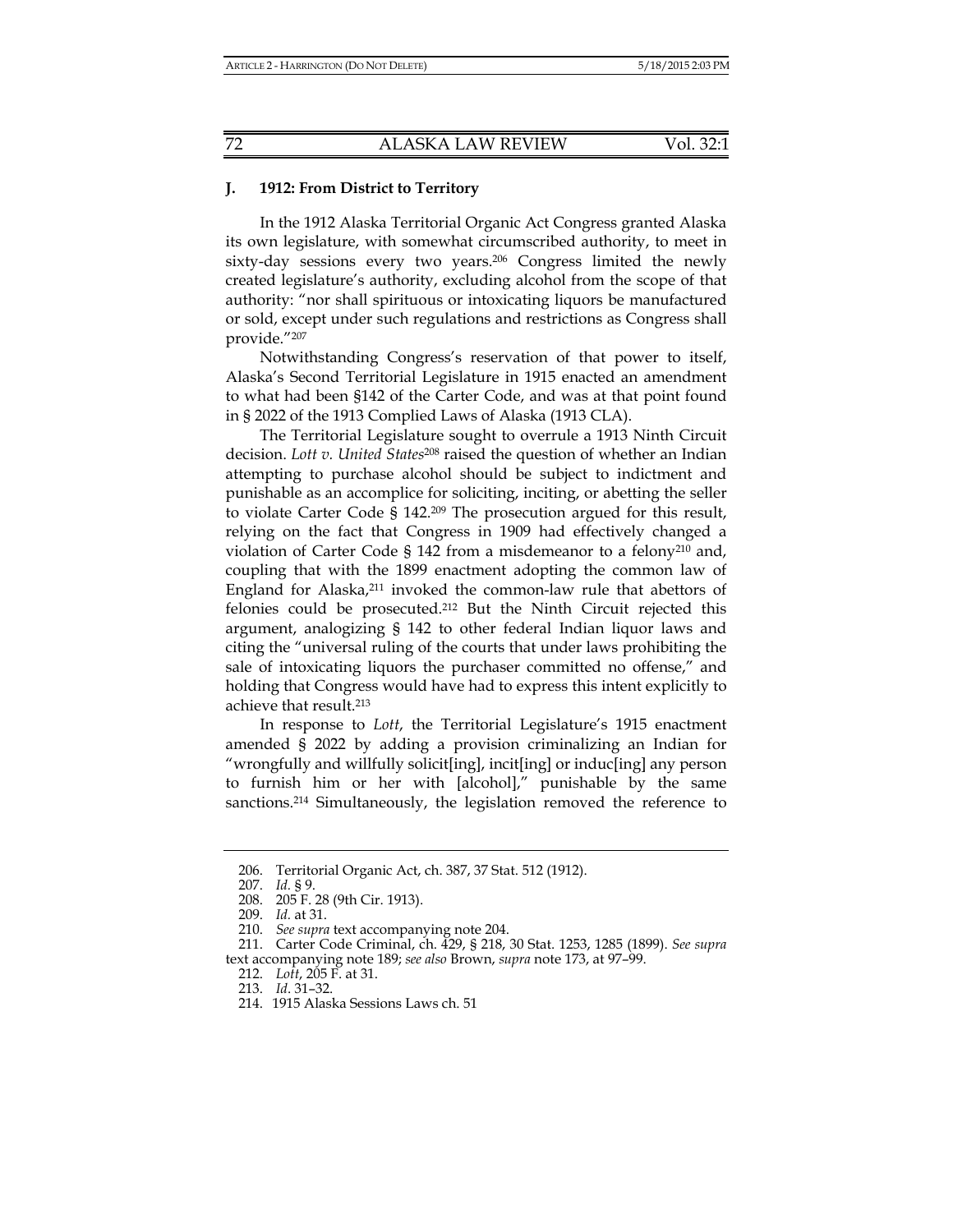"half-blood,"215 removed the definition of "Indian,"216 and downgraded the crime back from a felony to a misdemeanor.<sup>217</sup>

However, these amendments, as laws regarding how spirituous liquors were to be sold, likely exceeded the scope of authority Congress had delegated to the Territorial Legislature.<sup>218</sup>

Thus, after 1915, the status of § 2022 of the 1913 CLA, formerly Carter Code § 142, may have been questionable. It is unclear whether prosecutions should have been brought under § 2022 as last amended by Congress in 1909, or under the new § 2022 as amended by the Territorial Legislature in 1915. Most defendants presumably preferred the latter, as the penalties after the 1915 legislation were less severe; but Alaska Natives who might be prosecuted for attempting to buy alcohol presumably preferred the former, under which their actions did not constitute a crime.

These issues were left unresolved, as Alaska led the rest of the country into prohibition, and new laws joined the overlapping layers of alcohol regulation in Alaska.

#### **K. 1917: The "Bone Dry" Law and Alaska's Second Prohibition**

After losing the battle over the Carter Code in 1899, the temperance forces regrouped. The 1915 Alaska Territorial legislature put a referendum before the voters on whether Alaska should ask Congress to make it a dry territory.<sup>219</sup> A large margin approved this measure.<sup>220</sup> In response, Congress in 1917 enacted "An Act to prohibit the manufacture or sale of alcoholic liquors in the Territory of Alaska."221

Later in 1917, Congress voted to put the Eighteenth Amendment

 <sup>215.</sup> *Id*.

 <sup>216.</sup> *Id.* This definition had excluded citizens, so the intent was to encompass citizen and non-citizen Indians.

 <sup>217.</sup> *Id.* A first offense was punishable by a fine of between \$120 and \$500, or incarceration for 60 to 250 days. Subsequent offenses incurred fines of between \$240 to \$1000, and incarceration for four months to one year. (Prior to the amendment, the fine was \$100 to \$500, and the incarceration term up to two years.).

 <sup>218.</sup> *See supra* text accompanying note 207.

 <sup>219. 1915</sup> Alaska Sessions Laws, ch. 7.

 <sup>220.</sup> Alaska Natives were not yet citizens, but at least some apparently voted in this election. *See* EVANGELINE ATWOOD, FRONTIER POLITICS: ALASKA'S JAMES WICKERSHAM 310 (1979). Also voting were Alaska's women residents and, although they only made up about 20% of the vote, their concerted campaigning on the issue helped pass the initiative with a majority of 62%. *See* M. Ehrlander, *The Paradox of Alaska's 1916 Alcohol Referendum: A Dry Vote within a Frontier Alcohol Culture*, 102 PAC. NW. Q. 29, 39 (2011).

 <sup>221.</sup> Act of Feb. 14, 1917, ch. 53, 39 Stat. 903.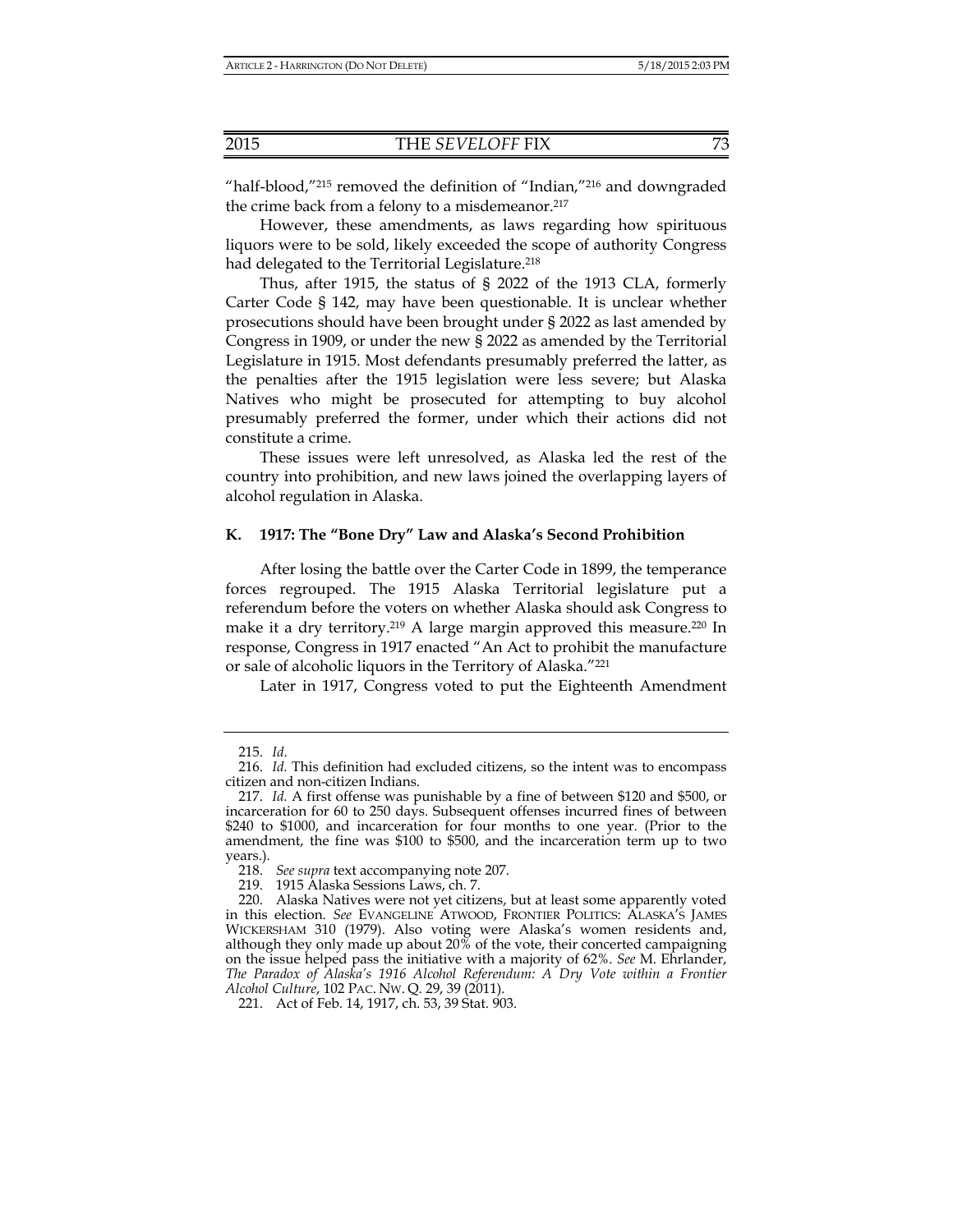before the States for ratification (following Alaska's lead by placing the amendment before each state's voters, rather than each state's legislature). After ratification in December 1918, the United States followed Alaska into legally enforced temperance as Congress passed the National Prohibition Act (the "Volstead Act").

Alaska thus faced an "implied repeal" question in some respects parallel to those considered above for the *Seveloff* fix. Alaskans now had two separate statutes criminalizing their possession of alcohol: Alaska's 1917 Bone Dry law and the 1919 national Volstead Act.<sup>222</sup> As the Volstead Act had lesser penalties, criminal defendants charged under the harsher Bone Dry law argued that it had been repealed by the Volstead Act.

#### **L. 1921:** *In Pari Materia* **Versus Repeal by Implication, Round Three**

The 1921 *Abbate v. United States*<sup>223</sup> case reached the issue of whether the Volstead Act repealed the Bone Dry law. The Volstead Act actually had an explicit repealer clause,<sup>224</sup> to the extent of inconsistencies with prior laws. The Ninth Circuit rejected that repealer argument, holding that both statutes were in effect in Alaska.225

Further, the opinion indicated that the Bone Dry Law was in accordance with the congressional history of treating Alaska as Indian country for purposes of the federal Indian liquor laws:

Congress enacted the Bone Dry Law for Alaska, and 20 months later it enacted the National Prohibition Act. In enacting the latter Congress was adopting legislation for the whole United States to carry out the provisions of the Eighteenth Amendment. In enacting the Bone Dry Law, on the other hand, Congress was pursuing its policy of prohibition in Indian country. That policy as to Alaska was first manifested by legislation enacted on July 27, 1868, for the prevention of the importation and sale of intoxicating liquors in Alaska, the

 <sup>222.</sup> Additionally, two statutes criminalized the conveyance of liquor to Alaska Natives: § 2022 of the 1913 CLA, and R.S. 2139 as extended to Alaska in 1873. JOINT COMM. ON TERRITORIES OF THE SENATE & HOUSE OF REPRESENTATIVES, COMPILED LAWS OF THE TERRITORY OF ALASKA, S. DOC. NO. 62-1093, at 677–78 (1913).

 <sup>223. 270</sup> F. 735 (9th Cir. 1921).

 <sup>224. &</sup>quot;All provisions of law that are inconsistent with this act are repealed only to the extent of such inconsistency and the regulations herein provided for the manufacture or traffic in intoxicating liquor shall be construed as an addition to existing laws." National Prohibition Act, Pub. L. No. 66-66, § 35, 41 Stat. 317, *quoted in Abbate,* 270 F. at 735.

 <sup>225.</sup> *Abbate*, 270 F. at 737.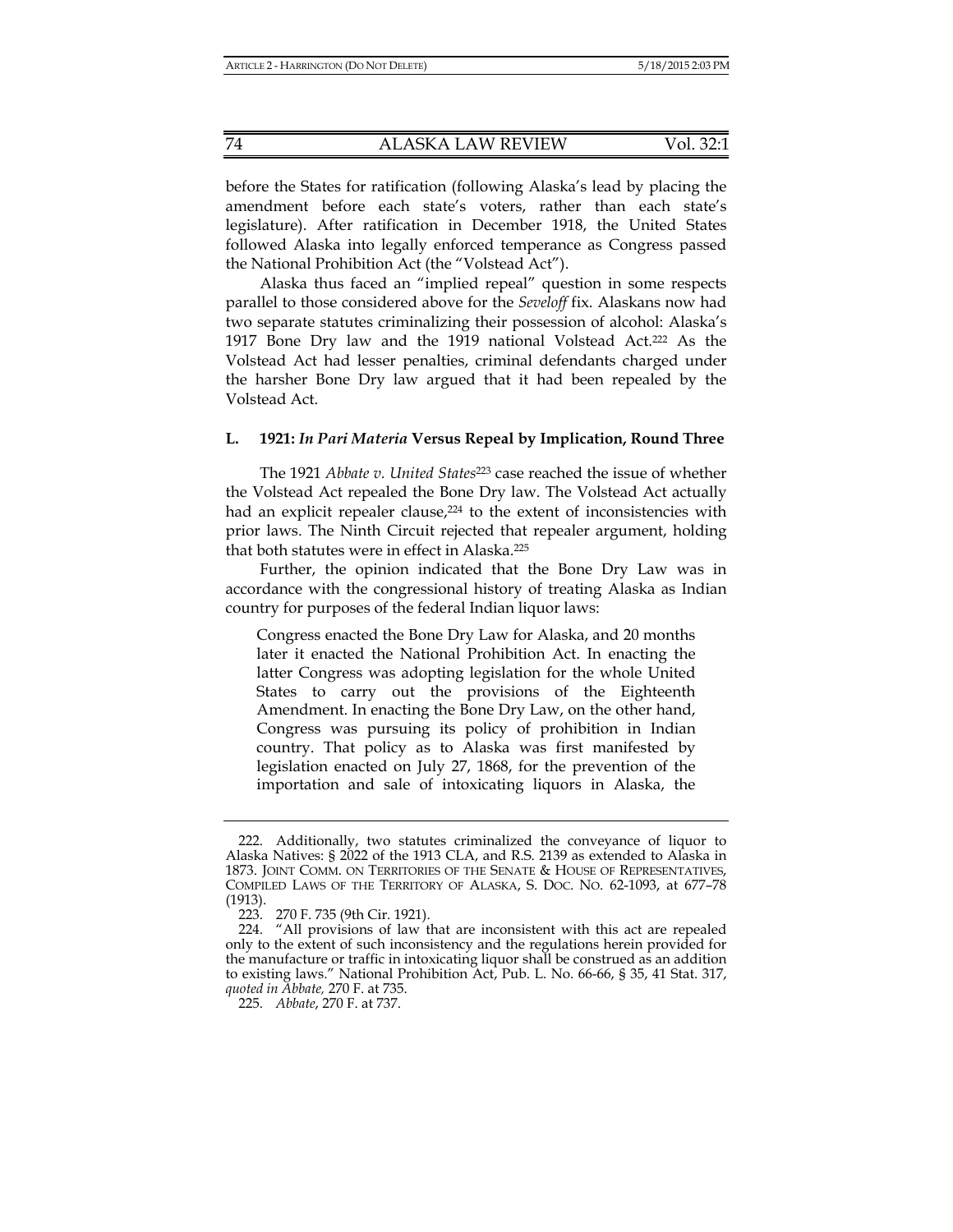#### 2015 THE *SEVELOFF* FIX 75

population of which was largely composed of Indians, and it was continued without interruption until the enactment of the Bone Dry Law of February 14, 1917. That act contains provisions peculiarly applicable to Alaska, and which are more drastic and far-reaching, and involve severer penalties for the same offense, than do the provisions of the National Prohibition Act.226

*Abbate* thus established the paramountcy of reading overlapping liquor laws *in pari materia* with each other rather than determining which provisions had impliedly repealed which earlier provisions. *Abbate* did not mention the 1873 *Seveloff* fix, but it is impossible to read *Abbate* and conclude that the District Organic Act, the Carter Code, the Bone Dry Law, or the Volstead Act would have repealed the *Seveloff* fix.

The *Abbate* opinion remained the controlling authority on the simultaneous enforceability question in Alaska.<sup>227</sup> However, the references to "Indian country" in the opinion prompted concerns echoing the *Waters v. Campbell* debate over whether Alaska was fullfledged Indian country. Territorial District Court Judge Ritchie in a 1923 case rejected this interpretation:

It was suggested in the argument by counsel for the defendant in this case that the statement just quoted ["In enacting the Bone Dry Law... Congress was pursuing its policy of prohibition in Indian country"] amounted to a dictum that all Alaska is Indian country. I do not think Judge Gilbert intended to say that, nor is his statement susceptible of that construction when the entire paragraph is read.<sup>228</sup>

The Ninth Circuit subsequently refused to overrule *Abbate*, when invited to do so on the basis that *Abbate* had wrongly concluded that Congress had been

 <sup>226.</sup> *Id.* at 736.

 <sup>227.</sup> Subsequent decisions made it clear that defendants might be prosecuted under one statute or the other, but the same incident could not be prosecuted under both. United States v. Ashworth, 7 Alaska 64, 70 (D. Alaska 1923). Also, the Volstead Act's heightened protections for issuance of warrants to search private dwellings prevailed over the more general warrant standards of the Alaska Bone Dry law. United States v. Berkeness, 16 F.2d 115, 116 (9th Cir. 1926).

 <sup>228.</sup> United States v. Olsen, 6 Alaska 571, 573 (D. Alaska 1923). The opinion impliedly recognizes that Indian country for liquor law purposes is not the same as Indian country for general purposes; Judge Ritchie explained that the *Abbate* court had correctly noted that the population of Alaska was largely Indian, and that Congress had been pursuing its policy of prohibition in Indian country, but this did not equate to a holding that Alaska generally was Indian country. *Id.* at 573. (But simultaneously he recognized that there were areas of full Indian country within Alaska. "The territory is not Indian country, aside from Indian reservations and lands owned by Indians, because they actually live upon them." *Id*. at 573–74.).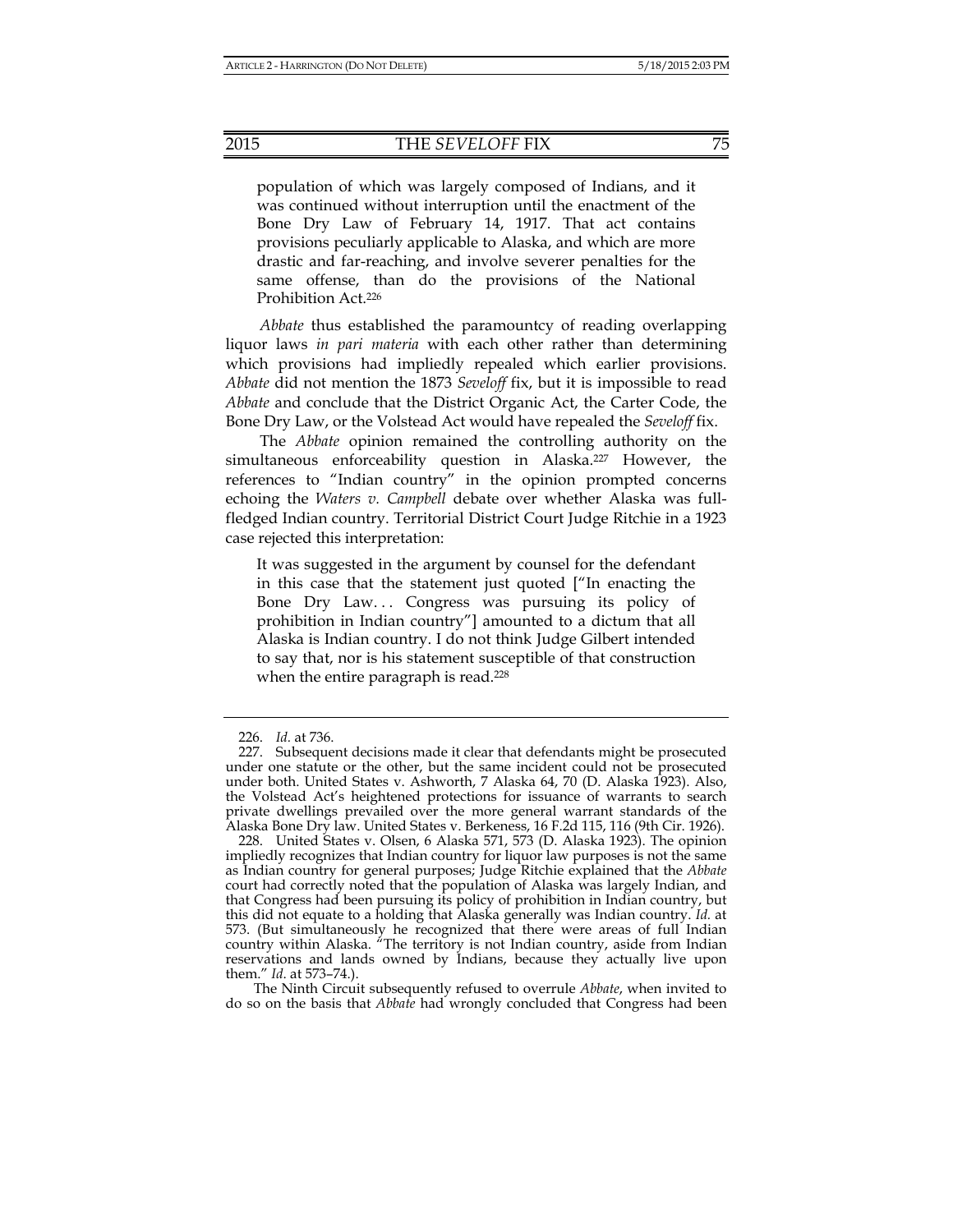The relevant conclusions from this Bone Dry era are: (1) neither the advent of prohibition nor its end repealed the *Seveloff* Fix; and (2) overlapping liquor laws should be read as coexisting, with no implied repeal judicially pronounced unless the two laws were impossible to reconcile.

Alaska's "second prohibition" ended in 1934.229 In 1933, Congress passed the Blaine Act to repeal the Eighteenth Amendment and voided the Volstead Act. In 1934, Congress repealed the Alaska Bone Dry Law.230

#### **M. 1934-1941: Post-Prohibition**

What had been § 142 of the Carter Code, and later § 2022 of the 1913 Compiled Laws of Alaska, had now become § 4963 of the 1933 Compiled Laws of Alaska. Its text remained the same as it had been following the 1915 Territorial Legislature's amendment. It was a misdemeanor for any person, without the authority of the United States, to convey to any Indian any alcohol, and it was a misdemeanor for any Indian to "wrongfully and willfully solicit, incite or induce any person to furnish him or her with" the same.231

Beyond the narrow context of the federal Indian liquor laws, the federal government was clarifying its policies as to Alaska Natives, bringing their legal status closer to that of American Indians. After 1931, the Alaskan responsibilities of the Office of Education were transferred to the Bureau of Indian Affairs.232 The Interior Department issued an opinion in 1932 concluding that "no distinction has been or can be made between the Indians and other Natives of Alaska so far as the laws and relations of the United States are concerned."233 The 1936 Alaska Indian Reorganization Act was passed to give Alaska Native Communities those opportunities that tribes in the lower 48 states had been afforded

pursuing its policy of prohibition in Indian country. "This may or may not have been the purpose and reason for the enactment, but the law was at least enacted to supply some local need, real or apparent, and the result is the same." Stanworth v. United States, 45 F.2d 158, 159 (9th Cir. 1930).

 <sup>229.</sup> Act of Apr. 13, 1934, ch. 119, 48 Stat. 583.

 <sup>230.</sup> In repealing the Alaska Bone Dry Act, Congress extended the authority of the Alaska Territorial Legislature under the 1912 Territorial Act to encompass alcohol. Pub. L. No. 73-158, § 2, 48 Stat. 583 (1934). It explicitly ratified a 1933 Territorial enactment (Territorial Enactment from 1933, SLA 1933, ch. 109) creating a board of liquor control. *Id*. § 3. It repealed sections 462 to 478 of the 1899 Carter Code, *id*. § 4, which had contained the "high license" provisions. But this did not mean that the Territory's authority over liquor issues was unlimited.

 <sup>231.</sup> Alaska Comp. Laws Ann. § 4963 (1933).

 <sup>232.</sup> Sec'y of the Interior's Order No. 494, Mar. 14, 1931.

 <sup>233.</sup> Status of Alaska Natives, 53 L.D. 593, 605 (1932).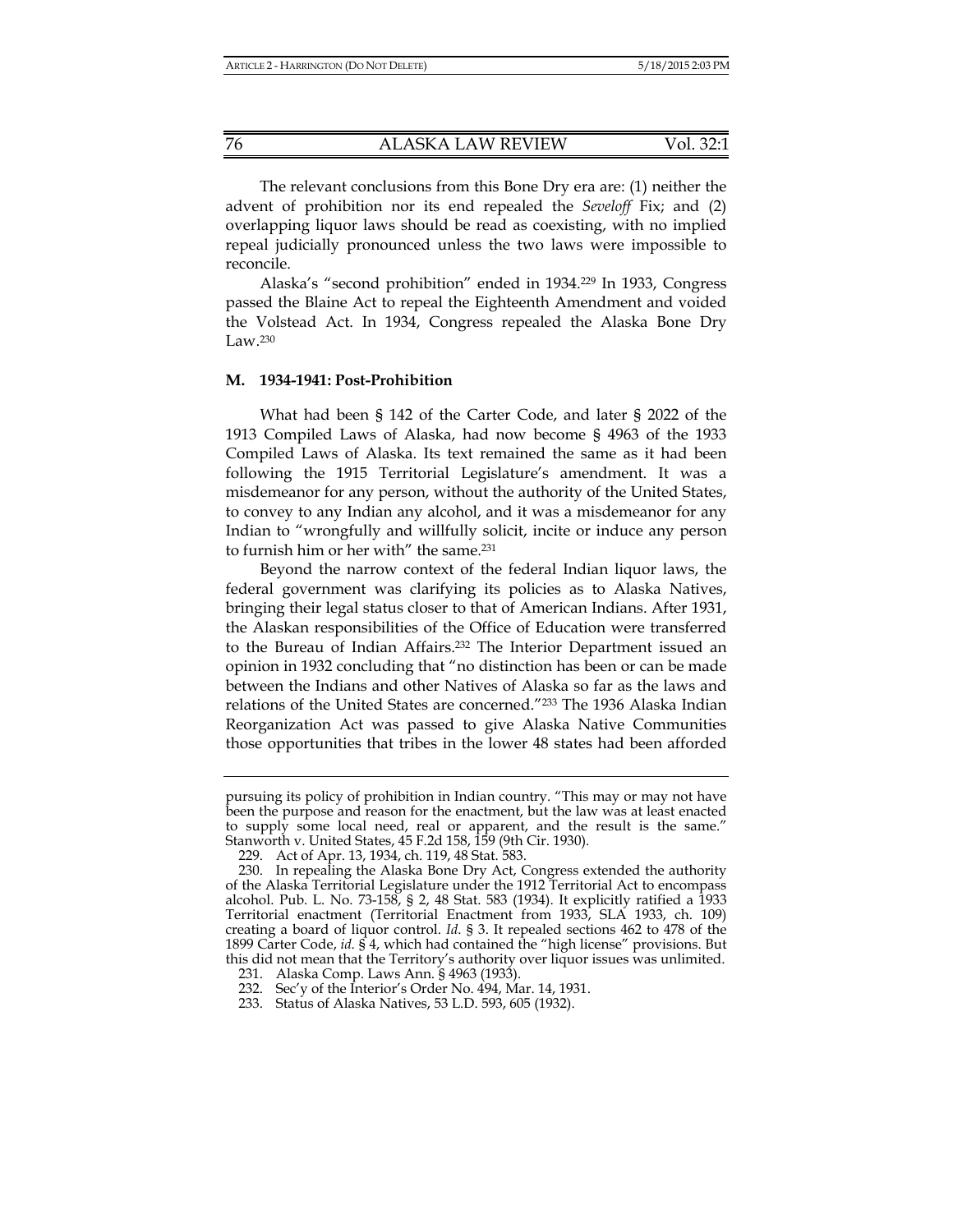under the 1934 Indian Reorganization Act.234

This was also the period during which Acting Solicitor Kirgis opined that § 4963 of the 1933 CLA235 reflected an assumption that 25 U.S.C. 241236 was not applicable in Alaska. This opinion was eventually overruled,237 and as noted above, Kirgis's analysis failed to take into account the interpretation of the Oregon predecessors to § 4963.238 But there was yet another flaw in Kirgis's analysis, in that the opinion stated, "No reported decision has been found dealing with the application of Section 241, Title 25, United States Code, to the Territory of Alaska."<sup>239</sup> However, there was reported case authority on that question: the *Seveloff* case itself, and the subsequent *United States v. Carr* and *Waters v. Campbell* decisions, though one would have to know that what was housed in 25 U.S.C. § 241 as of 1937 had previously been section 20 of the 1834 Act.<sup>240</sup> The reasons Interior decided eventually to abandon Kirgis's opinion were based on other factors,<sup>241</sup> but abandonment was the proper course.

#### **N. 1948: The New Indian Country Definitions**

The new 1948 definition of "Indian Country" in 18 U.S.C. § 1151

238. *See supra* text accompanying notes 193–99.

 239. The Protection of Indians and other Natives of Alaska from Liquor Traffic, *supra* note 193.

 241. *See* Liquor Problems in 'Indian Country' in Alaska, Op. Sol. Gen. of Dep't of the Interior, M-36712 (Sept. 26, 1967).

 <sup>234.</sup> DAVID S. CASE & DAVID A. VOLUCK, ALASKA NATIVES AND AMERICAN LAWS, 384–87 (3d ed. 2012).

 <sup>235.</sup> Alaska Comp. Laws Ann. § 4963 (1933). Section 4963 was the successor to Carter Code § 142.

 <sup>236.</sup> Part of the federal Indian liquor laws, a successor provision to section 20 of the 1834 Act.

 <sup>237.</sup> *See* The Protection of Indians and other Natives of Alaska from Liquor Traffic, *supra* note 193.

 <sup>240.</sup> In fairness to Acting Solicitor Kirgis, legal research on Indian law issues was quite difficult in 1937. "By the 1930s there was thus a fully developed federal Indian law, including treaties, statutes, cases, and administrative decisions. Yet, given the multiplicity of sources and their complexity, it was not easily accessible ...." DALIA TSUK MITCHELL, ARCHITECT OF JUSTICE: FELIX M. COHEN AND THE FOUNDING OF AMERICAN LEGAL PLURALISM 166 (2007). Felix Cohen himself, writing in 1941 before the Kirgis opinion had been overruled, treated Kirgis's opinion as setting out Interior's view, but did not regard that view as limiting the potential for Alaska Tribes to enact their own liquor control ordinances. He suggested that, rather than relying on federal enforcement, tribes consider controlling the liquor traffic in organized Indian communities by adopting measures for liquor control independent of the Territorial law. *See* Re the Intoxicating Liquor Traffic Among Natives in Alaska, Op. Sol. Gen. of Dep't of the Interior, M-31324 (Aug. 14, 1941), *available at* http://thorpe. ou.edu/sol\_opinions/p1051-1075.html.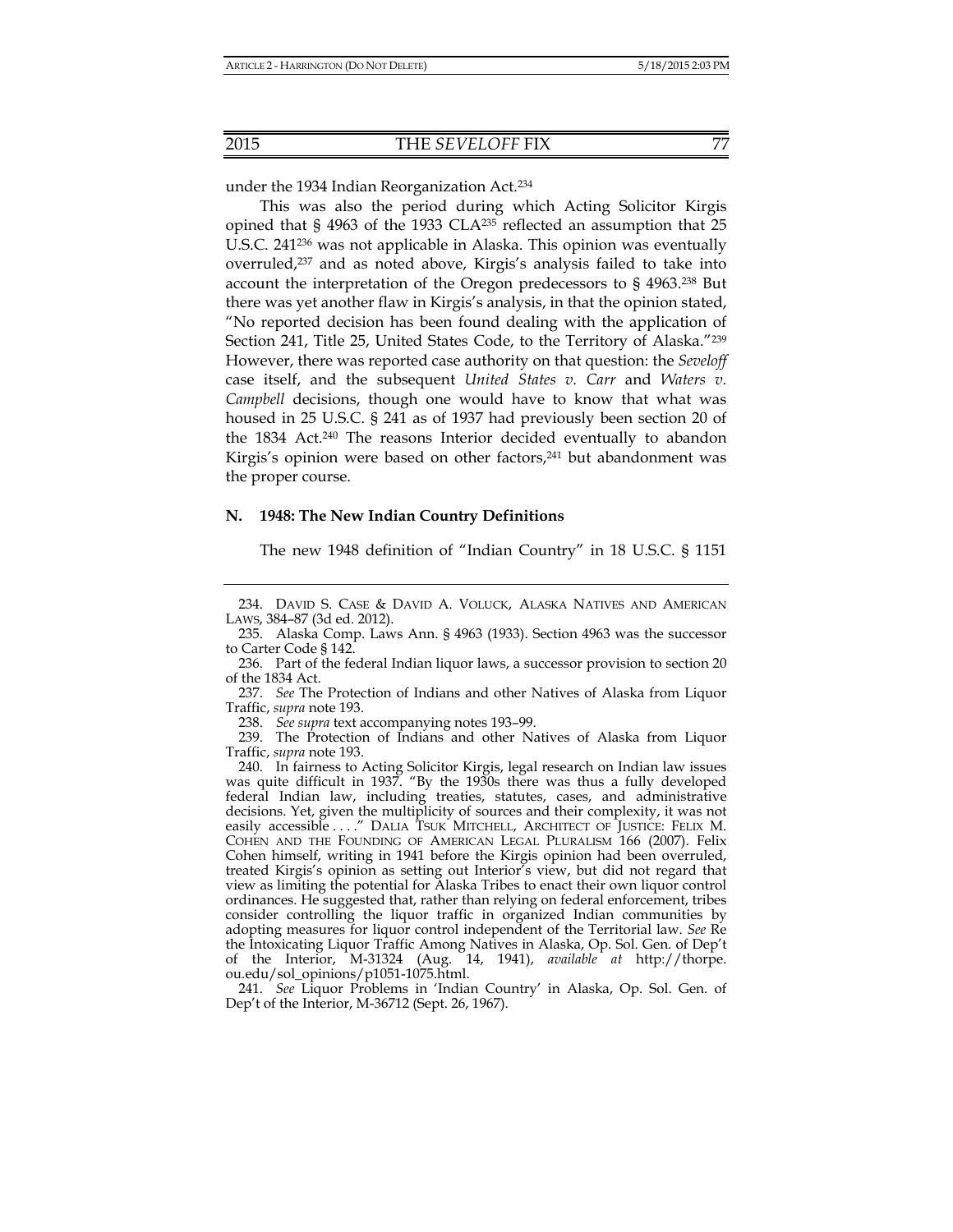became the cornerstone to determining whether and where "fullfledged" Indian country existed in Alaska and throughout the United States. Of the three types of "Indian country" included in the definition, reservations and allotments clearly were present in Alaska as of 1948.242

The first consideration of the implications of the new statutory definition for Alaska arose in the alcohol context. In December 1948, Solicitor Mastin G. White, while not explicitly overruling the Kirgis opinion, noted that it had predated the 1948 statute defining Indian country, and opined that the federal Indian liquor laws were applicable to any federal reservations, including those in Alaska, and to nonreservation dependent Indian communities in Alaska as well.243 At the time when Solicitor White was writing, Congress had not explicated in the new code that "Indian country" for purposes of the federal Indian liquor laws might have a different scope than the general definition (as above, this occurred in 1949),<sup>244</sup> so Solicitor White had no occasion to consider that possibility. Still, the opinion is significant because it recognized that there was no actual legal barrier to application of the federal Indian liquor laws in Alaska, and implicitly acknowledged that alcohol control issues in Alaska's Native communities were as crucial as for lower 48 tribes.

A later Solicitor's opinion notes that, following Solicitor White's letter, consideration was given by the Bureau of Indian Affairs to enforcement of the federal Indian liquor laws in Alaska, but the BIA lacked sufficient personnel to do so.245

#### **O. 1953: A Questionable End for Carter Code § 142**

In 1953, the same year that Congress changed the federal Indian liquor laws into a delegation of authority to states and tribes, <sup>246</sup> Alaska's Territorial Legislature revamped its liquor laws, in several respects. Most significantly, it repealed ACLA 1949 sec. 65-3-7, which had been the successor to § 142 of the 1899 Carter Code.247 To the extent that the

 <sup>242.</sup> CASE & VOLUCK, *supra* note 234, at 81–112 (reservations), 113-164 (allotments).

 <sup>243.</sup> *See* Liquor Problems in 'Indian Country' in Alaska, Op. Sol. Gen. of Dep't of the Interior, M-36712 (Sept. 26, 1967), at 3 (quoting BIA Files 50082-1945- 126).

 <sup>244.</sup> Act of May 24, 1949, ch. 139, § 28, 63 Stat. 94 (codified as amended at 18 U.S.C. § 1156 (2012)). *See supra* text accompanying notes 11–12.

 <sup>245.</sup> *See* Liquor Problems in 'Indian Country' in Alaska, Op. Sol. Gen. of Dep't of the Interior, M-36712 (Sept. 26, 1967), at 3 (quoting BIA Files 50082-1945- 126).

 <sup>246.</sup> *See supra* text accompanying notes 47–48.

 <sup>247. 1953</sup> Alaska Session Laws ch. 42. ACLA 1949 sec. 65-3-7 had been the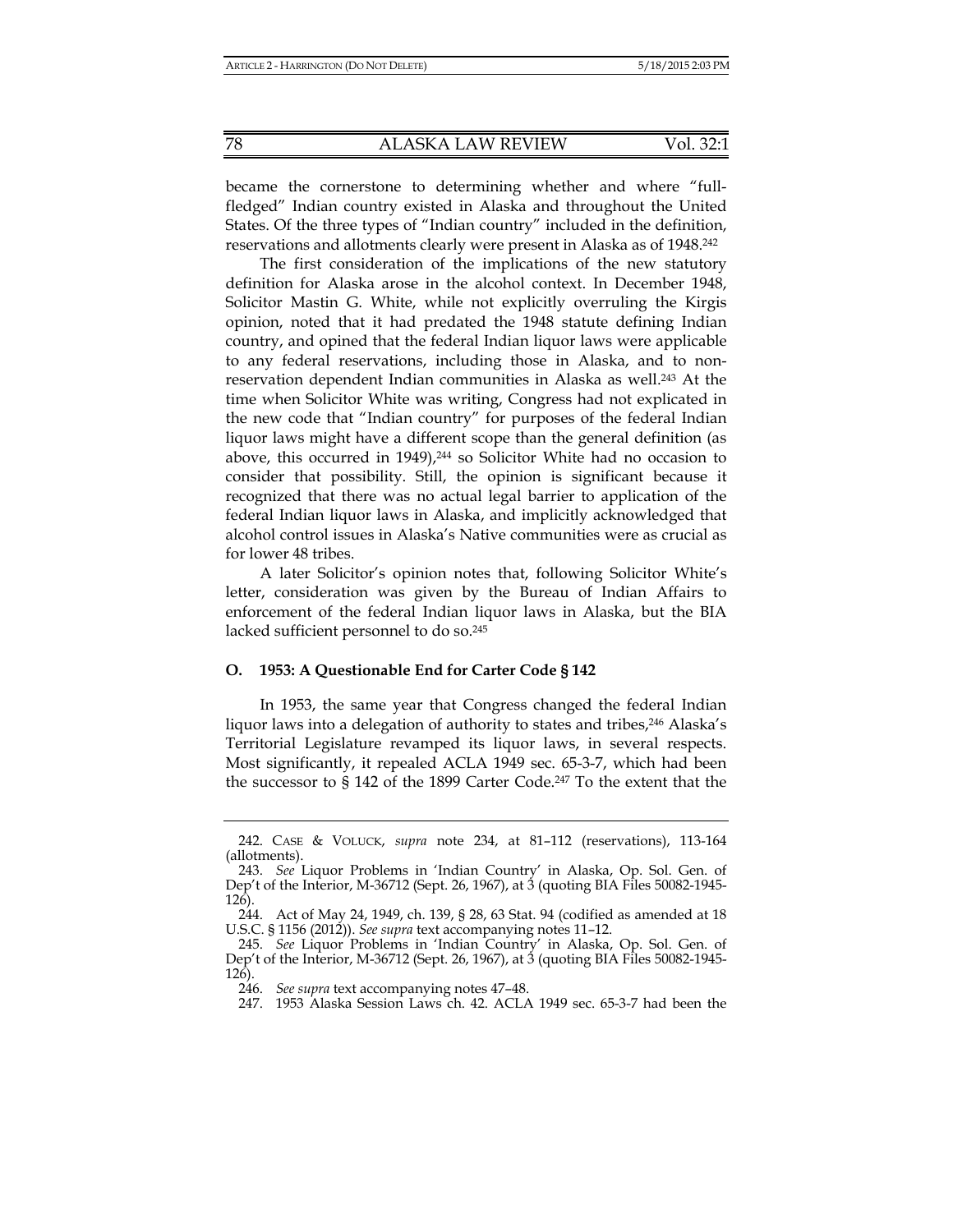the *Seveloff* fix was eclipsed by the first prohibition, by the Carter Code, or by the second prohibition, all those enactments had now been explicitly repealed.

The bill to effect that repeal (House Bill 102) was one of a quartet of bills introduced to make significant changes to Alaska's liquor laws.

The closely related House Bill 101, "An Act prescribing criminal penalties for drunkenness and for selling or giving intoxicating liquor to common drunkards," indicates that its purpose was to replace the to-berepealed Indian-specific provision of ACLA § 65-13-7 with a race-neutral prohibition on providing liquor to "common drunkards" of any extraction. By contrast with House Bill 102, which passed with virtually no debate,248 House Bill 101 was debated on the House Floor, where the term "common drunkard" was replaced by "habitual drunkard," then an amendment was offered to replace that with "alcoholic," then an amendment to the amendment suggesting "chronic alcoholic," whereupon the bill was re-referred back to a committee for further consideration, ultimately not getting a House Floor vote.249

House Bills 100 and 103, both of which did pass, were broader, eliminating Alaska's Territorial Liquor Control Board and delegating much of its prior authority to the Territory's municipalities, and many of its prior duties to the District Courts.250 Later cases found this to fall outside the Territorial Legislature's congressionally-delegated authority.251 The legislature in 1957 re-established the Territorial Liquor Control Board and re-enacted most of those repealed laws, with some amendments.252

Although repeal of § 65-3-7 also might have exceeded the Territorial Legislature's authority based on that same reasoning, there was no challenge to that repeal, or attempts to re-enact that statute. Assuming the validity of that repeal, the *Seveloff* Fix had effectively outlasted the Carter Code.

successor to Alaska Comp. Laws Ann. § 4963 (1933) of the 1933 Compiled Laws of Alaska, in turn the successor to section 2022 of the 1913 Compiled Laws of Alaska, in turn the successor to section 142 of the 1899 Carter Code.

 <sup>248.</sup> Alaska Territorial Leg., H. Journal, at 348, 405–06, 412–13, 743, 757, 763, 867 (Alaska 1953) (hereafter 1953 Alaska House Journal).

 <sup>249. 1953</sup> Alaska House Journal at 348, 377, 605–06, 638.

 <sup>250. 1953</sup> Alaska Session Laws chapters 43 (H.B. 103), 131 (H.B. 100).

 <sup>251.</sup> *See* Bordenelli v. United States, 233 F.2d 120, 124 (9th Cir. 1956); Woo v.

City of Anchorage, 154 F. Supp. 944, 947 (D. Alaska 1957).

 <sup>252. 1957</sup> Alaska Sess. Laws ch. 131.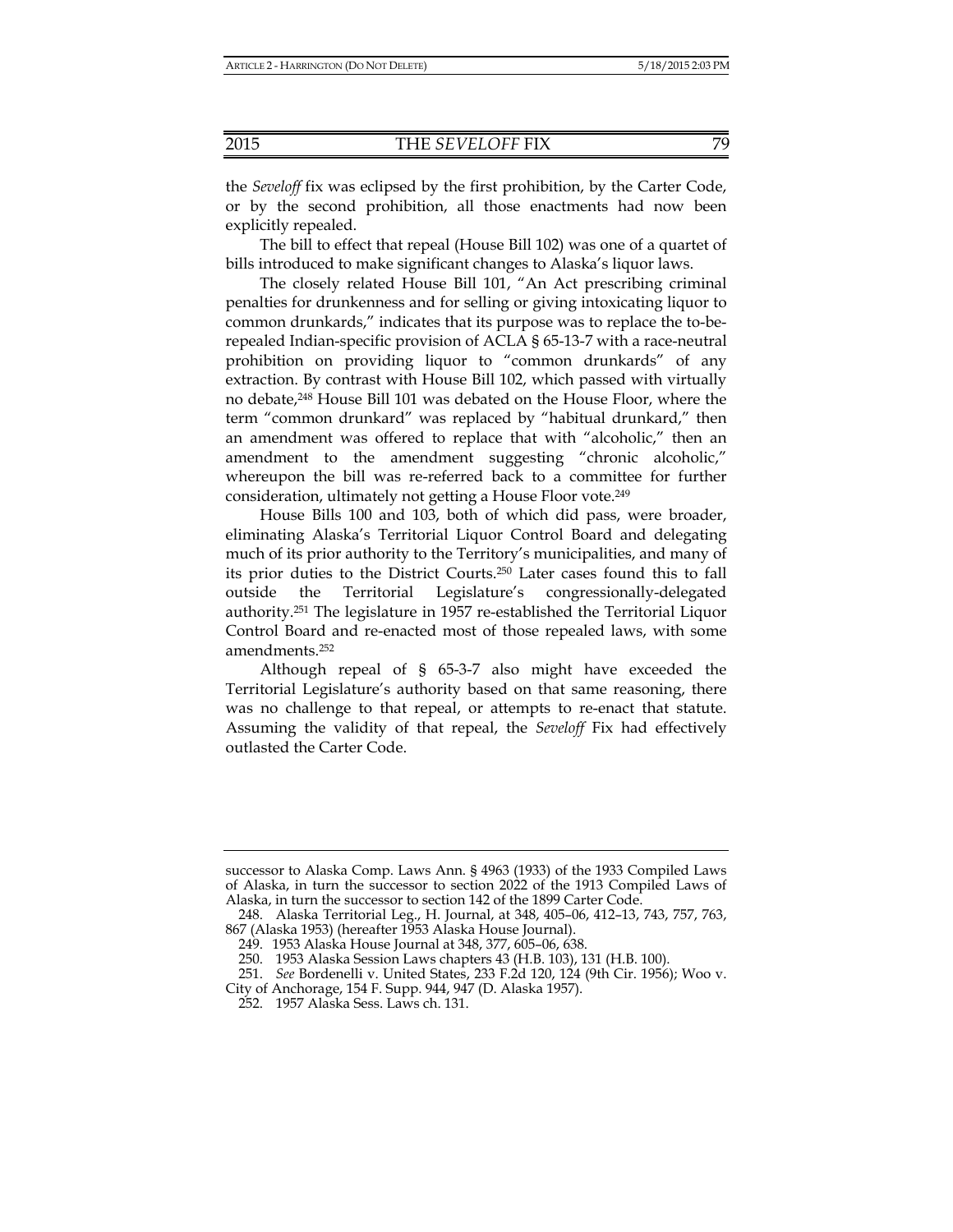#### **P. 1957-1960: Full Indian Country and Full Statehood**

The 1948 statutory definition of "Indian country" had ramifications for Alaska beyond the federal Indian liquor laws, and developments in the late 1950s took the discussion in that direction. The debates over the next several decades focused on the existence *vel non* of "full" Indian country in Alaska, rather than FILL Indian country. A 1957 case held that the Tyonek reservation was "Indian country" within the meaning of the 1948 definition, and the Territory could not prosecute a criminal case for statutory rape within the reservation, because Congress had not conferred authority upon the Territory to do so within "Indian country."253 Congress responded by extending P.L. 280254 to Alaska in 1958,255 adding the Territory of Alaska as a sixth mandatory P.L. 280 jurisdiction, in accord with the generally assimilationist polices of that era. This ensured that the Territory had complete criminal and civil jurisdiction within whatever areas of full "Indian country" might eventually be found to exist within the Territory. For our purposes the relevant point is that the extension of P.L. 280 to Alaska did not purport to repeal the *Seveloff* fix.

Alaska's Statehood Act was signed into law July 7, 1958256 and, following approval by Alaska's voters on August 26, 1958, President Eisenhower signed the official declaration on January 3, 1959. Whatever limits Congress had formerly imposed on the Territorial Legislature's authority over alcohol were left behind. But the Statehood Act did not repeal the *Seveloff* fix, and Statehood in and of itself did not affect the application of the federal Indian liquor laws. Any full-fledged "Indian country" then in Alaska was subject to the provisos in the Alaska Statehood Act § 4,257 and arguably the same was true of any "liquor law

 <sup>253.</sup> *In re* McCord, 151 F. Supp. 132, 135 (D. Alaska 1957).

 <sup>254.</sup> Act of Aug. 15, 1953, Pub. L. No. 83-280, ch. 505, 67 Stat. 589 (codified at 18 U.S.C. § 1162 (2006); 28 U.S.C. § 1360 (2000)). This "PL 280" authority was mandatory in five states (California, Minnesota, Nebraska, Oregon, and Wisconsin) and optional for other states. The optional provision was made contingent on tribal consent in 1968. Act of Apr. 11, 1968, Pub. L. No. 90-284, 82 Stat. 7 (codified at 25 U.S.C. § 1031 (2012)).

 <sup>255.</sup> Act of Aug. 8, 1958, Pub. L. No. 85-615, § 2, 72 Stat. 545 (codified at 18 U.S.C. § 1162(a) (1984)) (adding the Territory of Alaska to the five "mandatory" PL 280 states).

 <sup>256.</sup> Alaska Statehood Act, Pub. L. No. 85-508, 72 Stat. 339 (1958) (codified at 48 U.S.C. § 21 (2012)).

 <sup>257.</sup> *Id.* § 4. ("[S]aid State and its people do agree and declare that they forever disclaim all right and title to any lands or other property, (including fishing rights), the right or title to which may be held by any Indians, Eskimos, or Aleuts (hereinafter called natives) or is held by the United States in trust for said natives . . . .").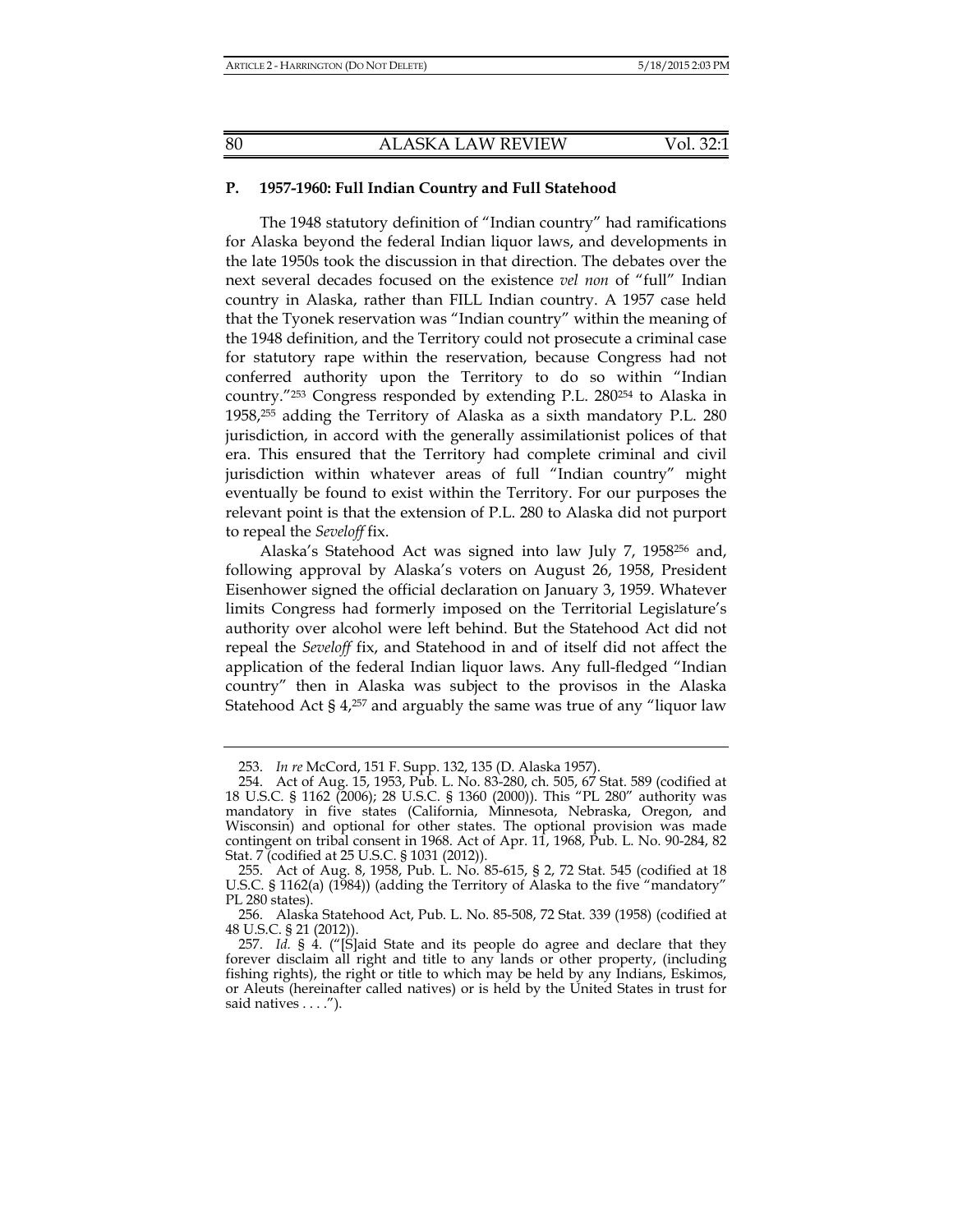only" Indian country. Alaska's attainment of statehood did not terminate congressional authority to declare (in the past or in the future) parcels of land as "Indian country" within the new State.258 Statehood neither enlarged nor diminished any Indian country, either "fullfledged" or "liquor only."

## **Q. 1967-1968: the Federal Indian Liquor Laws Re-Recognized in Alaska**

In 1967, the Associate Solicitor for Indian Affairs issued an opinion reconsidering the 1937 Kirgis opinion noted above, and definitively concluded that "the Indian liquor laws, 18 U.S.C. §§ 1154 et seq., are applicable to 'Indian country' in Alaska."259 The new opinion listed several reasons for rejecting the former Acting Solicitor's opinion.<sup>260</sup>

Just as importantly, the opinion also noted that the 1953 restructuring of the federal liquor laws to delegate authority to tribes would apply in Alaska:

Thus, if an organized native group does not elect to permit liquor on its reserve or in its community, the Federal Indian liquor laws still apply. If it votes for the conditional suspension of such federal laws, acts in violation of either state or tribal law are likewise in violation of Federal law.261

A follow-up memorandum in early 1968 addressed questions about whether formation of an Indian Reorganization Act (IRA) Council should be regarded as either necessary or sufficient to constitute a dependent Indian community. There were Alaska Native communities

 <sup>258. &</sup>quot;The fact that the ceded territory is within the limits of Minnesota is a mere incident; for the act of Congress imported into the treaty applies alike to all Indian tribes occupying a particular country, whether within or without State lines." United States v. Forty-Three Gallons of Whiskey, 93 U.S. 188, 197 (1876).

 <sup>259.</sup> Liquor Problems in 'Indian Country' in Alaska, Op. Sol. Gen. of Dep't of the Interior, M-36712 (Sept. 26, 1967).

 <sup>260.</sup> *Id*. These included: (1) the 1899 "Carter Code" provision applied only to non-citizen Indian purchases, whereas all Alaska Natives became citizens in 1924; (2) the territorial law into which the "Carter Code" provision had evolved had been repealed; (3) the new "Indian country" definition had been enacted, and Solicitor White had concluded in 1948 that this new definition encompassed Gambell and Savoonga; and (4) the 1958 extension of P.L. 280 to Alaska recognized the existence of "Indian country" in Alaska.

 <sup>261.</sup> *Id*. The opinion notes that the natives were "desirous of having the Federal exclusionary statutes enforced," observes that the Law and Order branch of the BIA had informally indicated its concurrence with the application of the federal Indian liquor laws, and urges the Regional Solicitor to confer with the local United States Attorney's office, observing that that lack of BIA enforcement personnel had been noted as a problem in 1948.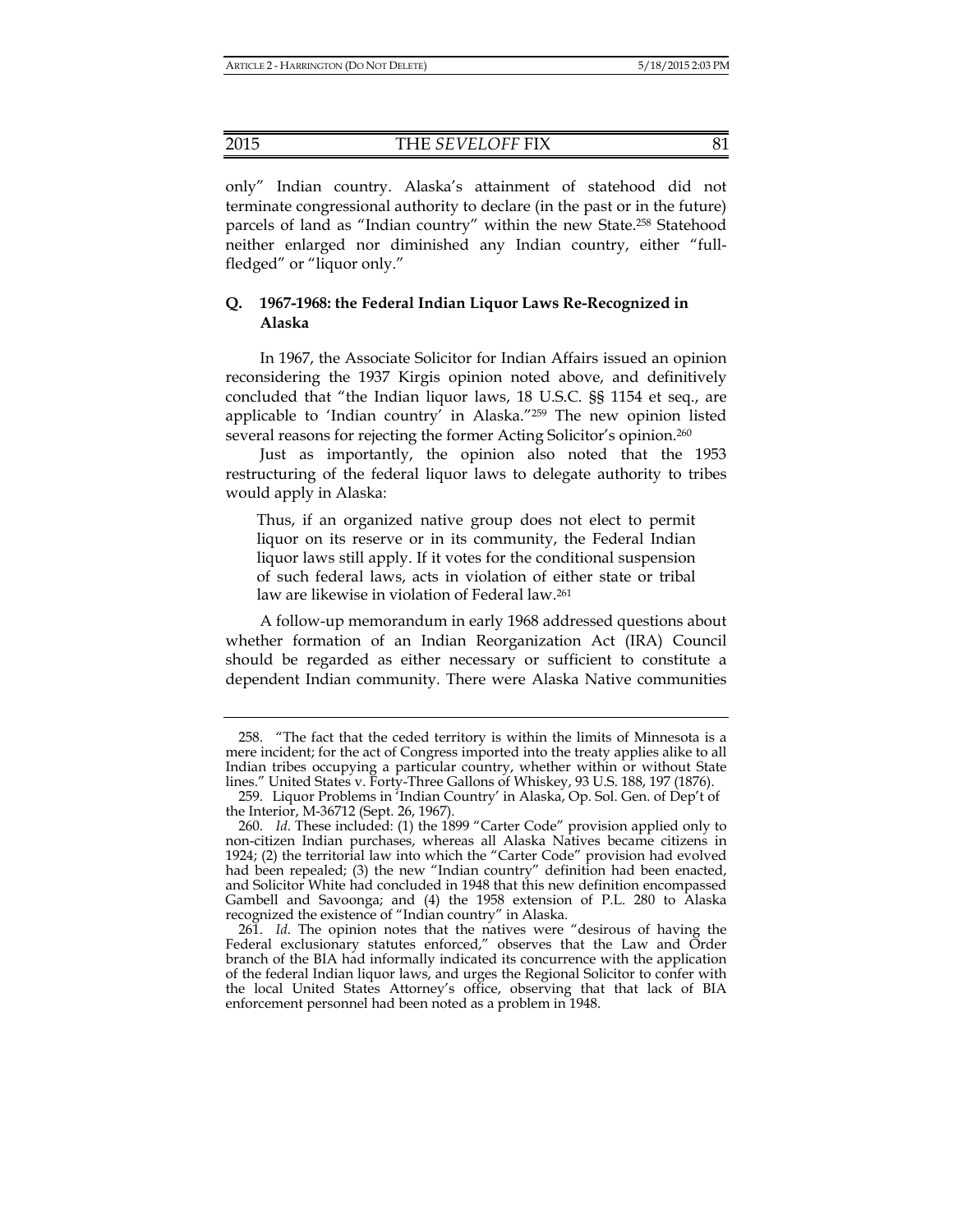which wanted liquor banned but had not formed an IRA Council; and there were IRA organizations that had been formed in "mixed" communities. The supplemental opinion posited that Alaska Native communities should be able to exercise their alcohol authority without having to form IRA Councils. As to the mixed communities question, the opinion noted that at that point there were no IRA Councils seeking to exercise alcohol authority in mixed communities, and suggested that when such issues arose, they should be dealt with on a case-by-case basis based on pragmatic considerations, and local need should determine enforcement policy.262

The supplemental opinion also noted that the Arctic Slope Native Association had passed a resolution purporting to exercise some measure of alcohol jurisdiction. The opinion rejected the premise that ASNA could be a Native community for liquor law purposes; it was up to individual Native communities to determine their own course.263

These 1967 and 1968 opinions, although arising in the area of federal Indian liquor law enforcement, looked primarily to the 1948 statutory definition of "full-fledged" Indian country. Their authors would not have seen any need to discuss the possibility that Indian country for purposes of the federal Indian liquor laws might be any different than Indian country for general purposes, and they did not discuss it. No necessity of tying their conclusions to a "FILL" rather than full Indian country framework would arise for another thirty years. Nevertheless, the *Seveloff* Fix had now survived the Kirgis opinion.

#### **R. 1971-1986: ANCSA and Post-ANCSA Tribal Liquor Ordinances**

The Alaska Native Claims Settlement Act (ANCSA) did not purport to repeal the *Seveloff* fix.

ANCSA did revoke all existing reservations in Alaska except for Metlakatla. Still, discussions of the application of the federal Indian liquor laws in Alaska remained focused on "full" Indian country, although it shifted away from the now-terminated reservations and towards whether Native lands in Alaska constituted Indian country under the "allotment" or "dependent Indian community" legs of the general Indian country definition.

The Solicitor's office considered post-ANCSA village alcohol control authority in an October 1980 memorandum concerning a

263. *Id.*

 <sup>262.</sup> Liquor Control, Indian communities, Alaska, Op. Sol. Gen. of Dep't of the Interior, M-36712 Supp. (Jan. 15, 1968).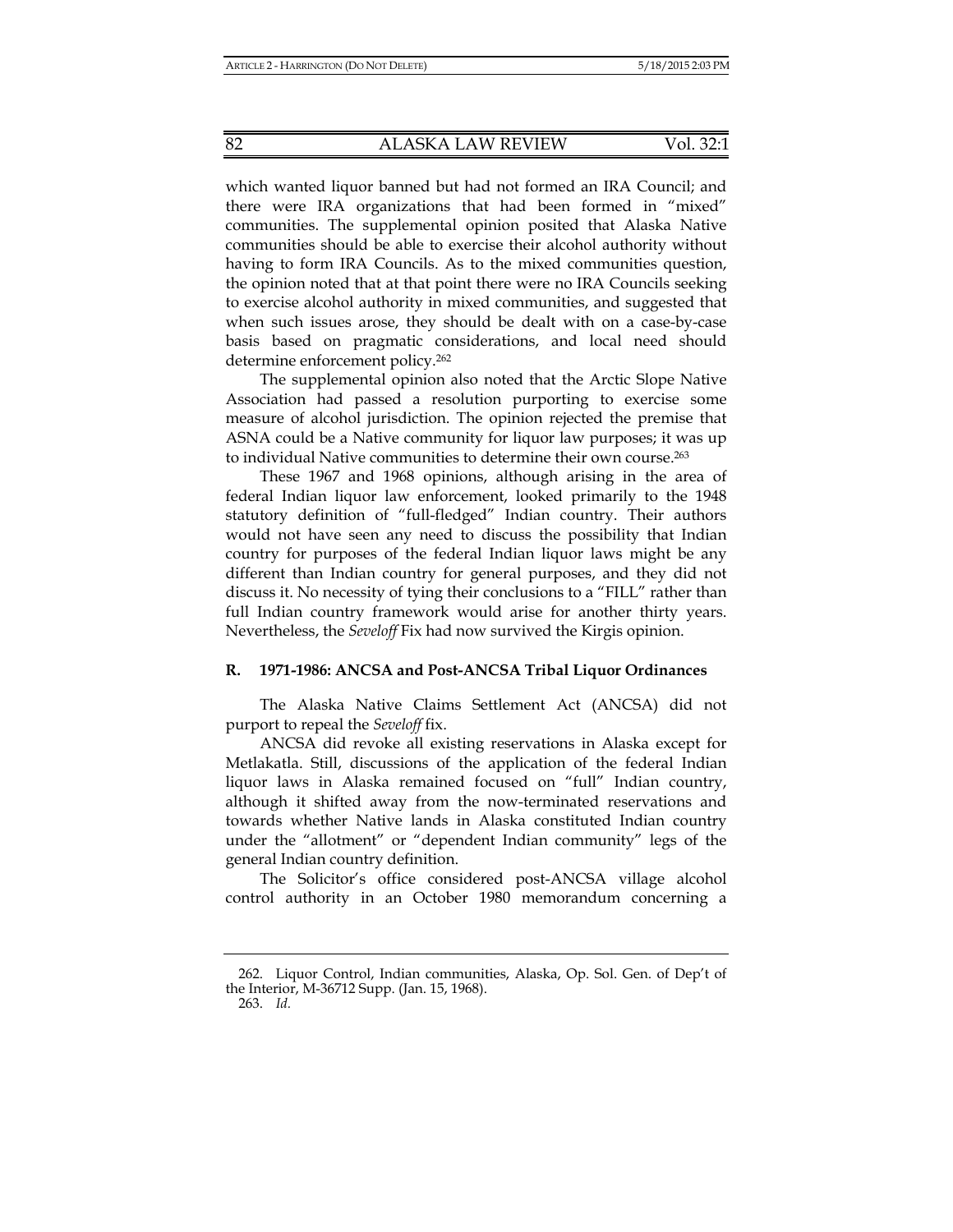proposed liquor ordinance from the Village of Allakaket.264 Much of the opinion concerns the view that, notwithstanding ANCSA's revocation of Alaska reservations outside Metlakatla, the phrase "dependent Indian communities" in the 18 U.S.C. § 1151 definition might still fit Alaska Native communities (a view which, under the interpretation of that phrase adopted in the subsequent *Venetie* opinion, we now know will not encompass ANCSA lands). The opinion additionally notes that allotments also fall within the general statutory definition of "Indian country," a view that has survived the *Venetie* decision, which itself noted that possibility.265 As to both allotments and dependent Indian communities, the opinion considers the question of whether an Alaska Native Village could have jurisdiction over alcohol outside a "reservation," as tribal authority over non-reservation lands is an "unresolved issue," but concludes that tribes can exercise delegated federal authority under 25 U.S.C. § 1161 as to non-reservation lands, for which the federal authority exists even though the authority of the tribe itself might be questionable absent federal delegation.

The opinion notes several problems with the particular Allakaket ordinance that had been submitted for Interior review. The ordinance purported to apply a criminal penalty to all persons violating it; the opinion notes the village would have to either limit the criminal penalties to Indians and Alaska Natives (over whom the tribe could exercise criminal jurisdiction) or change its enforcement to civil mechanisms. The ordinance conveyed the impression that the tribe itself would be enforcing the criminal penalties of 18 U.S.C. § 1154(a), which would need to be changed as only federal authorities could enforce that statute (noting that those federal authorities could of course prosecute non-Natives as well as Natives). Adequate due process safeguards should be set out in the ordinance itself because they would be required by the Indian Civil Rights Act, and because the alternative of having these rights set out in the tribal constitution was inapplicable to Allakaket which lacked a written constitution. The opinion ended by noting that resources to effect federal enforcement of the federal Indian liquor laws, having been a problem in the 1940s and 1960s, would presumably still be a problem in the 1980s, and should be discussed with the local U.S. Attorney's office.

There is no record that a revised ordinance for Allakaket was

 <sup>264.</sup> Memorandum from Comm'r of Indian Affairs, Liquor Ordinance, Village of Allakaket, Alaska, to Associate Solicitor for the Division of Indian Affairs (Oct. 1, 1980).

 <sup>265.</sup> *Venetie Alaska v. Native Vill. of Venetie Tribal Gov't*, 522 U.S. 520, 527 n.2. (1998).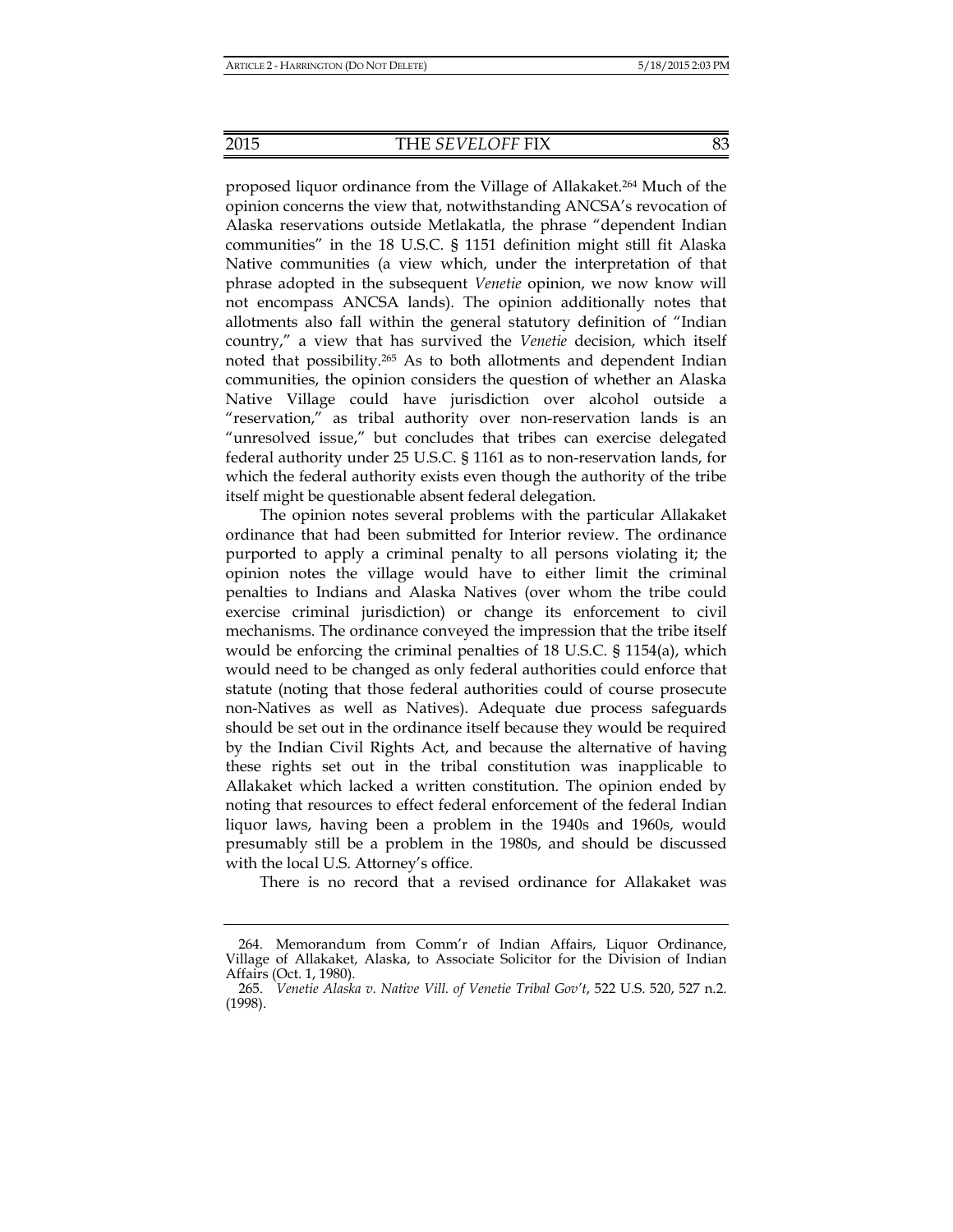certified and published by the Department of the Interior. Subsequently, however, between 1983 and 1986, three Native villages (Chalkyitsik, Minto, and Northway) had their alcohol ordinances certified and published in the Federal Register by the Secretary of the Interior.266

Notably, the State of Alaska did not sue to challenge the ability of these tribes to have their Indian country recognized for purposes of their alcohol ordinances.

## **S. 1987-1998:** *Venetie***, a Taxing Case**

However, a tribe asking to have Indian country recognized for purposes of tribal taxation was a different matter. In 1987, the State of Alaska challenged tribes' ability to have their "full" Indian country status recognized for the purpose of imposing business taxes in *Alaska v. Native Village of Venetie Tribal Government*, 267 in which the State eventually prevailed in 1998 before the United States Supreme Court.

This requires an assessment of whether the ruling and reasoning in *Venetie* are harmonizable with the premise that Congress could, and did, extend the federal Indian liquor laws to Alaska. For several reasons, the answer is yes.

In *Venetie*, the Court only interpreted the tripartite definition of full-fledged Indian country in 18 U.S.C. § 1151, not the alternate provision for liquor-law-only Indian country found in Title 18. There were no alcohol control issues before the Court in *Venetie*; the twelveword introduction to 18 U.S.C. § 1151 referencing the differing definition of Indian country for liquor law purposes was so irrelevant to the Court's analysis that it was omitted from its quotation of that statute.268

Furthermore, the Court's observation that "primary jurisdiction over land that is Indian country rests with the Federal Government and the Indian tribe inhabiting it, and not with the States"269 is true enough of full Indian country, but not of FILL Indian country, in which the States and Indian tribes both have authority to impose their own limits on alcohol possession and transactions. The Court simply was not contemplating the question of whether Alaska might contain Indian

 <sup>266.</sup> *See* Village of Chalkyitsik, Alaska; Ordinance Prohibiting the Introduction, Possession, and Sale of Intoxicating Beverages, 48 Fed. Reg. 21,378, 21,378 (May 12, 1983); Native Village of Northway; Ordinance Providing for the Introduction, Possession and Sale of Intoxicating Beverages, 48 Fed. Reg. 30,195, 30,195 (June 30, 1983); Village of Minto Liquor Ordinance, 51 Fed. Reg. 28,779, 28,779 (Aug. 11, 1986).

 <sup>267. 522</sup> U.S. 520 (1998).

 <sup>268.</sup> *Id.* at 526–27.

 <sup>269.</sup> *Id.* at 527 n.1.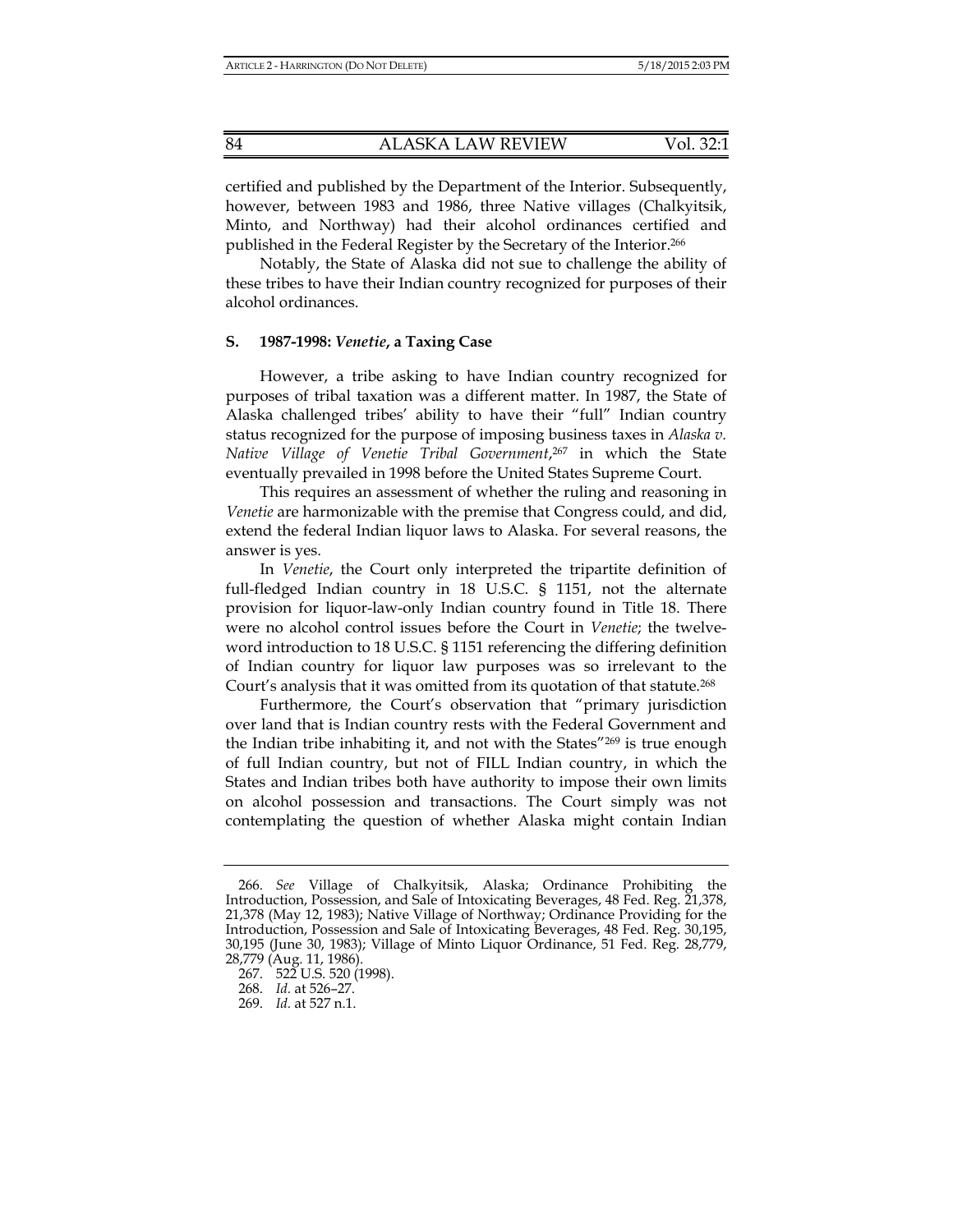country for the limited purpose of the federal Indian liquor laws.

Interpreting the "dependent Indian communities" term in 18 U.S.C. § 1151 as a matter of first impression, the Court held that it referred to a "limited category" of Indian lands satisfying a "set-aside" requirement and a "superintendence" requirement.270 *Venetie*'s ANCSA lands did not meet the "set-aside" requirement because ANCSA lands might eventually be owned by non-Natives and could currently be used for non-Indian purposes.271 They did not meet the "superintendence" requirement because Venetie had received title to the transferred land in fee simple."272 In effect, the Venetie lands were not § 1151 Indian country because they were fee-patented lands in what might eventually be a non-Indian community. But "fee patented land in a non-Indian community" is exactly that category of land which, under 18 U.S.C. §§ 1154 and 1156, is federal Indian liquor law Indian country, if and only if there is a treaty or statute extending the liquor laws thereto. So it is entirely consistent with the Supreme Court's characterization of ANCSA lands in *Venetie* to recognize that a statute extending the Indian liquor laws to any particular parcel of land needs to be given that effect, even if that land is fee-patented land in a non-Indian community, or feepatented land in what may eventually become a non-Indian community.

Another passage in *Venetie* demonstrates the congruence of this article's thesis with that holding. The Court explained that "The federal set-aside requirement also reflects the fact that because Congress has plenary power over Indian affairs . . . some explicit action by Congress . . . must be taken to create or to recognize Indian country."273 The *Seveloff* fix, in creating FILL Indian country in Alaska, certainly demonstrated explicit action by Congress, and Congress's plenary power over Indian affairs means that courts have to respect what Congress has legislated and has not repealed.

The concluding passage in *Venetie* emphasized that the "superintendence" which the Court would need to find in a "dependent Indian community" conflicted with a statute like ANCSA that was intended to promote self-determination and end paternalism.274 But, to

 <sup>270.</sup> *Id.* at 527.

 <sup>271. &</sup>quot;Because Congress contemplated that non-Natives could own the former Venetie Reservation, and because the Tribe is free to use it for non-Indian purposes, we must conclude that the federal set-aside requirement is not met." *Id*. at 533.

 <sup>272.</sup> *Id.* at 524. The Court, while acknowledging that the Pueblos of New Mexico were owned by those tribes in fee simple, characterized that title as "not fee simple title in the commonly understood sense of the term." *Id*. at 528.

 <sup>273.</sup> *Id*. at 531 n.6.

 <sup>274.</sup> *Id*. at 534.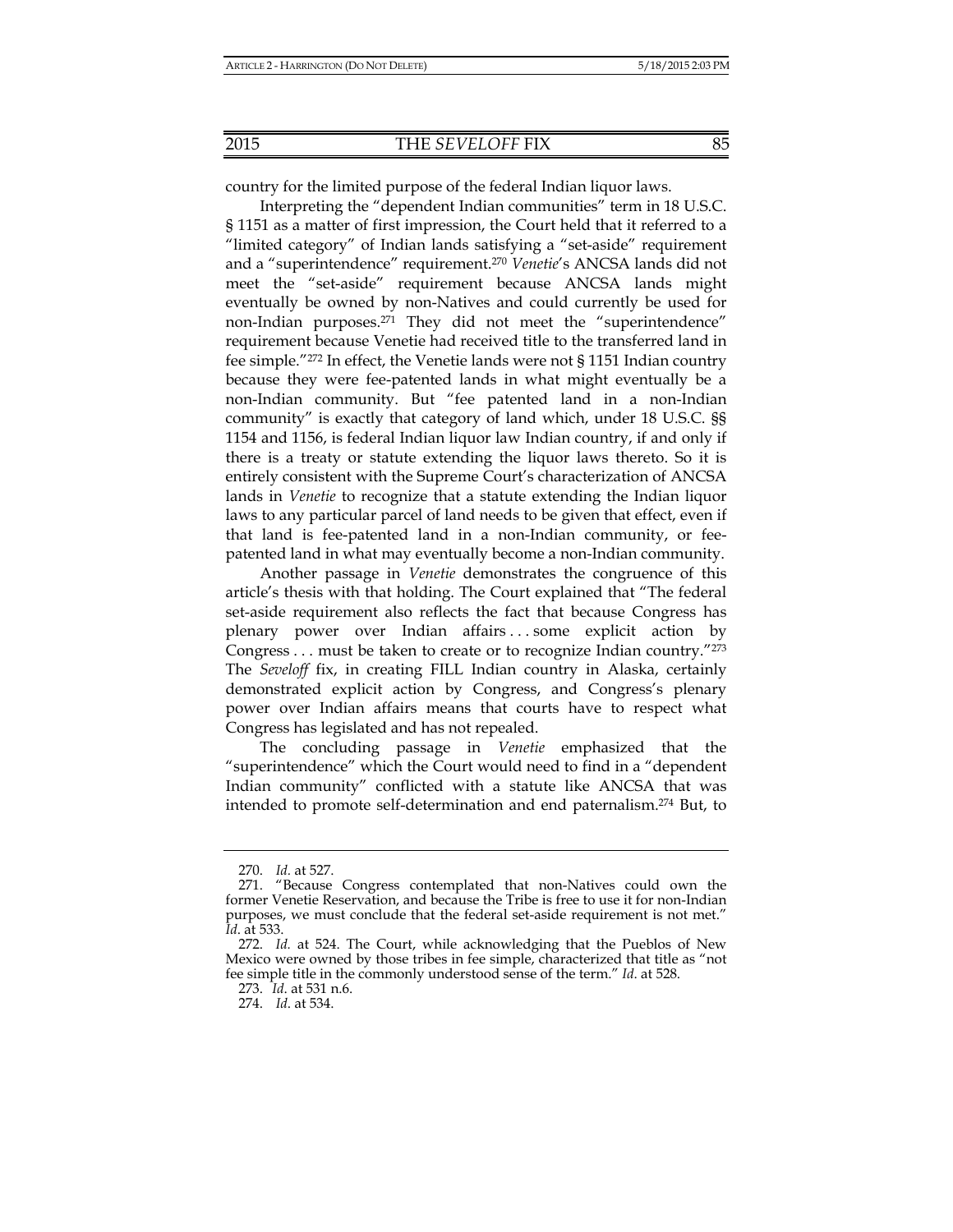find FILL Indian country, the courts need not look for dependence or paternalism; they need only look for an explicit congressional enactment. The federal Indian liquor laws over sixty years ago left behind the dependence and paternalism that accompanied the original enactment of the federal Indian liquor laws, and converted them into a vehicle for promotion of tribal autonomy, by delegating authority to the tribes to craft their own alcohol laws: "[I]n enacting [18 U.S.C.] § 1161, Congress intended to recognize that Native Americans are not 'weak and defenseless,' and are capable of making personal decisions about alcohol consumption without special assistance from the Federal Government."275 Thus, eighteen years before ANCSA's passage in 1971, the federal Indian liquor laws had already discarded their prior "wardship" and "paternalism" aspects that the *Venetie* opinion found antithetical to ANCSA's philosophy,276 and, by bestowing on tribes a federally-delegated authority to regulate liquor within their communities, promoted the very "self-determination" which was later to become ANCSA's touchstone. There is thus no conflict between the policies the *Venetie* court found to be the underpinnings of ANCSA, and the conclusion that Alaska Native Villages should be entitled to exercise their federally-delegated authority over alcohol within their communities.

Finally, Justice Thomas's observation that "[w]hether the concept of Indian country should be modified is a question entirely for Congress"277 underscores the fact that, if Congress has modified the concept of "Indian country" for purposes of the federal Indian liquor laws by extending those laws to any particular parcel of "fee patented land in a non-Indian community" through a statute so specifying, then finding that fee-patented land to be Indian country for that limited purpose would not only be compatible with the *Venetie* opinion, but in fact binding on the United States Supreme Court as well as the lower courts.

Nothing in the ruling or reasoning of the Court in *Venetie* should be read to be inconsistent with the hypothesis that Alaska Native Villages have a valid claim to occupy liquor-law-only FILL Indian country.

Before turning to the last section, it may be helpful to review. "Indian country," which the federal Indian liquor law statutes require for tribes to exercise delegated federal authority to enact their own tribal alcohol ordinances, can be created by a federal law extending the Indian liquor laws to a particular piece of land. For Alaska Native Villages, the

 <sup>275.</sup> *See* Rice v. Rehner, 463 U.S. 713, 734 (1983).

 <sup>276.</sup> *Venetie*, 522 U.S. at 533, 534.

 <sup>277.</sup> *Id*.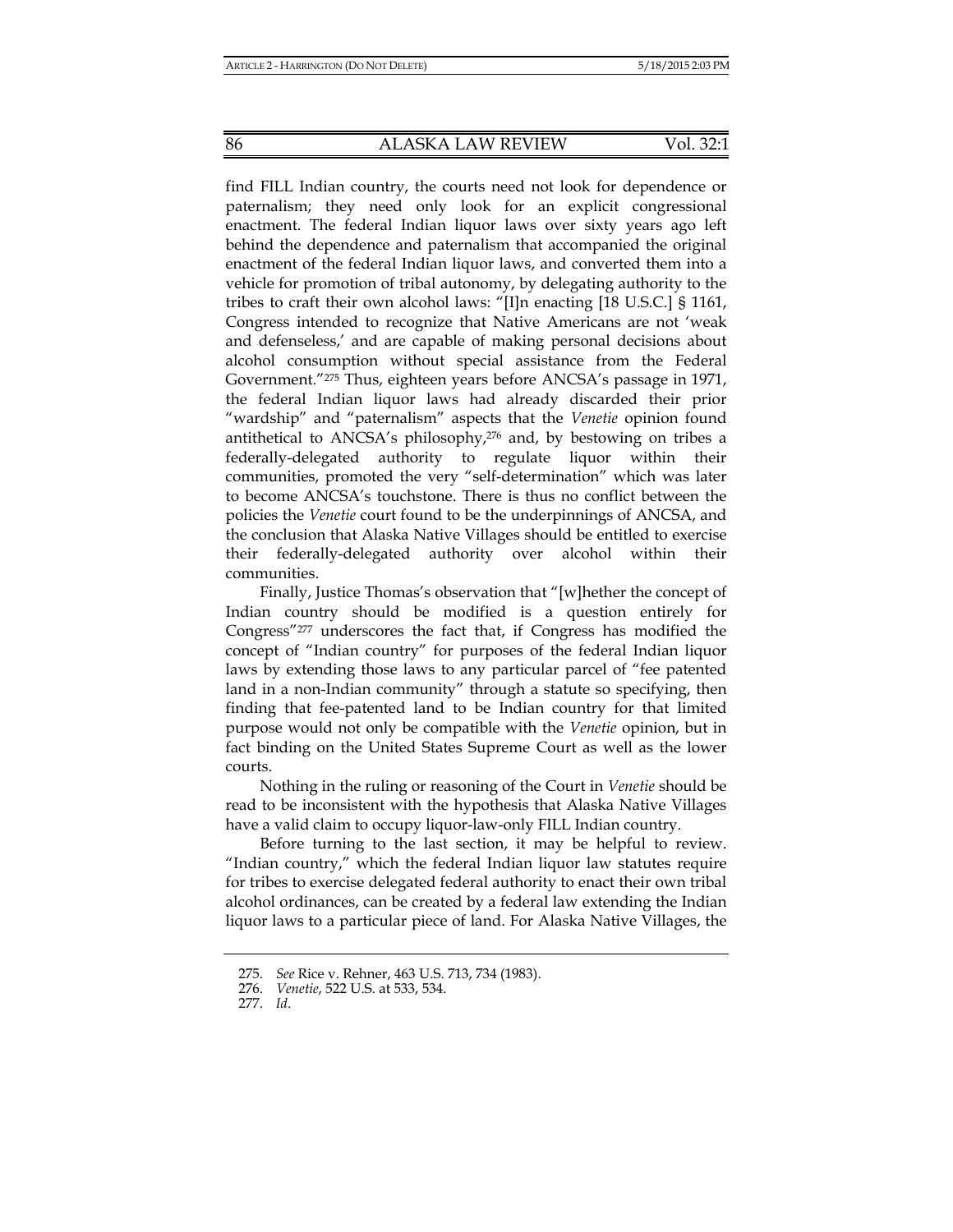*Seveloff* fix legislation, enacted in 1873 and not subsequently repealed, should provide that prerequisite. It did not make the lands occupied by Alaska Native Villages "full" Indian country, so it does not require any reconsideration of the *Venetie* ruling; instead, it had the effect of making those lands a limited type of "Indian country" for purposes of the Indian liquor laws only. This may be of considerable benefit, not only to those Alaska Native Villages wishing to exercise their authority to prevent, through village ordinances and village enforcement, the myriad problems which alcohol abuse has visited on their children and families, but also to the State of Alaska which finds itself spending untold amounts to remedy the problems created thereby.

#### **IV. TODAY: CONSIDERATIONS FOR COUNCILS**

First and foremost, it is important to recognize that the existence of tribal authority over liquor does not equate to a diminution of state authority. Under the statutes enacted by Congress in 1953, liquor transactions have to comply with both state law and tribal ordinances, so the State continues to be able to enforce every aspect of state law. *Rice v. Rehner* forecloses any argument that a liquor dealer could try to "hide behind" a tribal ordinance as authorizing a liquor transaction notwithstanding a state law prohibiting that transaction. Tribal ordinances cannot exempt liquor transactions from state law (and vice versa).

Second, it would likely be a mistake for tribal authorities to rely too much on the possibility of federal criminal prosecutions as an enforcement mechanism. History amply demonstrates that the federal government is unwilling to provide the resources necessary to make this happen. The practical advice Felix Cohen offered in 1941<sup>278</sup> remains true: tribes would be well-advised to fashion remedies that they can implement themselves. The statute allows federal prosecutions for violations of tribal ordinances only if those ordinances have been published in the Federal Register, and there is no guarantee that the Interior Department will be persuaded to publish. Even then, federal prosecution may be able to play a backup role, but not a primary one.

Third, tribal ordinances need to adhere to the Indian Civil Rights Act's requirements.279 Due process requires notice and the opportunity for a hearing before a fair and impartial tribunal. Equal protection

 <sup>278.</sup> *See* Re the Intoxicating Liquor Traffic Among Natives in Alaska, *supra* note 240. 279. 25 U.S.C. § 1302 (2012).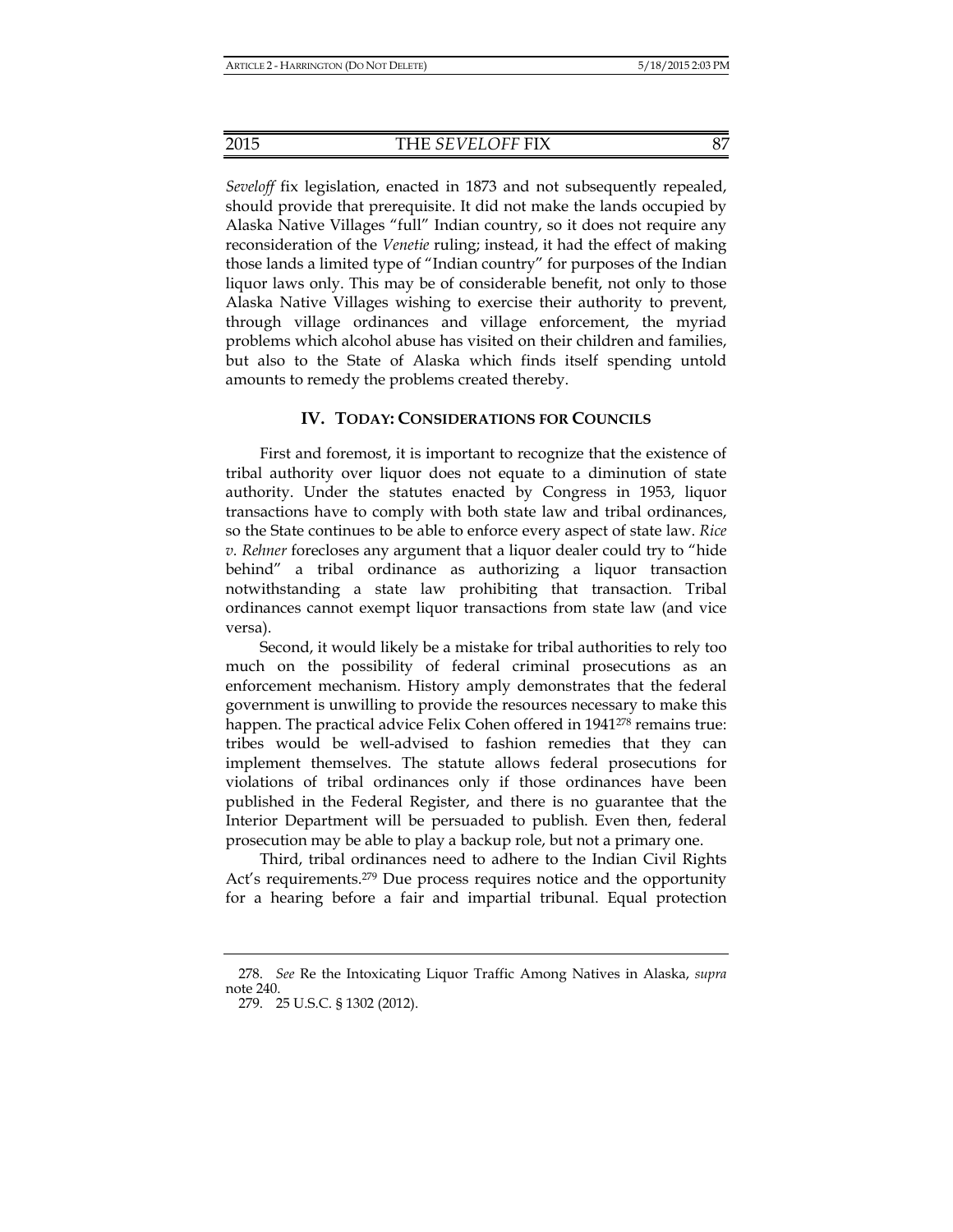prohibits discrimination against particular groups.280 Tribes cannot "violate the right of the people to be secure in their persons, houses, papers, and effects against unreasonable search and seizures, nor issue warrants, but upon probable cause, supported by oath or affirmation, and particularly describing the place to be searched and the person or thing to be seized."281

Fourth, Alaska Native Villages arguably have the authority under section 20 of the 1834 Act "to take and destroy any ardent spirits or wine found in the Indian country."282 This was the tradition in many Alaska Native Villages for years.283 It may still be the simplest and most straightforward enforcement mechanism for Alaska's Native Villages to use. Tribal searches and seizures, while not subject to the provisions of the Fourth Amendment of the U.S. Constitution, are, as noted above, subject to the parallel provisions of the Indian Civil Rights Act.284 But tribal courts could issue those warrants, and a tribal government exercising this authority would have the shield of its sovereign immunity to protect it from attacks on those enforcement actions.

 Fifth, criminal prosecution may not be a realistic enforcement option for Alaska Native Villages to undertake on their own. Criminal proceedings trigger an additional panoply of procedures and rights under the Indian Civil Rights Act, which may make such proceedings overly cumbersome and cost-ineffective for the tribe.285 Absent Congressional authorization, it is black-letter law that tribes cannot

 <sup>280.</sup> The equal protection clause would presumably allow the tribe to distinguish between its members and non-members, *see generally* Morton v. Mancari, 417 U.S. 535 (1974), but in this context, it would probably take the form of allowing certain remedies against members violating the ordinance that would not be available for imposition on non-members violating the ordinance.

 <sup>281. 25</sup> U.S.C. § 1302(a)(2), (a)(8).

<sup>282. 18</sup> U.S.C. § 3113 (2012) ("Any ... Indian may take and destroy any ardent spirits or wine found in the Indian country, except such as are kept or used for scientific, sacramental, medicinal, or mechanical purposes or such as may be introduced therein by the Department of the Army").

 <sup>283.</sup> *See* Pat Hanley, *Warrantless Searches for Alcohol by Native Alaskan Villages: A Permissible Exercise of Sovereign Rights or an Assault on Civil Liberties?*, 14 ALASKA L. REV. 471, 472 (1997) ("Several [Native American Villages] in southwestern Alaska have set up stations at the village airplane runway in order to search people and their luggage for alcohol before they are permitted to enter their village"); ICHS study, supra note 1, at 68–69 ("Characteristics of continuous law making and enforcement in these communities include some of the following: . . . Illegal search, seizure, and destruction of alcohol from private homes based on observed and reported possession and use ... Some of the means used by these communities are legitimized by community consensus, but may be illegal because they violate the constitutional rights of residents.").

<sup>284. 25</sup> U.S.C. §  $1302(a)(2)$ .

 <sup>285.</sup> *See* 25 U.S.C. § 1302(a)(3), (4), (6), (7), (10).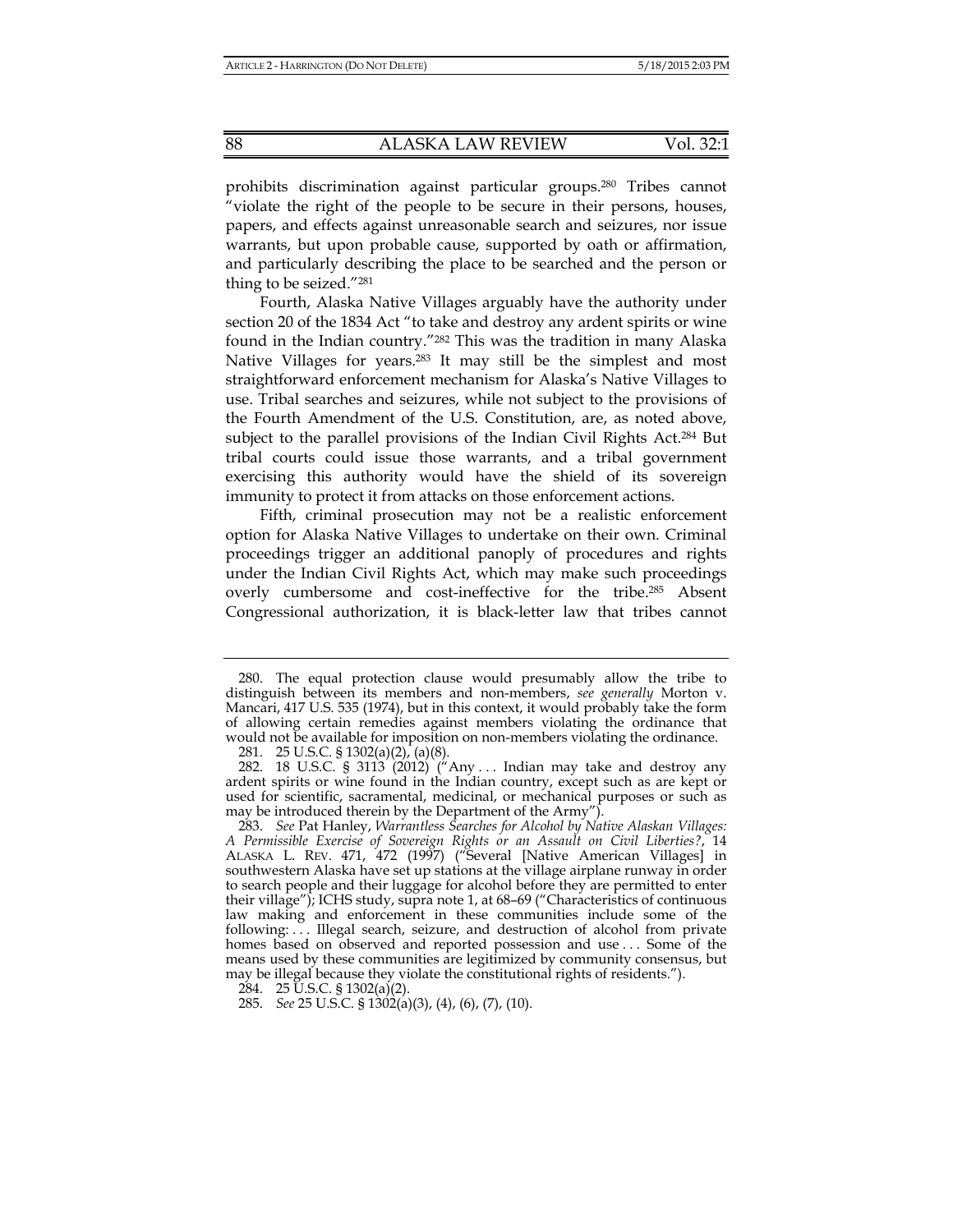#### 2015 THE *SEVELOFF* FIX 89

subject non-Natives to criminal prosecution,<sup>286</sup> and in those instances where Congress authorizes tribal criminal proceedings against non-Natives, there tend to be more rigorous safeguards and costly prerequisites, perhaps unrealistic at present for many villages.287 Criminal jurisdiction is more likely to lead to jurisdictional challenges, including the possibility of a federal habeas corpus action.288 Criminal proceedings will probably be better left up to the discretion of state prosecutors for violation of state law and federal prosecutors under the federal Indian liquor laws. Civil remedies should be available with respect to non-tribal members, given the clear threat that alcohol presents to village health and welfare.289 Civil remedies may encompass several types of remedies that may prove efficacious, including forfeiture and/or destruction of alcohol, civil monetary penalties, imposition of security bonds or other conditions to insure future compliance, and civil exclusion remedies.

Sixth, tribal ordinances should be drafted to apply to well-defined and limited geographic areas in the vicinity of the village being protected. The federal Indian liquor laws were extended to Alaska "so far as the same may be applicable thereto,"290 indicating Congress intended there be some discretion, and some responsibility, to interpret the law with a rule of reason. Villages should be careful not to overstep their authority. Ordinances should protect the village area, and Councils in drafting their ordinances will necessarily make choices about defining that area, but they should be careful to tailor that scope to be no broader than reasonably necessary to achieve that purpose. Tribal attempts to regulate liquor sales in Anchorage or Fairbanks would exceed this limit of reasonableness.

Seventh, Councils should understand the similarities and distinctions between tribal ordinances and local option ordinances. Each will be independently enforceable. Villages need not choose one over the other; both may be in place in the same area, and then any liquor transaction will have to remain in compliance with both sets of rules. For some villages, if the local option ordinance is working well, there may be no need to assert tribal authority. Other villages have found the local option ordinances to be unsatisfactory for one reason or another.<sup>291</sup> But

 <sup>286.</sup> Oliphant v. Suquamish Indian Tribe, 435 U.S. 191, 195 (1978).

 <sup>287.</sup> *See* 25 U.S.C. § 1304 (2012).

 <sup>288.</sup> *See* 25 U.S.C. § 1303 (2012).

 <sup>289.</sup> The Supreme Court has noted that the distribution and use of intoxicants are clearly matters that affect the internal and social relations of tribal life. United States v. Mazurie, 419 U.S. 544, 557 (1975).

 <sup>290.</sup> *See supra* text accompanying note 88.

 <sup>291.</sup> The shortcomings most often mentioned about Alaska's local option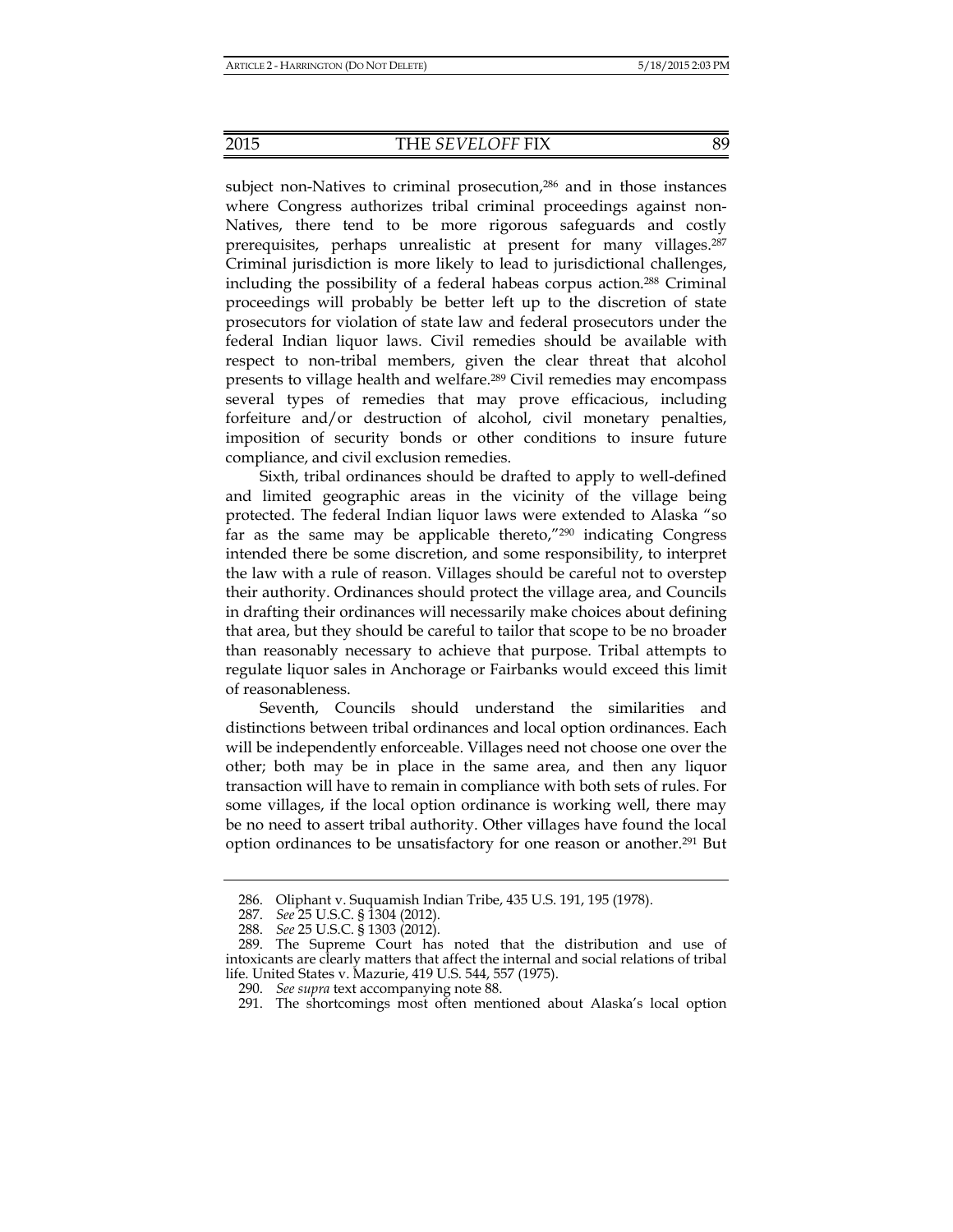the assertion of tribal authority need not entail rejecting the local option ordinance. The two should be able to work together, and perhaps any weak points in either can be ameliorated by the other.

#### **CONCLUSION**

The 1873 *Seveloff* fix extension of the Indian liquor laws to Alaska was not repealed by Congress–-not by enactment of the Revised Statutes in 1876, or the District Organic Act in 1884, or by the Carter Code in 1899, or by the Territorial Organic Act in 1912, or by the Bone Dry Law in 1917, or by Assistant Commissioner Kirgis in 1937, or by the amendments to the federal criminal code in 1948 or 1949, or by the revision of the FILL in 1953, or the extension of P.L. 280 to Alaska in 1953, or by Statehood in 1959, or by ANCSA in 1971, or by the *Venetie* decision in 1998. Unless and until Congress chooses to repeal it, it can serve to provide Alaska Native Villages with a proper basis to exercise the same sort of federally-delegated authority to regulate alcohol in their immediate vicinities that their counterparts in the lower 48 have within their reservations, allotments, and dependent Indian communities. The federal, state and tribal governments should make use of the fact that every federally recognized tribe in Alaska occupies a community to which Congress extended the Indian liquor laws in 1873, giving each village sufficient basis to enact tribal alcohol ordinances pursuant to the federally-delegated authority Congress enacted in 1953.

ordinances include: some villages would like more flexibility than is afforded by the limited menu of possible provisions to be included in the ordinance under ALASKA STAT. § 04.11.491(b) (2012); some villages may wish to sanction "possession by consumption" as well as possession in a container, compare ALASKA STAT. § 04.11.501(d) (2012); some villages may wish to fashion their own sanctions more aligned with their own village traditions; some villages have concerns over the state penalties under the local option law, and/or wish to impose a sanction without the offender getting a state court criminal record; some villages want to implement timelier responses than state law enforcement is able to supply. (Interview with Tanana Chiefs Conference Tribal Government Specialist Lisa Jaeger, Mar. 14, 2015). In some areas, local option elections seem to swing back and forth with a frequency that generates significant confusion. *See* ICHS study, *supra* note 1, at 71.

None of this is to say that the local option ordinances are unhelpful. There are many Alaskan children and Alaskan families that have benefitted from the safer and healthier living environment in a community without alcohol. "Although growing evidence suggests that the local option law may reduce adverse effects of alcohol abuse in Alaska Native communities, its most important contribution may be to restore to these communities a limited form of self-government." Matthew Berman & Teresa Hull, *Alcohol Control by Referendum in Northern Native Communities: the Alaska Local Option Law* 1, 2, U. OF ALASKA ANCHORAGE INST. OF SOC. AND ECON. RESEARCH, Aug. 2000, *available at* http://www.iser.uaa.alaska.edu/Publications/Alcohol\_Arctic.pdf.